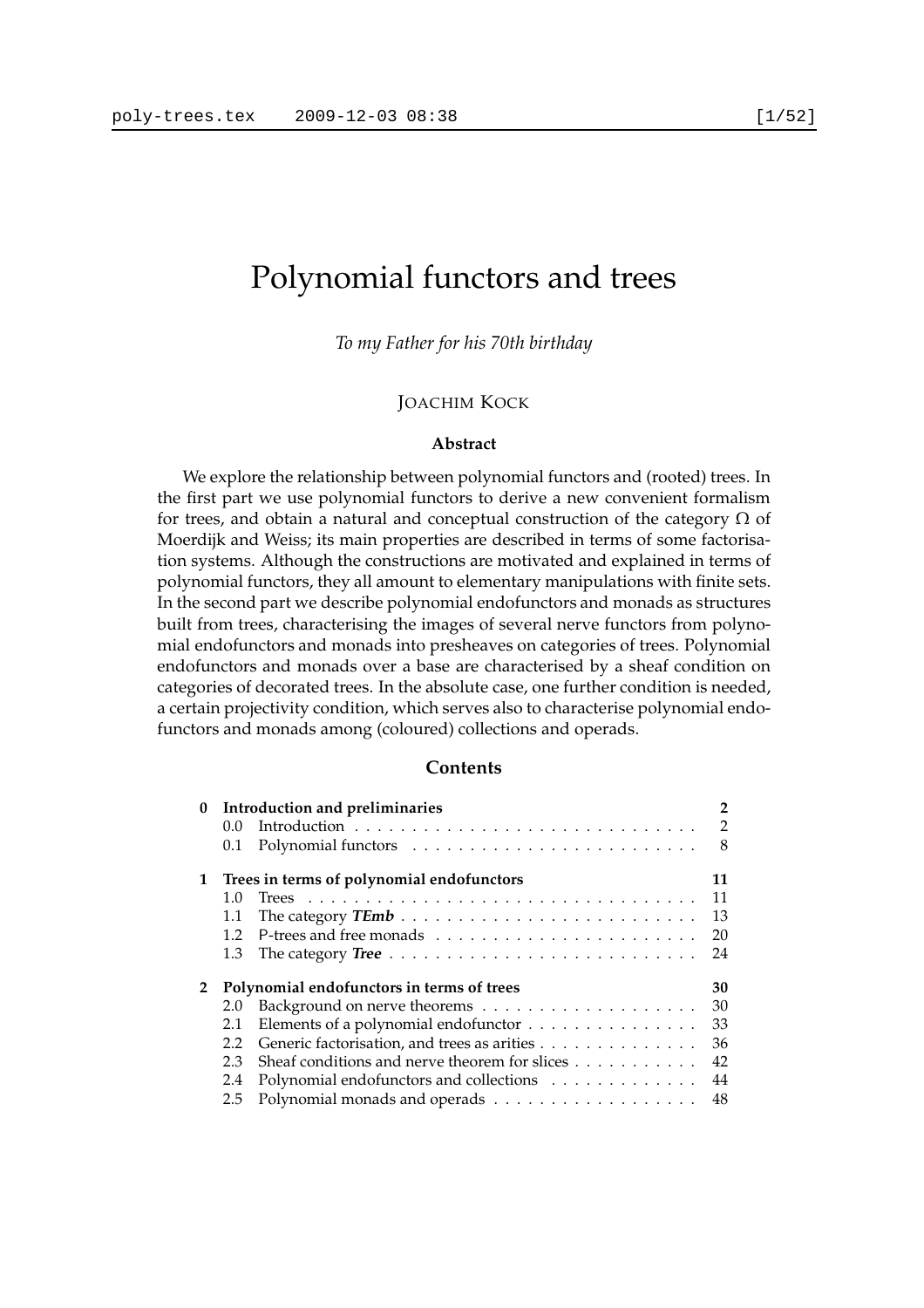## **0 Introduction and preliminaries**

## **0.0 Introduction**

While linear orders and the category  $\Delta$  of nonempty finite ordinals constitute the combinatorial foundation for category theory, the theories of operads and multicategories are based on trees. Where ∆ is very well understood and admits good formal descriptions, trees are often treated in an ad hoc manner, and arguments about them are often expressed in more or less heuristic terms based on drawings.

Having solid combinatorial foundations is crucial for developing homotopical and higher-dimensional versions of the theories. Recently, Moerdijk and Weiss [17], [18] have undertaken the project of developing a homotopy theory for operads by mimicking the simplicial approach to homotopical category theory. Their work is the main motivation and inspiration for the present article (although no homotopy theory is developed here).

This paper analyses the relationship between polynomial functors, polynomial monads and trees, keeping the analogy with graphs, categories and linear orders as close as possible. In both cases, the interplay between algebra, combinatorics, and homotopy theory follows the same pattern, whose general theory has been worked out by Weber [21]: categories are first defined algebraically, as algebras for a nice monad on the category of graphs; there is a canonical way to distill the combinatorics of such a monad, which in this case yields the category ∆; finally categories are characterised among presheaves on ∆. Analogously, polynomial monads are algebras for a nice monad on the category of polynomial endofunctors; from this monad a category of trees arises naturally; finally polynomial monads are characterised among presheaves on this category of trees.

The theory of polynomial functors is relatively new and has hitherto mostly been explored from the viewpoint of type theory and computer science (some references can be found in [5] or [12]). The point that polynomial functors are an excellent tool for making explicit and analysing the combinatorics underlying operad theory was first made in the paper [13], where polynomial functors were used to extract the first purely combinatorial characterisation of opetopes. Opetopes can be seen as higherdimensional analogues of trees. The present paper goes to a more fundamental level, substantiating that already the usual notion of tree is of polynomial nature and benefits from this explicitation. The resulting formalism of trees is in fact elementary, has a clear intuitive content, and is easy to work with.

One single observation accounts for the close relationship between polynomial endofunctors and trees, namely that they are represented by diagrams of the same shape, as we now proceed to explain. Although this observation is both natural and fruitful, it seems not to have been made before.

Trees are usually defined and manipulated in either of two ways:

• 'Topological/static characterisation': trees are graphs  $E \longrightarrow V$  with certain topological properties and structure (a base point).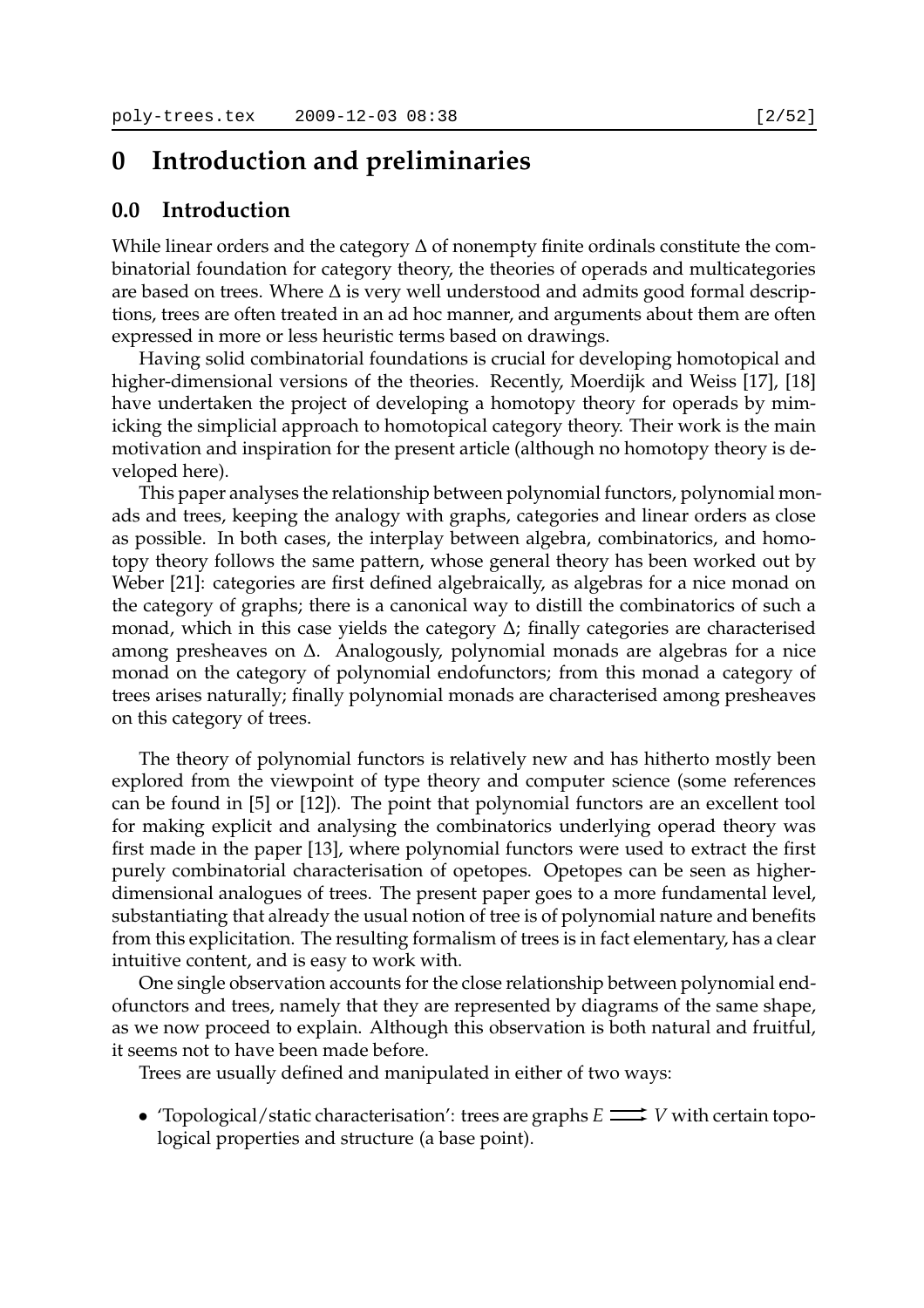• 'Recursive characterisation': a tree is either a trivial tree or a collection of smaller trees.

In this work, a different viewpoint is taken, specifically designed for the use of trees in operad theory and related topics:

• 'Operational characterisation': trees are certain many-in/one-out structures, i.e. built from building blocks like



Accordingly a tree should have a set of edges *A*, and a set of vertices (or nodes) *N*, which we think of as operations; these should have inputs and output (source and target). So the structure is something like



The fork represents a 'multi-valued map', because a node may have several input edges. A standard way to encode multi-valued maps is in terms of correspondences or spans; hence we arrive at this shape of diagram to represent a tree:

$$
A \xrightarrow{s} M \xrightarrow{p} N \xrightarrow{t} A;
$$
 (1)

to be explicit, *M* is the set of all input edges (i.e. pairs (*b*,*e*) where *b* is a node and *e* is an input edge of *b*). In order to be trees, such diagrams should satisfy certain axioms, which turn out to be quite simple.

Although this is clearly also a static graph-like definition, its operational aspect comes to the fore with the observation that this shape of diagram is precisely what defines polynomial endofunctors [12], vindicating the interpretation of *N* as a set of operations. The polynomial endofunctor represented by a diagram (1) is

Set/A 
$$
\xrightarrow{s^*}
$$
 Set/M  $\xrightarrow{p_*}$  Set/N  $\xrightarrow{t_!}$  Set/A.

Among all polynomial endofunctors we characterise those that correspond to trees, and since the involved conditions have a clear intuitive content and are convenient to work with, we will simply take this as the *definition* of tree (1.0.3).

If in (1) the map *p* is the identity, the diagram is just that of a directed (non-reflexive) graph, and the associated polynomial functor becomes *linear*. Imposing the tree axioms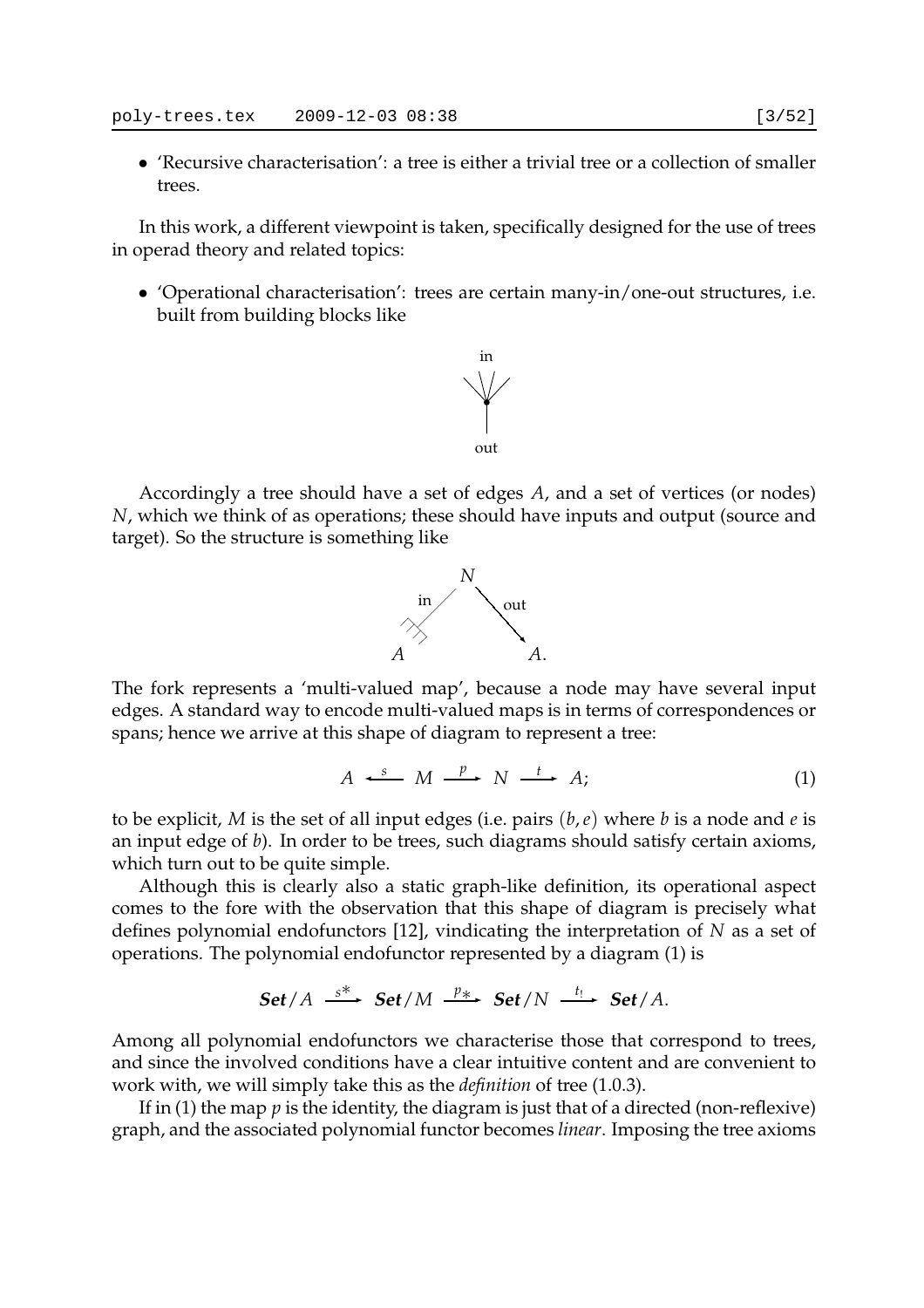in this case yields linear trees, i.e. finite linear orders. Linear polynomial monads are the same thing as small categories.

Polynomial endofunctors and monads are intimately related with collections and operads (the precise relationship is given in Sections 2.4 and 2.5), but are distinguished by a representability feature: they can be represented by diagrams of sets like (1), and most constructions with polynomial functors can be performed in terms of elementary operations on those representing sets. As a result, all operations on trees can be carried out completely formally (e.g., grafting is given in terms of pushouts of finite sets (1.1.19)), without ever having seen a tree in nature — although of course the arguments are easier to follow with drawings of trees in mind.

The recursive aspect of trees is also prominent in the present approach, remembering that polynomial endofunctors provide categorical semantics for inductive data types (*W*-types), the latter appearing as initial Lambek algebras for the former [16]. In fact, a recursive characterisation of trees (1.1.21) follows quite easily from the definition. While in type theory trees (of a certain branching profile P) appear as initial algebras *for* some polynomial functor P (expressing the branching profile), in this work trees *are* themselves certain polynomial functors. In a precise sense they are absolute trees, i.e. not relative to any preassigned branching profile.

The paper naturally divides into two parts: the first part concerns the categories of trees. Most arguments in this part are quite elementary, and some of the initial manœuvres may appear pedantic. They are deliberately included in order to emphasise the workability of the new tree formalism — the reader is challenged to provide easier arguments in other formalisms of trees. The second part uses the tree formalism to prove theorems about polynomial functors and polynomial monads and to clarify the relationship with operads. This part is of a more technical nature and requires some more category theory.

We proceed to give an overview of each of the two parts of the paper.

0.0.1. **Overview of Part 1: trees in terms of polynomial endofunctors.** After recalling the relevant notions from the theory of polynomial functors, we define a tree to be a diagram of sets of shape (1) satisfying four simple conditions (1.0.3). The category **TEmb** is the full subcategory of **PolyEnd** (the category of polynomial endofunctors) consisting of the trees. The morphisms are diagrams



The symbol **TEmb** stands for 'tree embeddings', as it turns out maps between trees are always injective (1.1.3) and correspond to a notion of subtree. Root-preserving embeddings and ideal embeddings are characterised in terms of pullback conditions, and every tree embedding factors as root-preserving followed by ideal embedding (1.1.15). These two classes of maps allow pushouts along each other in the category **TEmb** —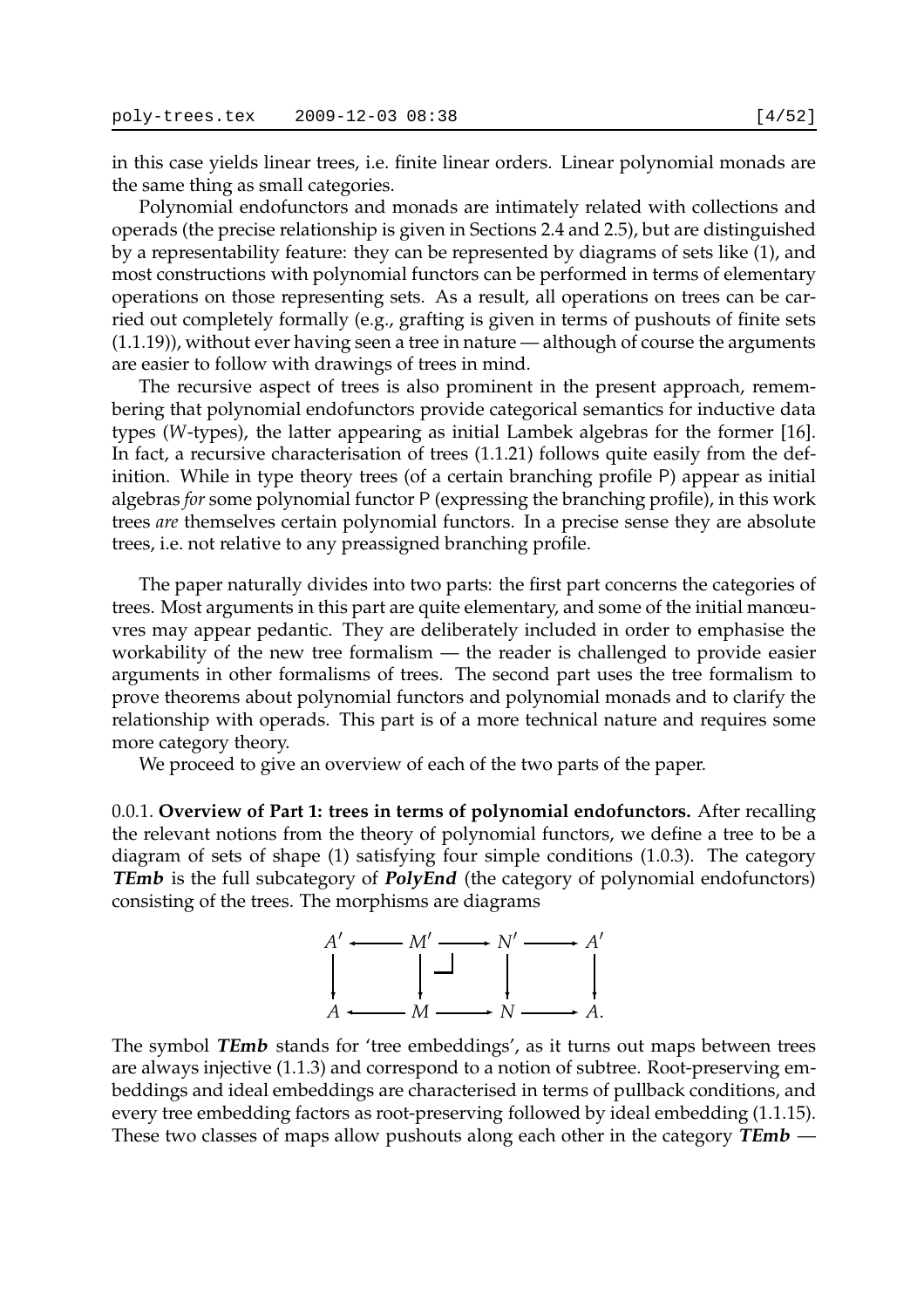this is grafting of trees (1.1.19). This leads to a recursive characterisation of trees (1.1.21), as well as the useful result that every tree is the iterated pushout of its one-node subtrees over its inner edges (1.1.24).

For a polynomial endofunctor P, a P-tree is a tree with a map to P. This amounts to structuring the set of input edges of each node. For example, if M is the free-monoid monad (0.1.8), then M-trees are precisely planar trees. It is shown, using the recursive characterisation of trees, that the set of isomorphism classes of P-trees, denoted  $tr(P)$ , is the least fixpoint (initial Lambek algebra) for the polynomial endofunctor  $1 + P$  (Theorem 1.2.5). This leads to the following explicit construction of the free monad on P: if P is given by the diagram  $A \leftarrow M \rightarrow N \rightarrow A$ , then the free monad on P is given by

$$
A \leftarrow \mathsf{tr}'(\mathsf{P}) \rightarrow \mathsf{tr}(\mathsf{P}) \rightarrow A
$$

where  $tr'(P)$  denotes the set of isomorphism classes of P-trees with a marked leaf (1.2.8). The monad structure is given by grafting P-trees. We are particularly interested in free monads on trees. Since maps between trees are embeddings, the free monad on a tree  $T = (A \leftarrow M \rightarrow N \rightarrow A)$  is given by

$$
A \leftarrow sub'(\mathsf{T}) \rightarrow sub(\mathsf{T}) \rightarrow A
$$

(where sub(T) (resp. sub'(T)) denotes the set of subtrees of T (resp. subtrees with a marked leaf)).

We now define **Tree** to be the category whose objects are trees and whose arrows are maps between their free monads (1.3.1). In other words, **Tree** is a full subcategory of **PolyMnd** (the category of polynomial monads): it is the Kleisli category of **TEmb** with respect to the free-monad monad on **PolyEnd**. (It is shown that any map in **PolyEnd** between free monads on trees is a monad map (1.3.2).) In explicit terms, morphisms send edges to edges and subtrees to subtrees. The category **Tree** is equivalent to the category  $\Omega$  of Moerdijk and Weiss [17], whose presheaves are called dendroidal sets. Its construction in terms of polynomial functors reveals important properties analogous to properties of ∆. In fact, ∆ is equivalent to the full subcategory in **Tree** consisting of the linear trees.

The main intrinsic features of the category **Tree** are expressed in terms of three factorisation systems: **Tree** is shown to have has surjective/injective factorisation, generic/free factorisation, as well as root-preserving/ideal-embedding factorisation. The generic maps are precisely the boundary-preserving maps, and the generic/free factorisation system plays an important role in the second part of the paper. The compatibilities between the three factorisation systems are summarised in this figure:



As suggested by the figure, every arrow factors essentially uniquely as a surjection followed by a generic injection, followed by a free root-preserving map followed by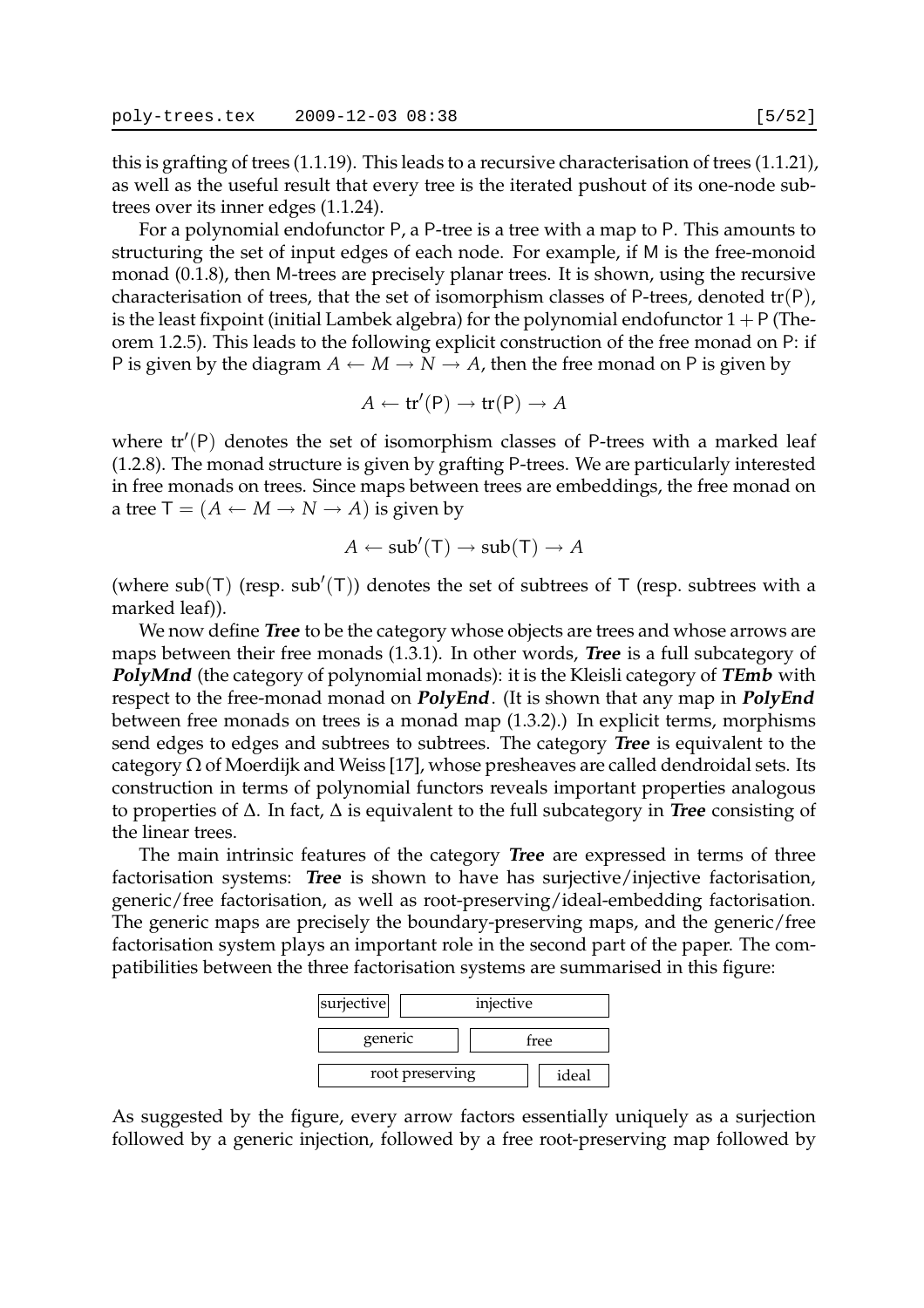an ideal embedding. Explicit descriptions are derived for each of these four classes of maps. The surjections consist in deleting unary nodes, the generic injections are node refinements (and of course the free maps are the tree embeddings). The ideal embeddings are those corresponding to subtrees containing all descendants — this is the notion of subtree most relevant to computer science and linguistics.

The subcategory of generic tree maps is opposite to the category of trees studied by Leinster [14, §7.3]. On Leinster's side of the duality, tree maps can be described in terms of set maps between the sets of nodes. On our side of the duality, tree maps are described in terms of set maps between the sets of edges. The category of generic injections is roughly the opposite of the category of trees studied<sup>1</sup> by Ginzburg and Kapranov in their seminal paper [7]; the difference is that they exclude all trees with nullary nodes. In fact, most of the time they also exclude trees with unary nodes, and call the remaining trees reduced.

The subcategory **TEmb**, orthogonal to the generics, does not seem to have been studied before. It allows grafting of trees to be expressed as a pushout (1.1.19) and it carries the Grothendieck topology in terms of which the Segal condition is expressed (2.3.3).

0.0.2. **Overview of Part 2: polynomial endofunctors in terms of trees.** In the second part we describe polynomial endofunctors and monads as structures built from trees. Let **tEmb** and **tree** denote chosen skeleta of **TEmb** and **Tree**, respectively. Since **tEmb** is a subcategory in **PolyEnd**, there is a natural nerve functor **PolyEnd**  $\rightarrow$  **PrSh**(**tEmb**), and similarly there is a nerve functor  $PolyMnd \rightarrow PrSh(tree)$ . These nerve functors are fully faithful, and we characterise their images. A main tool for these results is the theory of monads with arities due to Weber [21], which is reviewed in Section 2.0. Nerves of polynomial functors constitute an interesting application of Weber's theory, of a somewhat different flavour than the previously known examples, the new twist being that **PolyEnd** is not a presheaf category.

A key observation is that although **PolyEnd** itself is not a presheaf category, every slice of it *is* a presheaf category. This result relies on a notion of element of a polynomial endofunctor, introduced in Section 2.1: the elements of a polynomial endofunctor are the maps into it from elementary trees, i.e. trees with at most one node. The elementary trees, forming the subcategory **elTr**, play the role of representables: we show (2.1.3) that the slice category **PolyEnd**/P is naturally equivalent to the presheaf category **PrSh**(el(P)), and that each polynomial endofunctor P is the colimit of a diagram of shape el(P) (cf. 2.1.7).

In Section 2.2 we come to the notions of generic morphism and generic factorisation, key notions in Weber's theory. We show that every element of a polynomial monad factors as generic followed by free, and the object appearing in the middle of the factorisation is a tree (2.2.4). This is a main ingredient in the proof that the freemonad monad on **PolyEnd** is a local right adjoint (2.2.6). We then show that trees

<sup>&</sup>lt;sup>1</sup>It seems that the category they study is not the same as the category they define: their definition 1.1.4 does not seem to exclude contraction of external edges. I mention this curiosity as an illustration of the subtlety of formalising arguments with trees.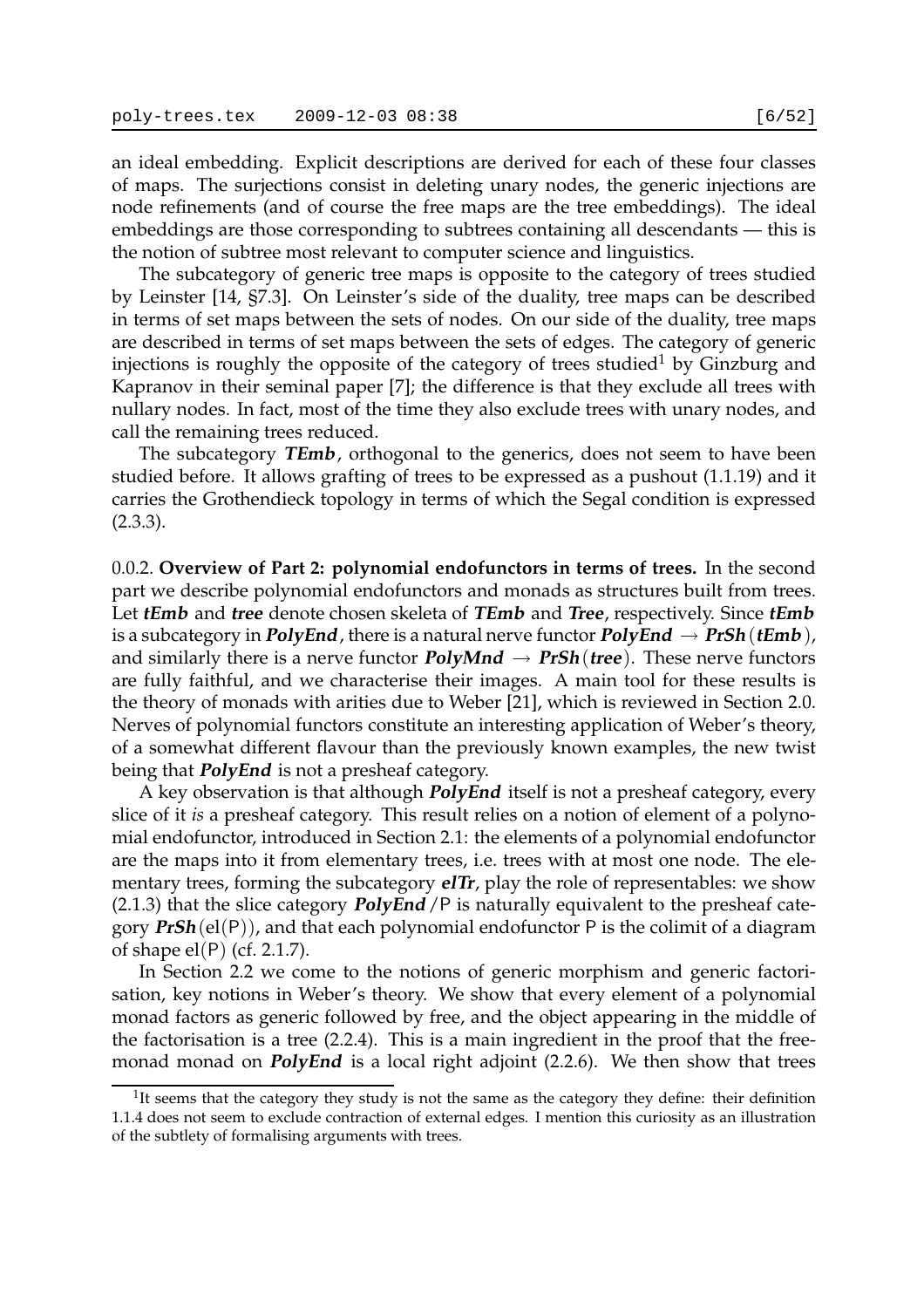provide arities for the free-monad monad on **PolyEnd** (cf. 2.2.10). With these facts established, Weber's general nerve theorem (2.0.5) implies the following characterisation (2.2.12): a presheaf on **tree** is a polynomial monad if and only if its restriction to **tEmb** is a polynomial endofunctor.

What is here called the special nerve theorem (2.0.3), first proved by Leinster [15] and subsumed in the theory of Weber [21], concerns the case of a local right adjoint cartesian monad on a presheaf category; it characterises nerves in terms of the Segal condition. The Segal condition is about requiring certain canonical cocones to be sent to limit cones, and can also be formulated as a sheaf condition for a Grothendieck topology. The Segal condition makes sense also in the present case, and amounts to a sheaf condition on **tEmb** (2.3.3). It is shown that the nerve of a polynomial endofunctor is always a sheaf (2.3.4), and we have an equivalence of categories **Sh**(*tEmb*)  $\simeq$ **PrSh**(elTr). However, the Segal condition is not enough to characterise nerves of polynomial monads. The special nerve theorem does apply to slices, though, (they are presheaf categories): for a fixed polynomial monad P, monads over P are characterised (2.3.6) as presheaves on **tree**/P satisfying the Segal condition.

In the absolute case, one more condition is needed for a nerve theorem: it amounts to characterising the polynomial endofunctors among the presheaves on **elTr**. Presheaves on **elTr** are precisely (coloured) collections. We show that a collection is (isomorphic to) the nerve of a polynomial endofunctor if and only if it is (isomorphic to) the symmetrisation of a nonsymmetric collection (2.4.5). (More precisely, the category of polynomial endofunctors is the Kleisli category for the symmetrisation monad for nonsymmetric collections). Another characterisation is also obtained: the polynomial endofunctors are the projective objects in **Coll** with respect to colour-preserving surjections (2.4.8). Such collections are called flat.

The final section contains a big diagram relating the various objects involved: polynomial endofunctors and monads (as well as their planar versions), collections and operads (as well as the nonsymmetric versions), and the adjunctions and nerve functors relating them. The nerve functor for polynomial monads factors through the category of coloured operads. Polynomial monads are characterised as those operads whose underlying collection is flat.

**A note about generality.** In this paper, for simplicity, we only consider finite trees, and correspondingly we always assume our polynomial functors to be finitary. This is the natural level of generality from the viewpoint of operad theory, and for the sake of giving a formal construction of the category of trees of Moerdijk and Weiss, which was the original motivation for this work. Most results and constructions should generalise to wellfounded trees (in the category of sets) and arbitrary polynomial functors. I believe large parts of the theory will also generalise to an arbitrary locally cartesian closed category  $\mathscr E$ . Many proofs can be reinterpreted in the internal language of  $\mathscr E$ , but there are also some that cannot (e.g. involving complements), and new approaches may be required. This general case, perhaps more interesting from the viewpoint of type theory, is left to another occasion.

The ideas and techniques of this paper are currently being developed in another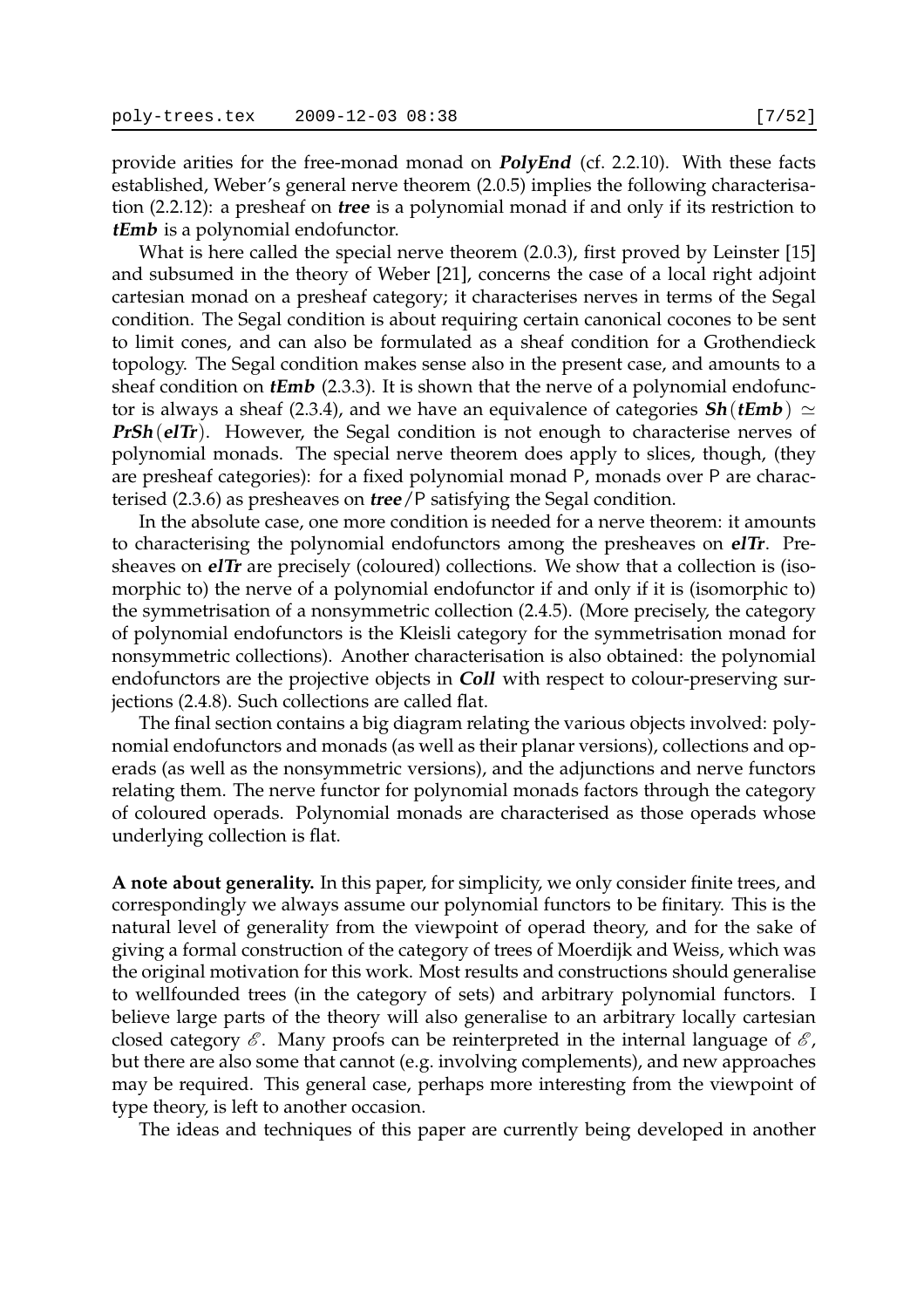direction (in joint work with André Joyal) to account also for graphs. We introduce a new formalism for Feynman graphs and prove nerve theorems for cyclic and modular operads [10].

## **0.1 Polynomial functors**

0.1.1. **Notation.** Throughout we denote by 0 the empty set and by 1 the singleton. We use the symbols + and  $\sum$  for disjoint union of sets (or categories).

We recall some facts about polynomial functors. For further details and many other aspects of this fascinating topic, the reader is referred to the manuscript in preparation *Notes on Polynomial Functors* [12].

0.1.2. **Polynomial functors.** A diagram of sets and set maps like this

$$
\sum_{I}^{E} \xrightarrow{p} B
$$
 (2)

gives rise to a *polynomial functor*  $P : Set / I \rightarrow Set / J$  defined by

Set/
$$
I \xrightarrow{s^*}
$$
 Set/ $E \xrightarrow{p_{*}}$ Set/ $B \xrightarrow{t_!}$  Set/ $J$ .

Here lowerstar and lowershriek denote, respectively, the right adjoint and the left adjoint of the pullback functor upperstar. In explicit terms, the functor is given by

$$
\begin{array}{ccc}\n\mathbf{Set}/I & \longrightarrow & \mathbf{Set}/J \\
[f : X \to I] & \longmapsto & \sum_{b \in B} \prod_{e \in E_b} X_{s(e)}\n\end{array}
$$
\n(3)

where  $E_b := p^{-1}(b)$  and  $X_i := f^{-1}(i)$ , and where the last set is considered to be over *J* via *t*<sub>!</sub>.

In this paper we shall only consider polynomial functors for which the map *p* has finite fibres (equivalently, the functor preserves sequential colimits.) Such polynomial functors are called finitary. From now on, 'polynomial functor' means 'finitary polynomial functor'.

0.1.3. **Categories of polynomial functors.** (Cf. [6].) There is a category **Poly**(*I*, *J*) whose objects are the polynomial functors from **Set**/*I* to **Set**/*J*, and whose arrows are the cartesian natural transformations (i.e. natural transformations with cartesian naturality squares). A cartesian natural transformation  $u : P' \Rightarrow P$  between polynomial functors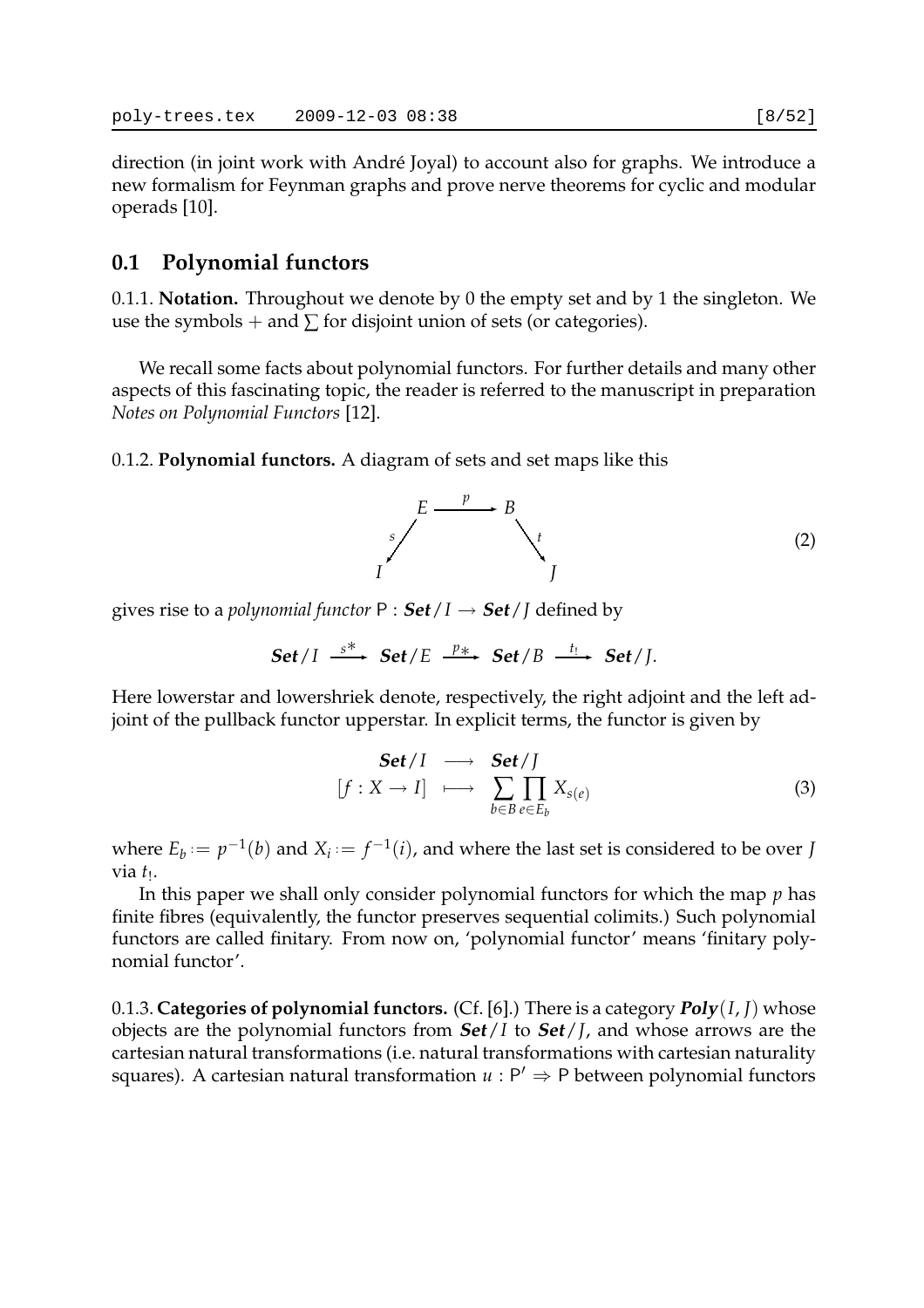corresponds precisely to a commutative diagram



whose middle square is cartesian. In other words, giving *u* amounts to giving a *J*-map  $u : B' \to B$  together with an *I*-bijection  $E'_k$  $\mu_b' \stackrel{\sim}{\rightarrow} E_{u(b')}$  for each  $b' \in B'$ .

The composition of two polynomial functors is again polynomial [6]; this is a consequence of distributivity and the Beck-Chevalley conditions. Clearly the identity functor of  $Set/I$  is polynomial for each *I*. It follows that the categories  $Poly(I, I)$  form the hom categories of a 2-category **Poly**, which we see as a sub-2-category of **Cat**: the objects are the slice categories **Set**/*I*, the arrows are the polynomial functors, and the 2-cells are the cartesian natural transformations. Since everything sits inside **Cat**, associativity of the compositions as well as the interchange law for composition of 2-cells are automatic.

From now on we shall only be concerned with the case  $J = I$ , i.e. the case of endofunctors. Throughout we use sans serif typeface for polynomial endofunctors, writing  $P = (P^0, P^1, P^2)$  for the functor represented by

 $P^0 \xrightarrow{s} P^2 \xrightarrow{p} P^1 \xrightarrow{t} P^0$ .

We shall use the letters *s*, *p*, *t* for the three arrows in any diagram representing a polynomial endofunctor.

0.1.4. **Polynomial monads.** A *polynomial monad* is a monad in the 2-category **Poly**, i.e. a polynomial endofunctor P :  $\text{Set}/I \rightarrow \text{Set}/I$  with monoid structure in the monoidal category  $(\text{PolyEnd}(I), \circ, \text{Id})$ . More explicitly still, there is specified a composition law  $\mu$ : P  $\circ$  P  $\Rightarrow$  P with unit  $\eta$  : Id  $\Rightarrow$  P, satisfying the usual associativity and unit conditions, and *µ* and *η* are cartesian natural transformations. Let **PolyMnd**(*I*) denote the category of polynomial monads on **Set**/*I*. The arrows are cartesian natural transformations respecting the monad structure.

**0.1.5 Proposition.** *(cf.* [5], [6].) The forgetful functor  $\text{PolyMnd}(I) \rightarrow \text{PolyEnd}(I)$  has a *left adjoint, denoted*  $P \mapsto \overline{P}$ *. The monad*  $\overline{P}$  *is the free monad on* P*.* 

An explicit construction of  $\overline{P}$  is given in 1.2.7.

0.1.6. **Variable endpoints.** It is necessary to consider also 2-cells between polynomial functors with different endpoints. Let **PolyEnd** denote the category whose objects are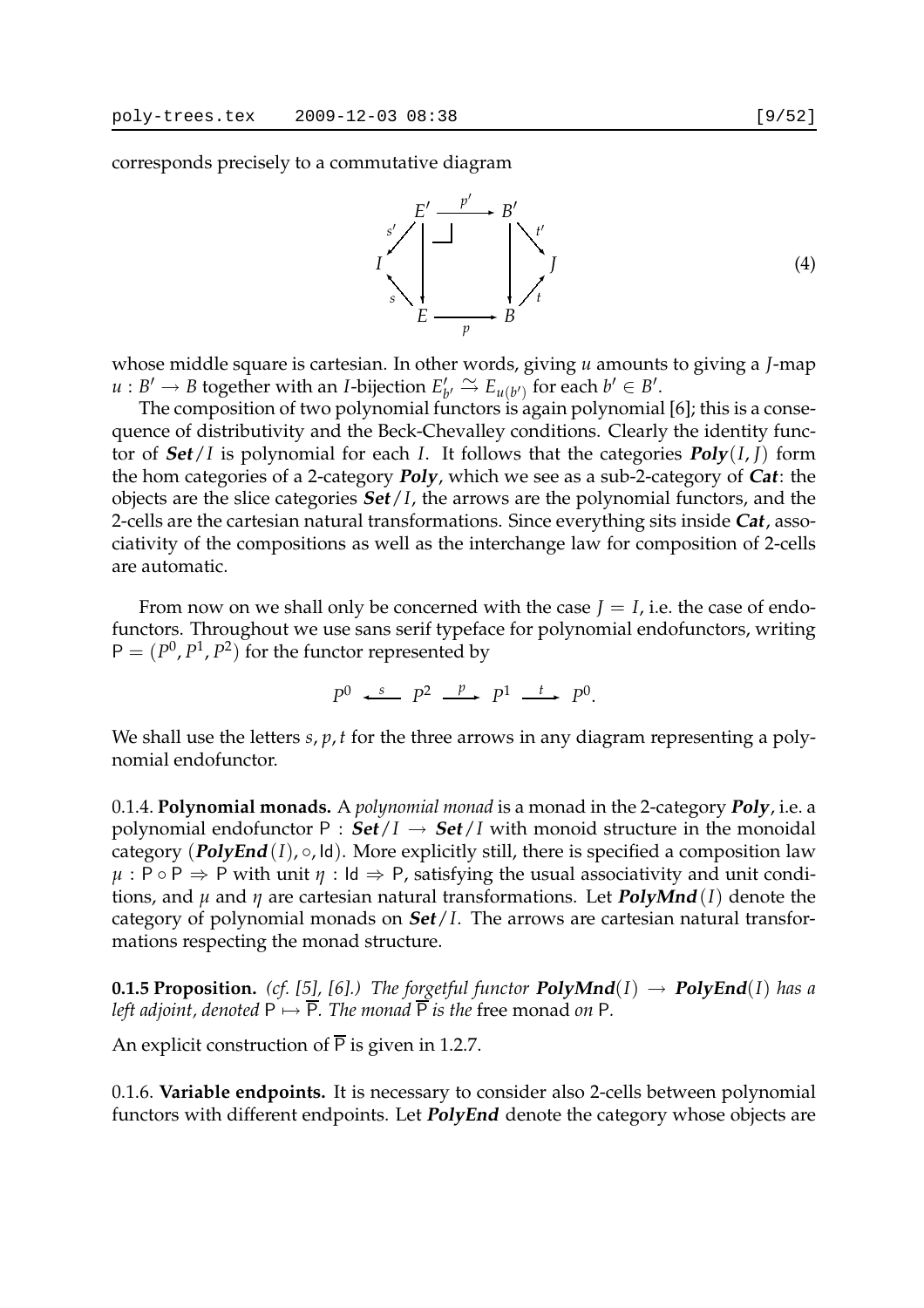polynomial functors  $\mathsf{P}=(P^0 \leftarrow P^2 \rightarrow P^1 \rightarrow P^0)$  and whose morphisms are diagrams

$$
Q^{0} \longrightarrow Q^{2} \longrightarrow Q^{1} \longrightarrow Q^{0}
$$
  
\n
$$
\begin{array}{c} \alpha^{0} \\ \downarrow \alpha^{1} \end{array} \qquad \begin{array}{c} Q^{1} \\ \downarrow \alpha^{1} \end{array} \qquad \begin{array}{c} Q^{0} \\ \downarrow \alpha^{0} \end{array}
$$
\n
$$
P^{0} \longrightarrow P^{2} \longrightarrow P^{1} \longrightarrow P^{0}.
$$
\n
$$
(5)
$$

This category is fibred over **Set** by returning the endpoint [6].

A morphism *α* of polynomial functors is called *injective*, resp. *surjective*, if each of the three components,  $\alpha^0$ ,  $\alpha^1$ ,  $\alpha^2$  is injective, resp. surjective.

Let **PolyMnd** denote the category whose objects are polynomial monads and whose morphisms are diagrams like (5), required to respect the monad structure. All we need to know about this is:

**0.1.7 Proposition.** *(Cf.* [6].) The forgetful functor **PolyMnd**  $\rightarrow$  **PolyEnd** has a left adjoint P 7→ P*, the free-monad functor. In other words, for each polynomial endofunctor* P *and each polynomial monad* M*, there is a bijection*

$$
PolyEnd(P,M) \leftrightarrow PolyMnd(\overline{P},M),
$$

*natural in* P *and* M*.*

This adjunction restricts to the adjunction of 0.1.5 in each fibre. It is not a fibred adjunction, though.

0.1.8. **Examples.** The free-monoid monad

$$
\begin{array}{rcl} \mathsf{M}: \mathbf{Set} & \longrightarrow & \mathbf{Set} \\ X & \longmapsto & \sum_{n \in \mathbb{N}} X^n \end{array}
$$

is polynomial: it is represented by the diagram

$$
1 \longleftarrow \mathbb{N}' \longrightarrow \mathbb{N} \longrightarrow 1,
$$

where  $\mathbb{N}' \to \mathbb{N}$  is such that the fibre over *n* has cardinality *n*, like for example  $\mathbb{N}'$  : =  $\{(i,n) \in \mathbb{N} \times \mathbb{N} \mid i < n\}$  with the second projection. The slice category **PolyMnd**/M of polynomial monads over M is equivalent to the category of small multicategories (also called nonsymmetric coloured operads), and the fibre **PolyMnd**(1)/M corresponds to nonsymmetric operads.

The identity functor  $Id : Set \rightarrow Set$  is clearly polynomial. The slice category **PolyMnd**/Id is equivalent to the category of small categories, and the fibre **PolyMnd**(1)/Id is equivalent to the category of monoids.

More generally, polynomial endofunctors over a polynomial monad T correspond to T-graphs, and polynomial monads over T correspond to small T-multicategories. All these results can be found in Leinster's book [14, §4.2], modulo the observation that any endofunctor with a cartesian natural transformation to a polynomial one is again polynomial, cf. [12].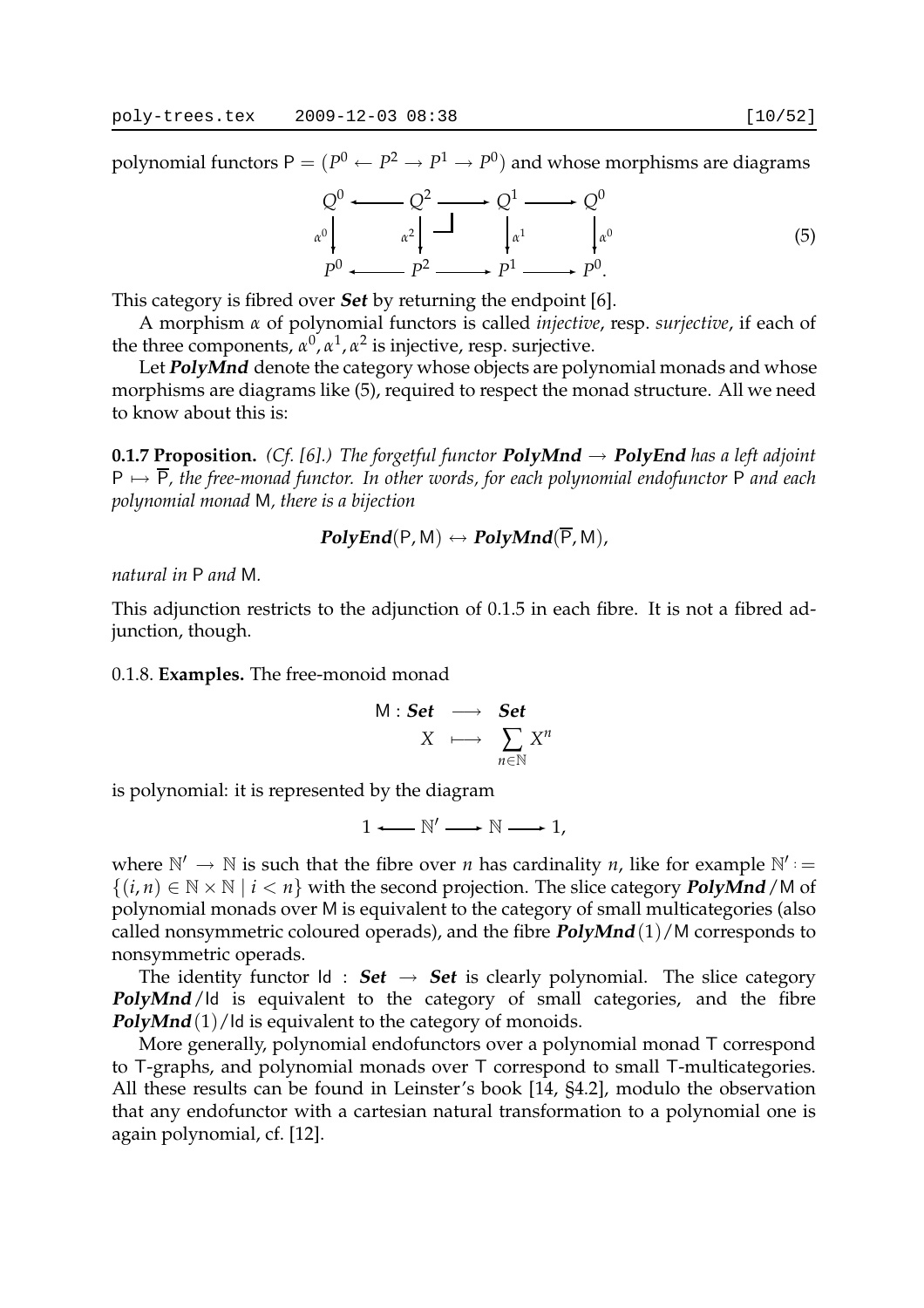# **1 Trees in terms of polynomial endofunctors**

## **1.0 Trees**

We shall define trees to be certain polynomial endofunctors. To motivate this definition, let us first informally explain what trees are supposed to be, and then show how to associate a polynomial endofunctor to a tree.

1.0.1. **Trees.** Our trees are non-planar finite rooted trees with boundary. Each node has a finite number of incoming edges and precisely one outgoing edge, always drawn below the node. The following drawings should suffice to exemplify trees, but beware that the planar aspect inherent in a drawing should be disregarded:



Note that certain edges (the *leaves*) do not start in a node and that one edge (the *root edge*) does not end in a node. The leaves and the root together form the *boundary* of the tree.

We shall give a formal definition of tree in a moment (1.0.3).

## 1.0.2. **Polynomial functors from trees.** Given a tree, define a polynomial functor

$$
T^0 \xrightarrow{s} T^2 \xrightarrow{p} T^1 \xrightarrow{t} T^0,
$$

by letting  $T^0$  be the set of edges,  $T^1$  the set of nodes, and  $T^2$  the set of nodes with a marked input edge, i.e. the set of pairs (*b*,*e*) where *b* is a node and *e* is an incoming edge of *b*. The maps are the obvious ones: *s* returns the marked edge of the node (i.e.  $(b, e) \mapsto e$ ), the map *p* forgets the mark (i.e.  $(b, e) \mapsto b$ ), and *t* returns the output edge of the node.

For example, the first three trees in the drawing above correspond to the following polynomial functors:

$$
1 \leftarrow 0 \to 0 \to 1 \hspace{1cm} 1 \leftarrow 0 \to 1 \to 1 \hspace{1cm} 2 \leftarrow 1 \to 1 \to 2.
$$

The polynomial functors that arise from this construction are characterised by four simple conditions which are convenient to work with. We shall take this characterisation as our definition of tree:

1.0.3. **Definition of tree.** We define a *finite rooted tree with boundary* to be a polynomial endofunctor  $\mathsf{T} = (T^0, T^1, T^2)$ 

 $T^0$   $\longleftrightarrow$   $T^2$   $\longrightarrow$   $T^1$   $\longrightarrow$   $T^0$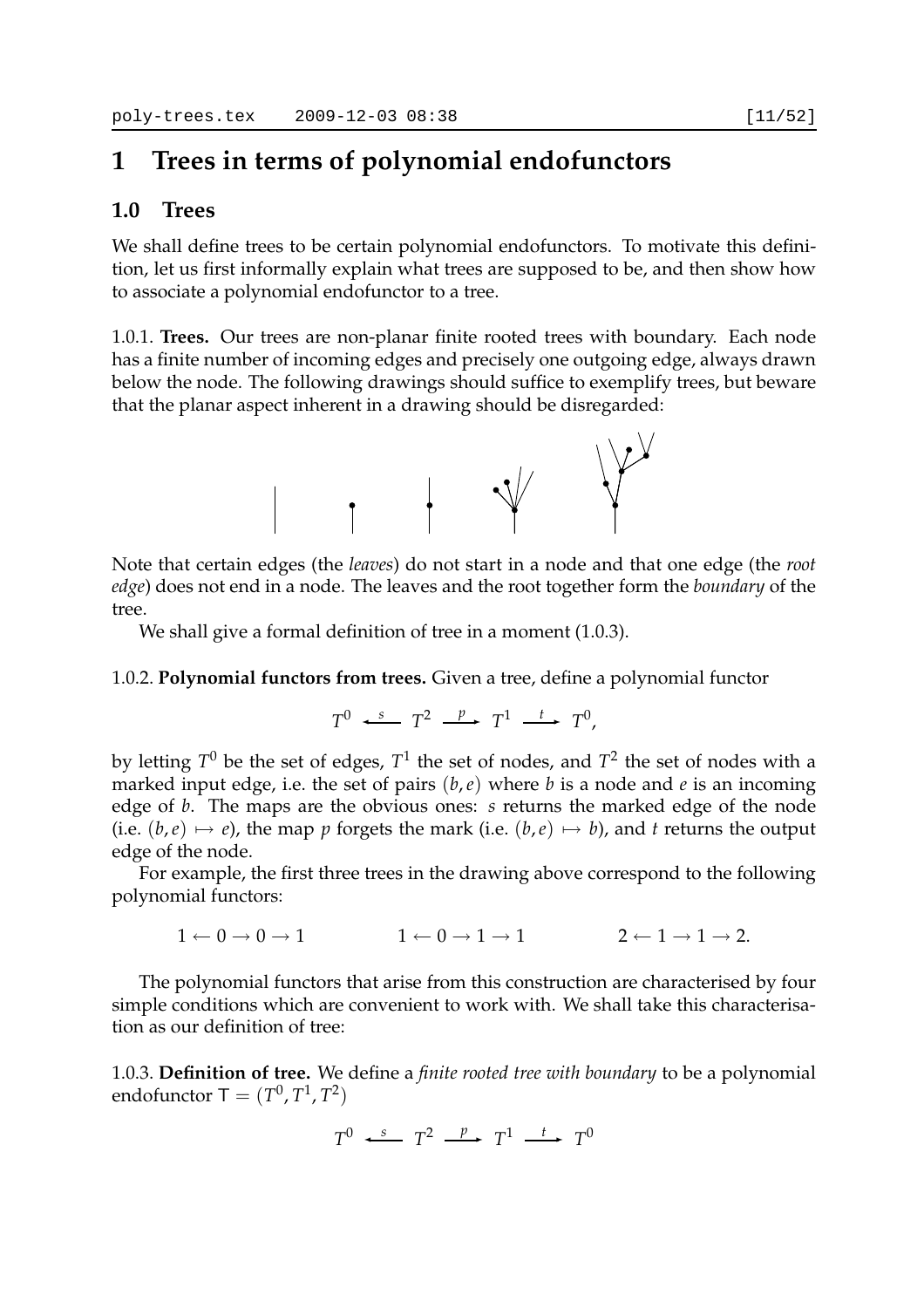(1) all the involved sets are finite.

(2) *t* is injective

(3) *s* is injective with singleton complement (called the *root* and denoted 1). With  $T^0 = 1 + T^2$ , define the walk-to-the-root function  $\sigma : T^0 \to T^0$  by  $1 \mapsto 1$  and  $e \mapsto t(p(e))$  for  $e \in T^2$ .

 $(4) \forall x \in T^0 : \exists k \in \mathbb{N} : \sigma^k(x) = 1.$ 

The elements of  $T^0$  are called *edges*. The elements of  $T^1$  are called *nodes*. For  $b \in T^1$ , the edge *t*(*b*) is called the *output edge* of the node. That *t* is injective is just to say that each edge is the output edge of at most one node. For  $b \in T^1$ , the elements of the fibre  $(T^2)_b := p^{-1}(b)$  are called *input edges* of *b*. Hence the whole set  $T^2 = \sum_{b \in T^1} (T^2)_b$  can be thought of as the set of nodes-with-a-marked-input-edge, i.e. pairs (*b*,*e*) where *b* is a node and *e* is an input edge of *b*. The map *s* returns the marked edge. Condition (3) says that every edge is the input edge of a unique node, except the root edge. Condition (4) says that if you walk towards the root, in a finite number of steps you arrive there.

The edges not in the image of *t* are called *leaves*. The root and the leaves together form the *boundary* of the tree.

From now on we just say *tree* for 'finite rooted tree with boundary'.

Let us briefly describe how to draw such a tree, i.e. give the converse of the construction in 1.0.2. Given  $(T^0, T^1, T^2)$  we define a finite, oriented graph with boundary, i.e. edges are allowed to have loose ends: take the vertex set to be *T* <sup>1</sup> and the edge set to be  $T^0$ . The edges  $x \in T^0$  which are not in the image of *t* are the input edges of the graph in the sense that they do not start in a vertex. For each other edge *x*, we let it start in *b* if and only if  $t(b) = x$ . (Precisely one such *b* exists by axiom (2).) Clearly every *b* occurs like this. Now we have decided where each edge starts. Let us decide where they end: the root edge 1 is defined to be the output edge of the graph, in the sense that it does not end in a vertex. For each other edge  $e\neq 1$  (which we think of as  $e\in T^2$ ), we let it end in *p*(*e*). Note that the fibre of *p* over a vertex *b* consists of precisely the edges ending in *b*. Now we have described how all the edges and vertices are connected, and hence we have described a finite, oriented graph with boundary. Condition (4) implies that the graph is connected: every  $e \neq 1$  has a 'next edge'  $\sigma(e)$  distinct from itself, and in a finite number of steps comes down to the root edge. There can be no loops because there is precisely one edge coming out of each vertex, and linear cycles are excluded by connectedness and existence of a root. In conclusion, the graph we have drawn is a tree.

1.0.4. **The trivial tree.** The nodeless tree

$$
1 \longleftarrow 0 \longrightarrow 0 \longrightarrow 1,
$$

(consisting solely of one edge) is called the *trivial tree*, and is denoted  $\mu$ .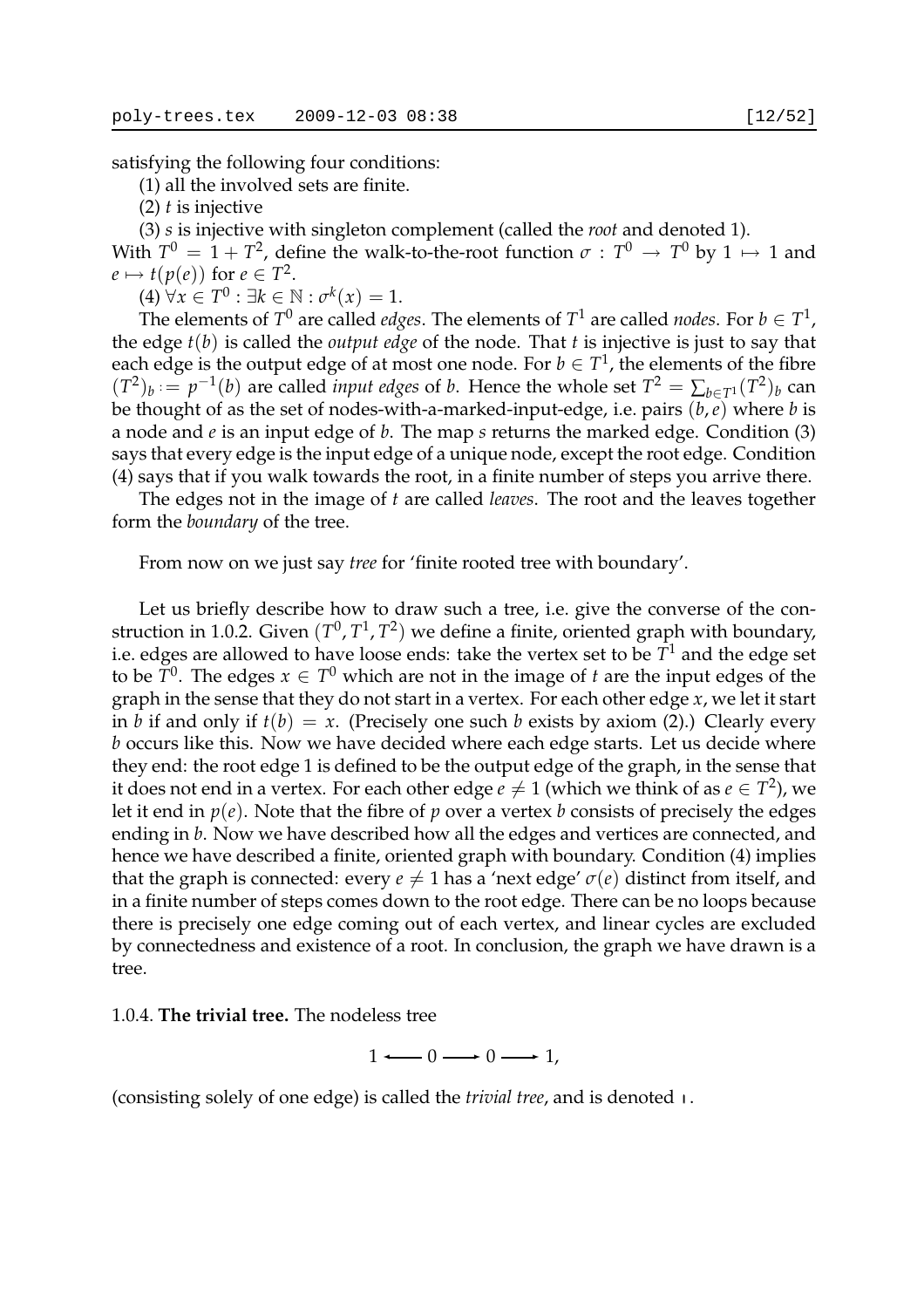1.0.5. **One-node trees.** For each finite set *E* we have a *one-node tree*,

$$
E+1 \xrightarrow{s} E \xrightarrow{p} 1 \xrightarrow{t} E+1,
$$

where *s* and *t* are the sum inclusions.

1.0.6. **Elementary trees.** An *elementary tree* is one with at most one node. That is, either a trivial tree or a one-node tree. These will play a fundamental role in the theory. We shall see in a moment that every tree is obtained by gluing together one-node trees along trivial trees in a specific way (grafting), while polynomial endofunctors are more general colimits of elementary trees.

1.0.7. **Terminology.** We define a partial order (called the *tree order*) on the edge set  $T^0$ by declaring  $x \leq y$  when  $\exists k \in \mathbb{N} : \sigma^k(x) = y$ . In this case *x* is called a *descendant* of *y*, and *y* is called an *ancestor* of *x*. In the particular case where  $\sigma(x) = y$  and  $x \neq y$ , we say that *x* is a *child* of *y*. If  $\sigma(x) = \sigma(y)$  and  $x \neq y$  we say that *x* and *y* are *siblings*. We define the *distance* from *x* to *y* to be min $\{k \in \mathbb{N} \mid \sigma^k(x) = y\}$ , whenever this set is nonempty. Note that the order induced on any 'up-set' is a linear order: if  $e \leq x$  and  $e \leq y$  then  $x \leq y$  or  $y \leq x.$  The poset  $T^0$  has a maximal element, namely the root; hence it has binary joins: the join of two edges is their nearest common ancestor. Every leaf is a minimal element for the tree order, but there may be other minimal elements. (Note that a partial order is induced on  $T^2\subset T^0$ , and also on  $T^1$  (via *t*).)

## **1.1 The category TEmb**

1.1.1. **The category of trees and tree embeddings.** Define the category **TEmb** to be the full subcategory of **PolyEnd** consisting of the trees. Hence a map of trees  $\phi : S \to T$  is a diagram

$$
S^{0} \longrightarrow S^{2} \longrightarrow S^{1} \longrightarrow S^{0}
$$
  
\n
$$
\phi^{0} \downarrow \qquad \phi^{2} \downarrow \qquad \downarrow \phi^{1} \qquad \downarrow \phi^{0}
$$
  
\n
$$
T^{0} \longrightarrow T^{2} \longrightarrow T^{1} \longrightarrow T^{0}
$$
\n(6)

The cartesian condition amounts to 'arity preservation': the set of input edges of  $b \in S^1$ maps bijectively onto the set of input edges of  $\phi^1(b)$ . Root and leaves are not in general preserved.

**1.1.2 Lemma.** *Morphisms in* **TEmb** *preserve the childhood relation. That is, for a morphism*  $\phi: \mathsf{S} \to \mathsf{T}$  , if  $x$  is a child edge of  $y$  in  $\mathsf{S}$  then  $\phi^0(x)$  is a child edge of  $\phi^0(y)$  in  $\mathsf{T}.$  More generally, *morphisms preserve distance.*

*Proof.* To say that *x* is a child of *y* means that *x* is not the root and  $t(p(x)) = y$ . The property of not being the root is preserved by any map (cf. commutativity of the lefthand square in the diagram), so  $\bar{\phi}^0(x)$  is not the root either. Now apply  $\phi$  and use that it commutes with *p* and *t*, cf. (6).  $\Box$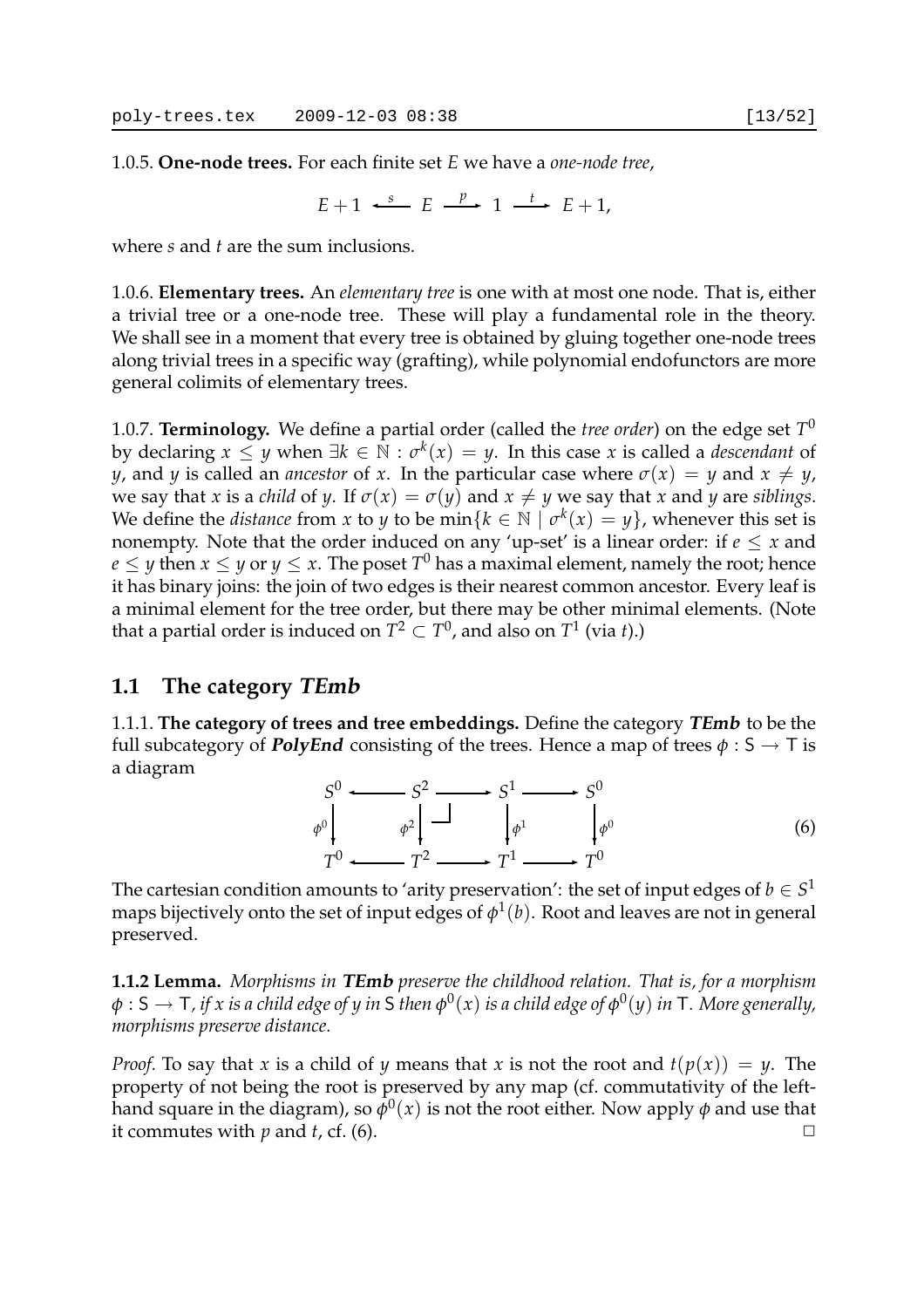**1.1.3 Proposition.** *Every morphism in* **TEmb** *is injective.*

*Proof.* Let  $\phi: \mathsf{S} \to \mathsf{T}$  in  $\mathcal{\mathit{TEmb}}$  . Let  $r \in \mathsf{T}^0$  denote the image of the root edge. Let  $x,y$  be edges in S and suppose  $\phi^0(x) = \phi^0(y)$ . Since  $\phi^0$  preserves distance we have  $d(x, 1) =$  $d(\bar{\phi}^0(x), r) = d(\phi^0(y), r) = d(y, 1)$ . Since *x* and *y* have the same distance to the root, it makes sense to put  $k := \min\{n \in \mathbb{N} \mid \sigma^n(x) = \sigma^n(y)\}$ , and  $z := \sigma^k(x) = \sigma^k(y)$  (nearest common ancestor). If  $k > 0$ , then the edges  $\sigma^{k-1}(x)$  and  $\sigma^{k-1}(y)$  are both children of *z*, and by childhood preservation, we have  $\phi(c^{k-1}(x)) = \phi(c^{k-1}(y))$ . But *φ* induces a bijection between the fibre  $(S^2)_z$  and the fibre  $(T^2)_{\phi^0(z)}$ , so we conclude that already  $\sigma^{k-1}(x) = \sigma^{k-1}(y)$ , contradicting the minimality of *k*. Hence  $k = 0$ , which is to say that already  $x = y$ . Hence we have shown that  $\phi^0$  is injective. Since *t* is always injective, it follows that also  $\phi^1$  and  $\phi^2$  are injective.

The proposition shows that the category **TEmb** is largely concerned with the combinatorics of subtrees, which we now pursue. It must be noted, though, that the category contains nontrivial automorphisms. In particular it is easy to see that

**1.1.4 Lemma.** *The assignment of a one-node tree to every finite set as in 1.0.5 defines a fully faithful functor from the groupoid of finite sets and bijections into* **TEmb***. (The essential image consists of the trees with precisely one node.)* 

1.1.5. **Subtrees.** A subtree of a tree T is an isomorphism class of arrows  $S \rightarrow T$  in **TEmb**; more concretely it is an arrow  $S \rightarrow T$  for which each of the three set maps are subset inclusions. Translating into classical viewpoints on trees, subtree means connected subgraph with the property that if a node is in the subgraph then all its incident edges are in the subgraph too.

Here are two examples:



1.1.6. **Edges.** For each edge *x* of T there is a subtree  $\mathbf{I} \rightarrow \mathbf{T}$  given by



The subtree consists solely of the edge *x*. The edge is the root edge iff the left-hand square is a pullback, and the edge is a leaf iff the right-hand square is a pullback.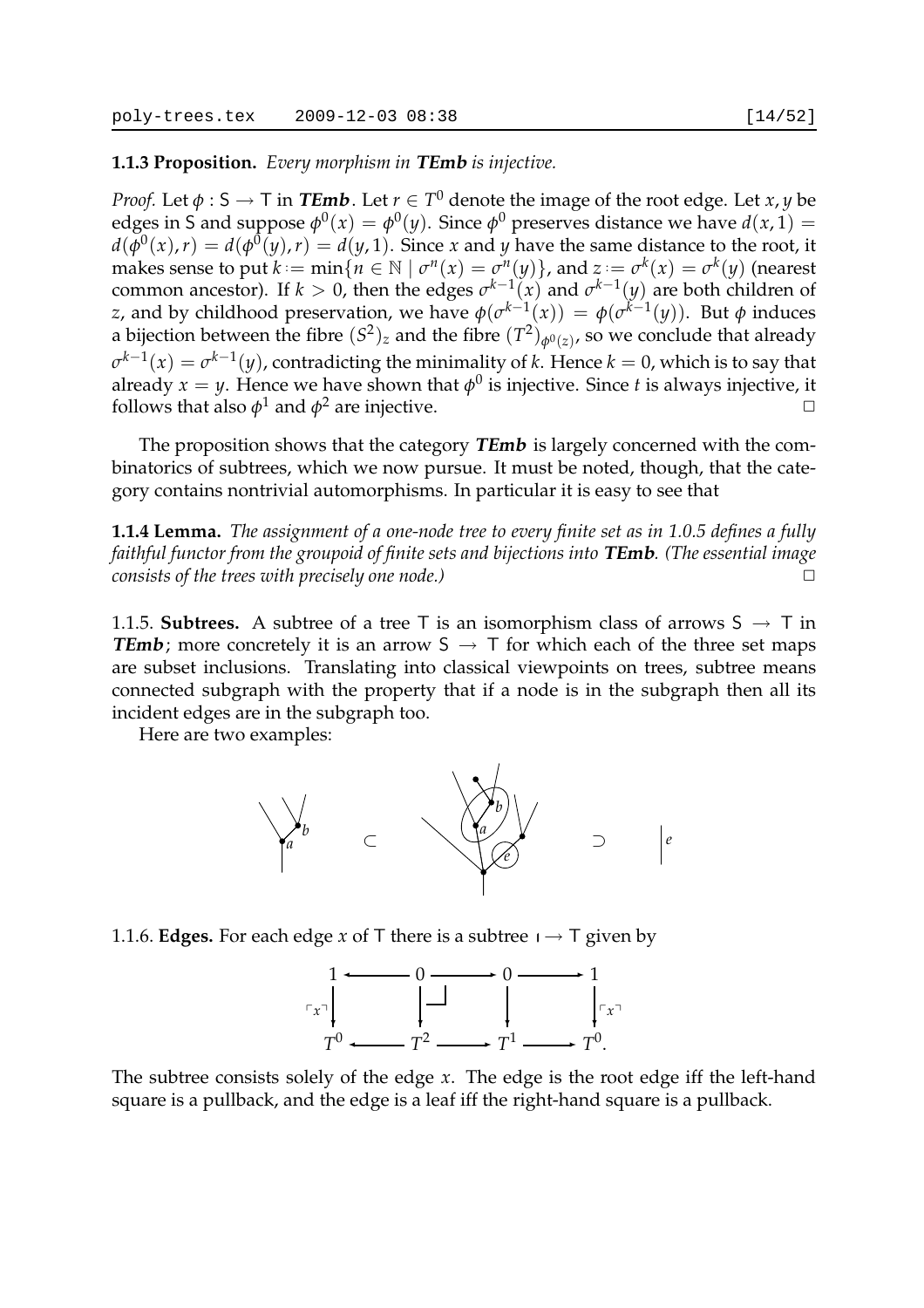1.1.7. **One-node subtrees.** For each node *b* in T there is a subtree inclusion



The vertical maps at the ends are the sum of  $s \mid (T^2)_b$  and the map sending 1 to  $t(b)$ . The subtree defined is the local one-node subtree at *b*: the node itself with all its incident edges.

**1.1.8 Proposition.** Let R and S be nontrivial subtrees in T, and suppose that  $R^1 \subset S^1$ . Then R ⊂ S*. In particular, a nontrivial subtree is determined by its nodes.*

*Proof.* We need to provide the dotted arrows in the diagram



The arrow  $R^1\to S^1$  is the assumed inclusion of nodes. For each node  $b$  in R we have a bijection between the fibre  $(R^2)_b$  and the fibre  $(S^2)_b$ . These bijections assemble into a map  $R^2 \rightarrow S^2$  and a cartesian square. Since  $R^0 = R^2 + \{r\}$  where  $r$  is the root edge of R, to specify the arrow  $R^0 \to S^0$  it remains to observe that *r* maps into  $S^0$ : indeed, there is a  $b \in R^1$  with  $t(b) = r$ . Hence  $\phi^0(r) = \phi^0(t(b)) = t(\phi^1(b)) \in S^0$ .  $\Box$ 

1.1.9. **Ideal subtrees.** An *ideal subtree* is a subtree containing all the descendant nodes of its edges, and hence also all the descendant edges. (Hence it is a 'down-set' for the tree order (both with respect to nodes and with respect to edges), and just by being a subtree it is also closed under binary join.)

Each edge *z* of a tree T determines an ideal subtree denoted D*z*:



where

$$
D0 := {x \in T0 | x \le z},
$$
  
\n
$$
D1 := {b \in T1 | t(b) \in D0},
$$
  
\n
$$
D2 := {e \in T2 | t(p(e)) \in D0} = D0 \set {z}.
$$

It is easy to check that this is a tree; it looks like this: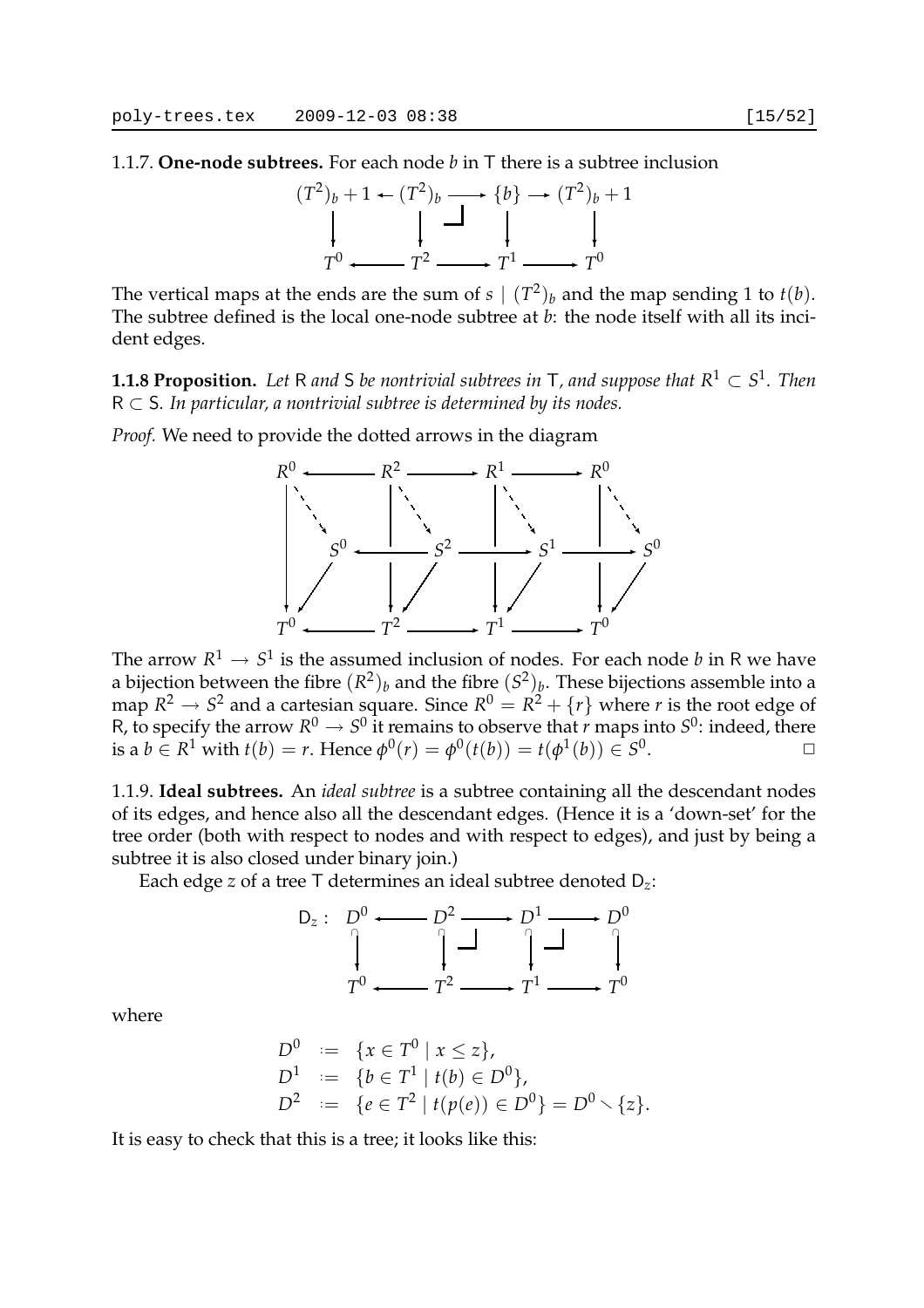

Note also that we have  $x \in D_z \Leftrightarrow x \leq z$ .

**1.1.10 Lemma.***The following are equivalent for a tree embedding*  $\phi$  :  $S \rightarrow T$ *:* 

*1.The image subtree is an ideal subtree.*

*2.The right-hand square is cartesian (like in the above diagram).*

*3.The image of each leaf is again a leaf.*

*Proof.* (1)  $\Rightarrow$  (2): clearly every ideal subtree S  $\subset$  T is equal to  $D_z$  for *z* the root of S. Hence the embedding has cartesian right-hand square.

 $(2) \Rightarrow (3)$ : a leaf in S is characterised  $(1.1.6)$  as an edge for which the right-hand square is cartesian; composing with *φ* gives then again a cartesian right-hand square, so the edge is again a leaf in T.

 $(3) \Rightarrow (1)$ : let *x* be an edge in S, having a child node *b* in T (that is,  $p(b) = x$ ). This means *x* is not a leaf in T, and hence by assumption, not a leaf in S either. So *b* is also in S.  $\Box$ 

1.1.11. **Pruning.** Using complements, it is not difficult to see that an edge  $z \in T^0$ defines also another subtree which has the original root, but where all descendants of *z* have been pruned. In other words, the ideal subtree  $D<sub>z</sub>$  is thrown away (except for the edge *z* itself). Formally, with the notation of the ideal subtree: put  $C^1 := T^1 \setminus D^1$ and  $C^2 = T^2 \times D^2$ . Then clearly we have a cartesian square



Now simply put  $C^0$  :  $= C^2 + \{1\}$  (the original root). It remains to see that the map  $t:T^1\to \bar{T}^0$  restricts to  $C^1\to C^0$ , but this follows from the fact that if  $t(b)$  is not in  $D^0$ , then it must be in either *C* <sup>2</sup> or 1. Using simple set theory, one readily checks that this is a tree again.

In any poset, we say that two elements  $e$  and  $e'$  are *incomparable* if neither  $e \leq e'$  nor  $e' \leq e$ . If two subtrees have incomparable roots then they are disjoint. Indeed, suppose the subtrees S and S ′ of T have an edge *x* in common. Then the totally ordered set of ancestors of  $x$  in  $\top$  will contain both the root of  $S$  and the root of  $S'$ , hence they are comparable. Clearly siblings are incomparable. In particular, if two subtrees have sibling roots, then they are disjoint.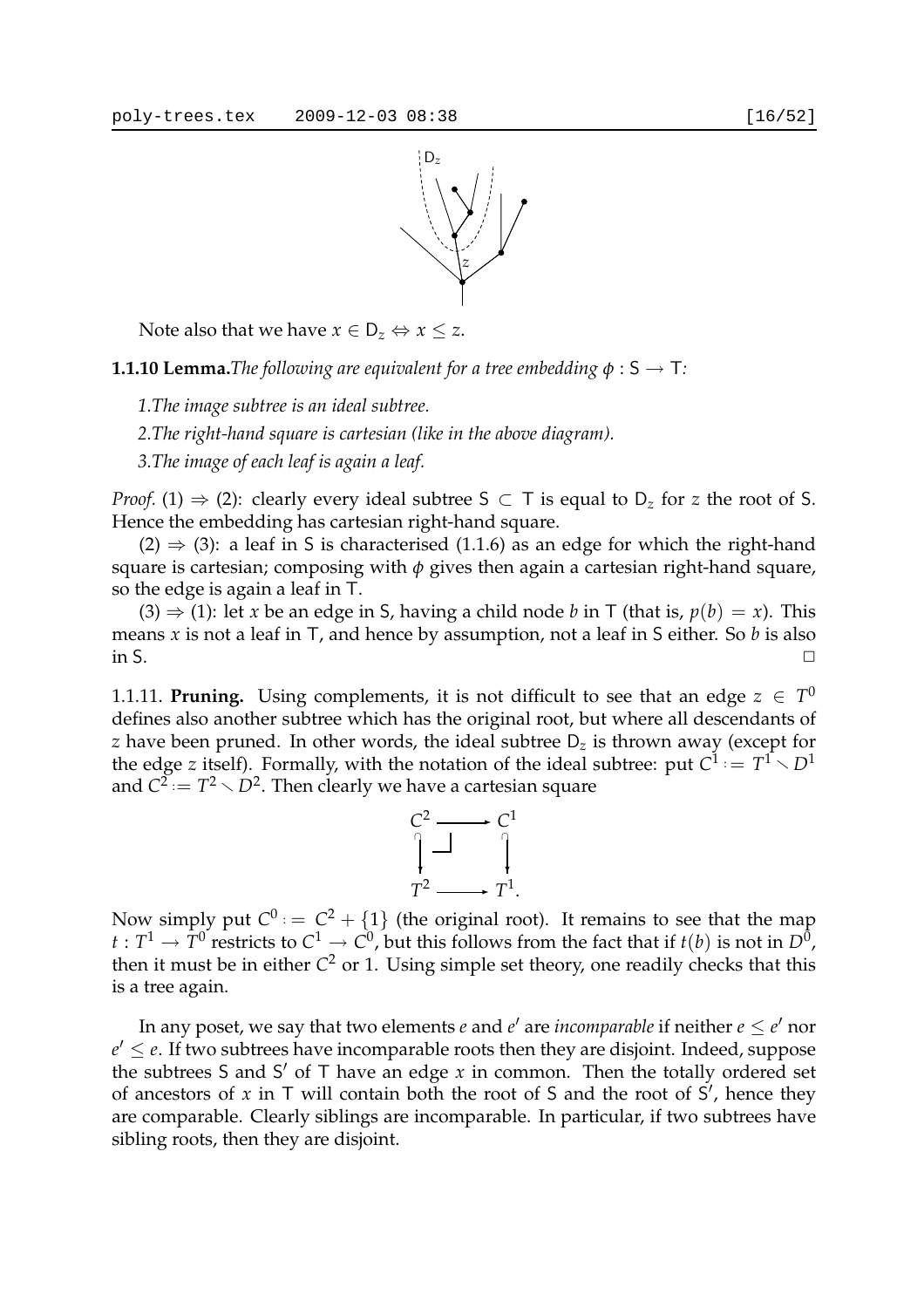**1.1.12 Lemma.** *Let x and y be edges of a tree* T*. Then the following are equivalent:*

- *1. The ideal subtrees* D*<sup>x</sup> and* D*<sup>y</sup> are disjoint.*
- *2. x* and *y* are incomparable (i.e. neither  $x \leq y$  nor  $y \leq x$ ).
- *3. There exists a subtree in which x and y are leaves.*

*Proof.* If  $x \leq y$  then clearly  $D_x \subset D_y$ . On the other hand if  $D_x$  and  $D_y$  have an edge *e* in common, then  $e \le x$  and  $e \le y$ , and hence  $x \le y$  or  $y \le x$ . Concerning condition (3): if *x* and *y* are leaves of a subtree, in particular they are both minimal, and in particular they are incomparable. Conversely, if they are incomparable, then we already know that the ideal subtrees they generate are disjoint, so we can prune at *x* and *y* to get a subtree in which *x* and *y* are leaves.  $\Box$ 

1.1.13. **Root-preserving embeddings.** An arrow  $S \rightarrow T$  in **TEmb** is called *root preserving* if the root is mapped to the root. In other words, S viewed as a subtree of T contains the root edge of T:



The root preserving subtrees are those that are up-sets in the tree order. It is easy to check that  $S \to T$  is root-preserving if and only if the left-hand square is a pullback.

**1.1.14 Lemma.** *If a tree embedding is both root preserving and ideal, then it is invertible (i.e. its image is the whole tree).*

*Proof.* Indeed, if it is root preserving then its image contains 1, and because it is ideal its image contains all other edges, as they are descendants of the root.  $\Box$ 

**1.1.15 Proposition.** *Every arrow*  $\phi$  :  $S \rightarrow T$  *in TEmb factors uniquely as a root-preserving map followed by an ideal embedding.*

*Proof.* Put  $r:=\phi^0(\text{root})$ , and consider the ideal subtree D $_r\subset$  T. Since the map preserves the childhood relation, it is clear that all edges in S map into D*<sup>r</sup>* , and this map is root preserving by construction.  $\Box$ 

1.1.16. **Remark.** One can equally well factor every map the other way around: first an ideal embedding and then a root-preserving embedding. We will not have any use of that factorisation, though.

**1.1.17 Lemma.** *A subtree is determined by its boundary.*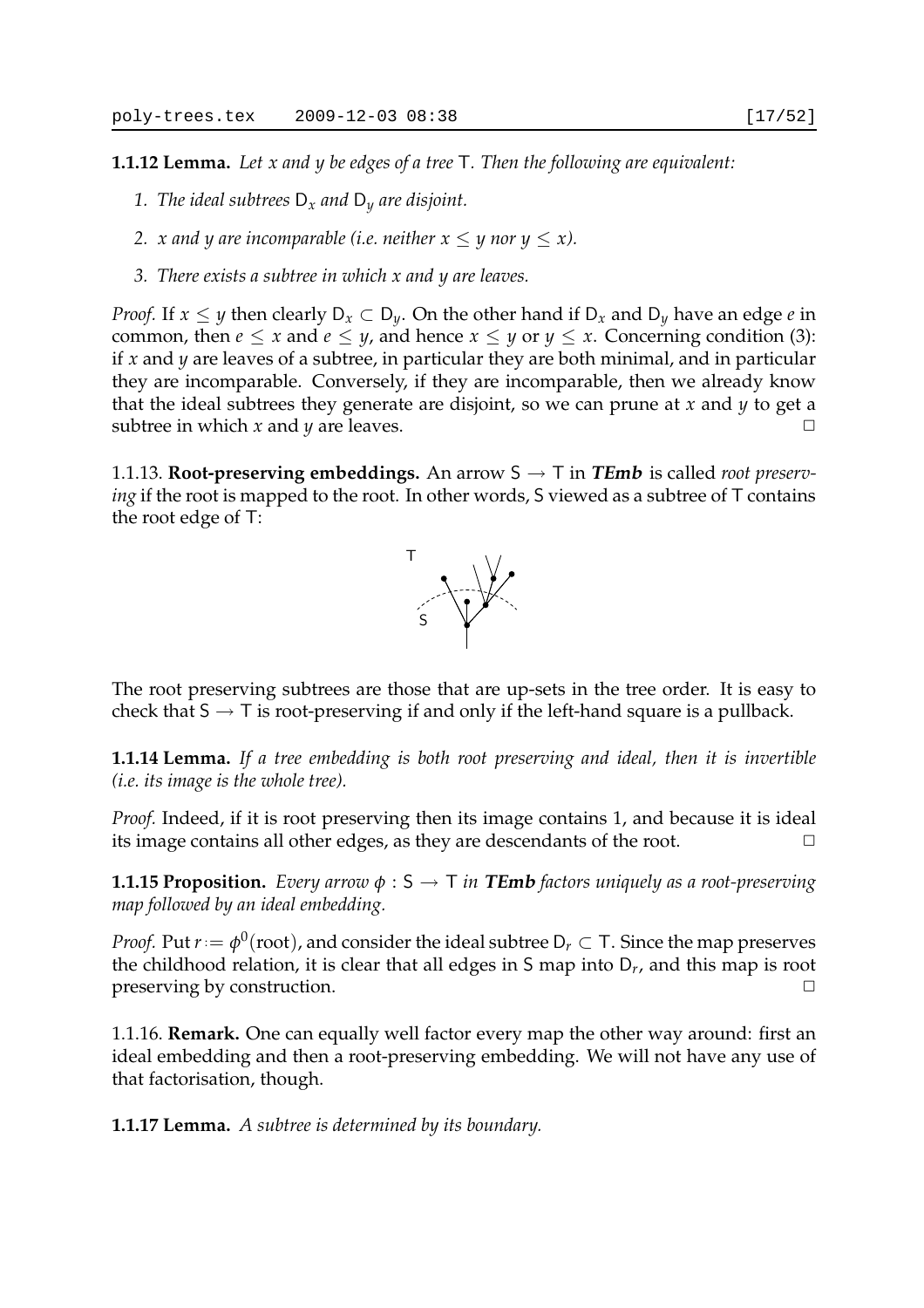*Proof.* Let  $S \subset T$  and  $S' \subset T$  be subtrees with common boundary. Suppose *b* is a node of S which is not in S'. Since *b* is in S, for some *k* we have  $\sigma^k(t(b)) = \text{root}(S) = \text{root}(S')$ . In this chain of nodes and edges, there is a node *b* which is in S but not in S', and such that  $t(b)$  is an edge in S'. This means  $t(b)$  is a leaf in S' and hence a leaf in S, but this in turn implies that *b* is not in S, in contradiction with the initial assumption. So the two subtrees contain the same nodes. If they do contain nodes at all then they are equal by Lemma 1.1.8. If both subtrees are trivial, then they must coincide because their roots coincide. ✷

1.1.18. **Pushouts in PolyEnd.** A polynomial functor P is a diagram in **Set** of shape

While pointwise sums are also sums in **PolyEnd**, pointwise pushouts are not in general pushouts in **PolyEnd**, because of the condition on arrows that the middle square be cartesian. Only pushouts over polynomial functors of shape ?  $\leftarrow 0 \rightarrow 0 \rightarrow$ ? can be computed pointwise. In particular we can take pushouts over the trivial tree  $p : 1 \leftarrow$  $0 \to 0 \to 1$ . The pushout of the morphisms  $S \leftarrow \Box \rightarrow \top$  is the polynomial endofunctor given by

 $\cdot \leftarrow \cdot \rightarrow \cdot \rightarrow \cdot$ 



where  $S^0\, +_{1}\, T^0$  denotes the amalgamated sum over the singleton.

### **1.1.19 Proposition.** *Given a diagram of trees and tree embeddings*

$$
S \xleftarrow{r} I \xrightarrow{l} T
$$

*such that r is the root edge in* S*, and l is a leaf in* T*, the pushout in* **PolyEnd** *is again a tree, called the grafting of* S *onto the leaf of*  $T$ *, and denoted*  $S + T$ *.* 

*Proof.* We check that the polynomial endofunctor (7) is a tree by inspection of the four axioms. Axiom 1: it is obvious the involved sets are finite. Axiom 2: we check that the right-hand leg is injective: to say that *l* is a leaf of T means it is not in the image of  $t:\overline{T^1}\to T^0.$  So we can write  $S^1+\overline{T^1}=S^1+_{\{l\}}(\{l\}+\overline{T^1})$ , and the map we want to prove injective is just the inclusion  $S^1 + T^1 = \overline{S^1} +_{\{l\}} (\{ l\} + T^1) \, \hookrightarrow \, S^1 +_{\{l\}} T^0.$ Axiom 3: we check that the left-hand leg is injective and has singleton complement: this follows from the calculation  $S^0 +_{1} T^0 = (S^2 + \{r\}) +_{\{r\}} T^0 = S^2 + T^0 = S^2 +$  $T^2 + 1$  (where 1 denotes the root of the bottom tree T) Axiom 4: we check the walk-tothe-root condition: for  $x \in S^0$ , in a finite number of steps we arrive at  $r = e = l$ , and from here in another finite number of steps we come down to the root of T.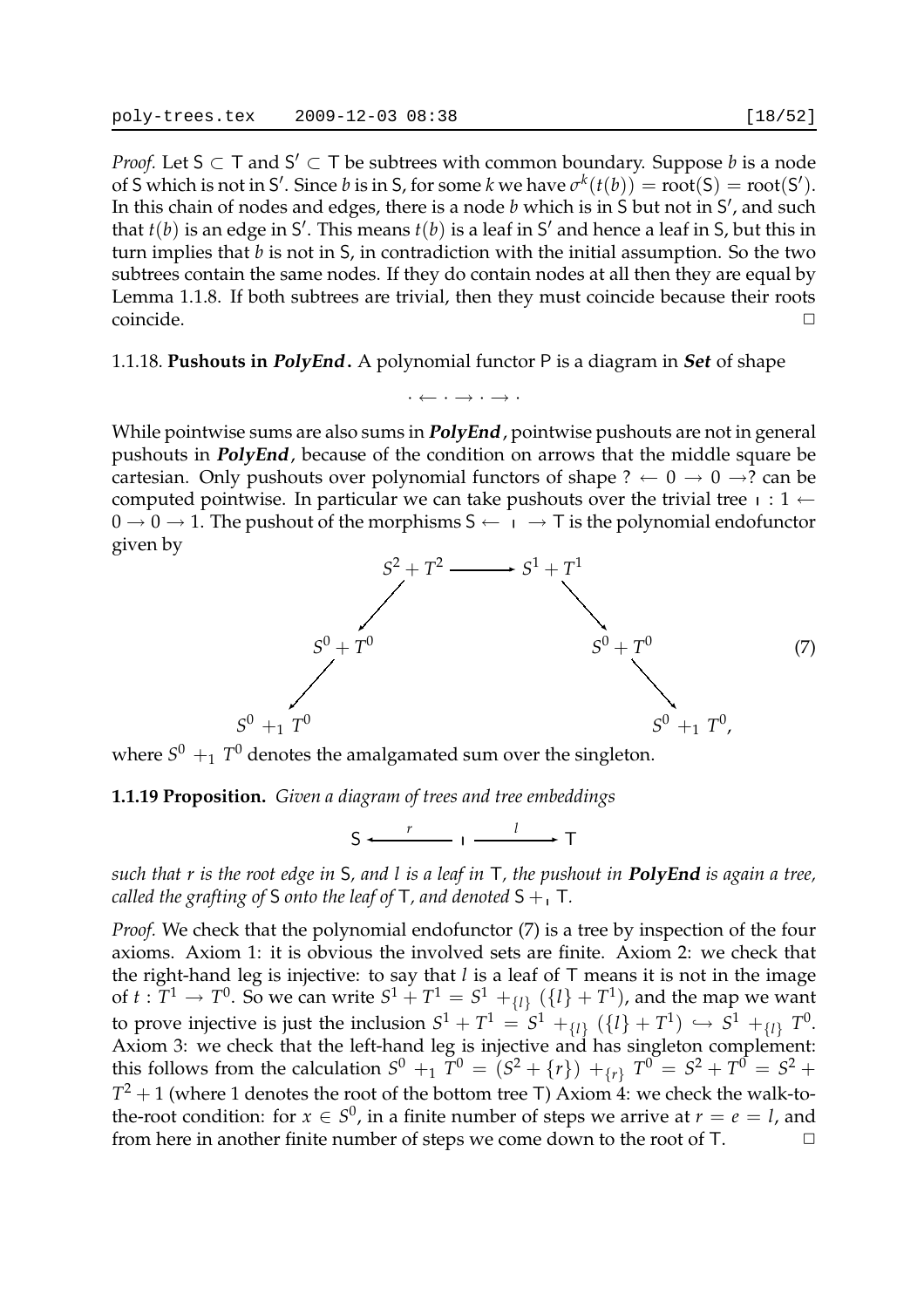**1.1.20 Remark.** More generally, the pushout of a root-preserving embedding along an ideal embedding is again a tree, and the two resulting maps are again root-preserving and ideal, respectively, as in this diagram



We will not need or prove this result here.

The following expresses the recursive characterisation of trees.

**1.1.21 Proposition.** A tree T is either a nodeless tree, or it has a node  $b \in T^1$  with  $t(b) = 1$ ; in this case for each  $e \in (T^2)_b$  consider the ideal subtree  $\mathsf{D}_e$  corresponding to  $e.$  Then the original *tree* T *is the grafting of all the* D*<sup>e</sup> onto the input edges of b.*

*Proof.* The grafting exists by Proposition 1.1.19, and is a subtree in T by the universal property of the pushout. Clearly every node in T is either *b* or a node in one of the ideal subtrees, therefore the grafting is the whole tree, by Lemma 1.1.8.

**1.1.22 Corollary.** *An automorphism of a tree amounts to permutation of siblings whose generated ideal subtrees are isomorphic.*

*Proof.* Use the recursive characterisation of trees. By childhood preservation, an automorphism must send an edge *e* to a sibling *e* ′ . For the same reason it must map D*<sup>e</sup>* isomorphically onto D*<sup>e</sup>*  $\overline{\phantom{a}}$ .

1.1.23. **Inner edges.** An *inner edge* of a tree

 $T^0$   $\longleftrightarrow$   $T^2$   $\longrightarrow$   $T^1$   $\longrightarrow$   $T^0$ 

is one that is simultaneously in the image of *s* and *t*. In other words, the set of inner edges is naturally identified with  $T^1\times_{T^0} T^2$  considered as a subset of  $T^0$ ; its elements are pairs  $(b, e)$  such that  $t(b) = s(e)$ .

**1.1.24 Corollary.** *Every nontrivial tree* T *is the grafting (indexed by the set of inner edges*  $T^1 \times_{T^0} T^2$  of its one-node subtrees.

The *elements* of a tree T are its nodes and edges. i.e. its elementary subtrees. These form a poset ordered by inclusion, and we denote this category  $el(T)$ . There is an obvious functor  $el(T) \rightarrow \text{TEmb}$ . This functor has a colimit which is just T. Indeed, each edge is included in at most two one-node subtrees of T, and always as root in one and as leaf in the other; the colimit is obtained from these pushouts. The general notion of elements of a polynomial endofunctor will be introduced in Section 2.1.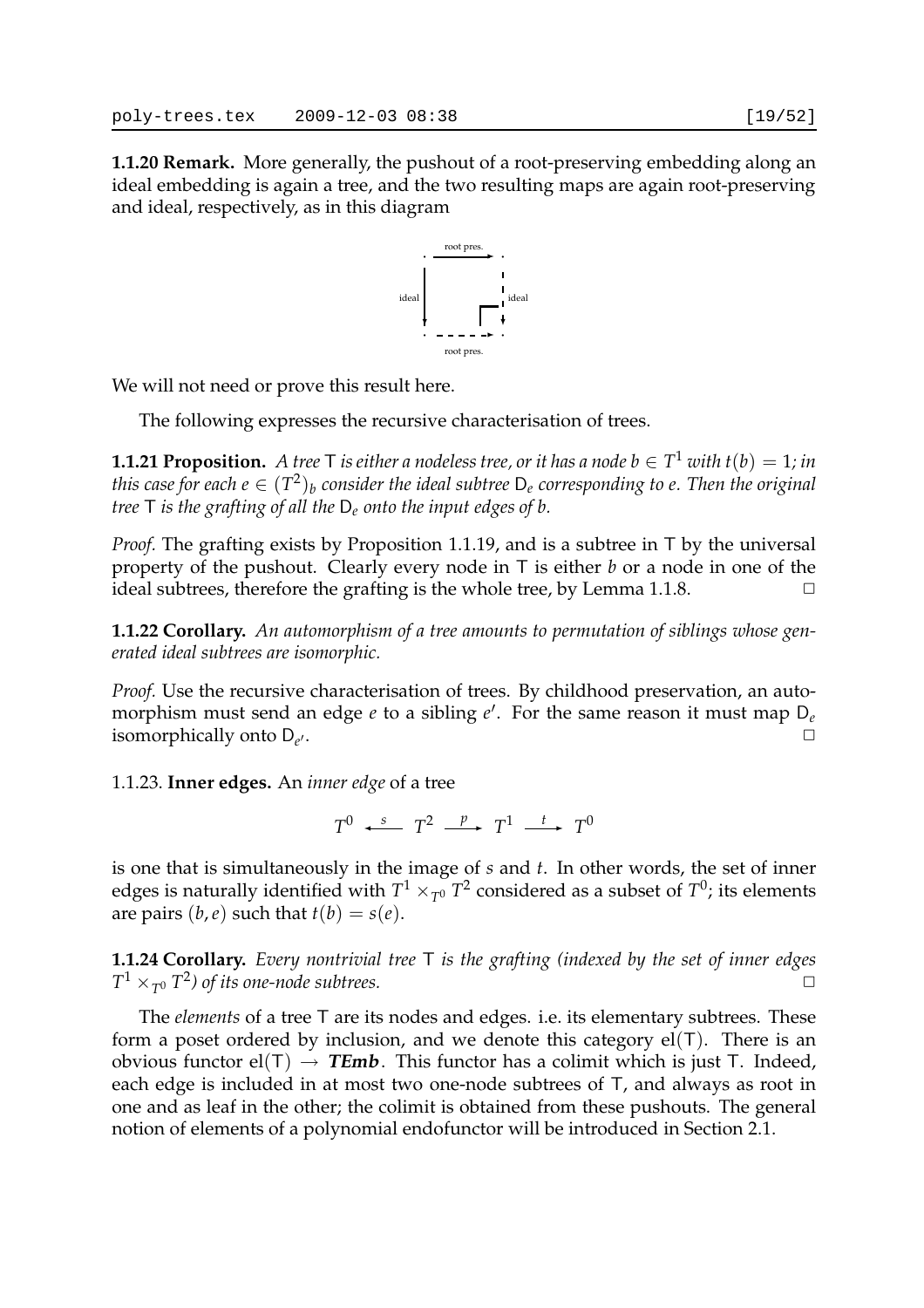## **1.2** P**-trees and free monads**

The trees studied so far are in a precise sense abstract trees, whereas many trees found in the literature are structured trees, amounting to a morphism to a fixed polynomial functor. The structure most commonly found is planarity: a planar structure on a tree T is a linear ordering of the input edges of each node, i.e. a linear ordering on each fibre of  $T^2 \to T^1$ . This amounts to giving a morphism  $\mathsf{T} \to \mathsf{M}$ , where M is the free-monoid monad (0.1.8).

1.2.1. P-trees. Let P be a fixed polynomial endofunctor  $P^0 \leftarrow P^2 \rightarrow P^1 \rightarrow P^0$ . By definition, the category of P*-trees* is the comma category **TEmb**/P whose objects are trees T with a morphism T  $\rightarrow$  P in  $\bm{\mathit{PolyEnd}}\text{.}$  Explicitly, a P-tree is a tree  $T^0$   $\leftarrow$   $T^2$   $\rightarrow$  $T^1 \to T^0$  together with a diagram

> *T* <sup>0</sup> ✛ *T* <sup>2</sup> ✲ *T* <sup>1</sup> ✲ *T* 0 *P* 0 k.  $\leftarrow$   $P^2$ ❄  $\rightarrow P^1$ k.  $\rightarrow P^0$ . ❄

Unfolding further the definition, we see that a P-tree is a tree whose edges are decorated in *P* 0 , whose nodes are decorated in *P* 1 , and with the additional structure of a bijection for each node  $n \in T^1$  (with decoration  $b \in P^1$ ) between the set of input edges of *n* and the fibre  $(P^2)_b$ , subject to the compatibility condition that such an edge  $e \in (P^2)_b$  has decoration  $s(e)$ , and the output edge of *n* has decoration  $t(b)$ . Note that the P<sup>0</sup>-decoration of the edges is completely specified by the node decoration together with the compatibility requirement, except for the case of a nodeless tree. (The notion of P-tree for a polynomial endofunctor P is closely related to the notion of  $T<sub>S</sub>$ -tree of Baez and Dolan [1, Proof of Thm. 14], but they neglect to decorate the edge in the nodeless tree.)

If P is the identity monad, a P-tree is just a linear tree. If P is the free-monoid monad, a P-tree is precisely a planar tree, as mentioned. If P is the free-nonsymmetric-operad monad on **Set**/N, the P-trees are the 3-dimensional opetopes, and so on: opetopes in arbitrary dimension are P-trees for a suitable P, cf. [1], [14, §7.1], [13].

**1.2.2 Remark.** It is important to note that P-trees are something genuinely different from just trees, in the sense that **TEmb** is not equivalent to **TEmb**/P for any P. It is true of course that every tree admits a planar structure, i.e. a decoration by the freemonoid monad M (0.1.8): the possible diagrams



have to send a node  $b \in T^1$  to its arity  $n$  (the number of input edges), and then there are *n*! different choices for mapping the fibre to the *n*-element set **n**, the fibre over *n*.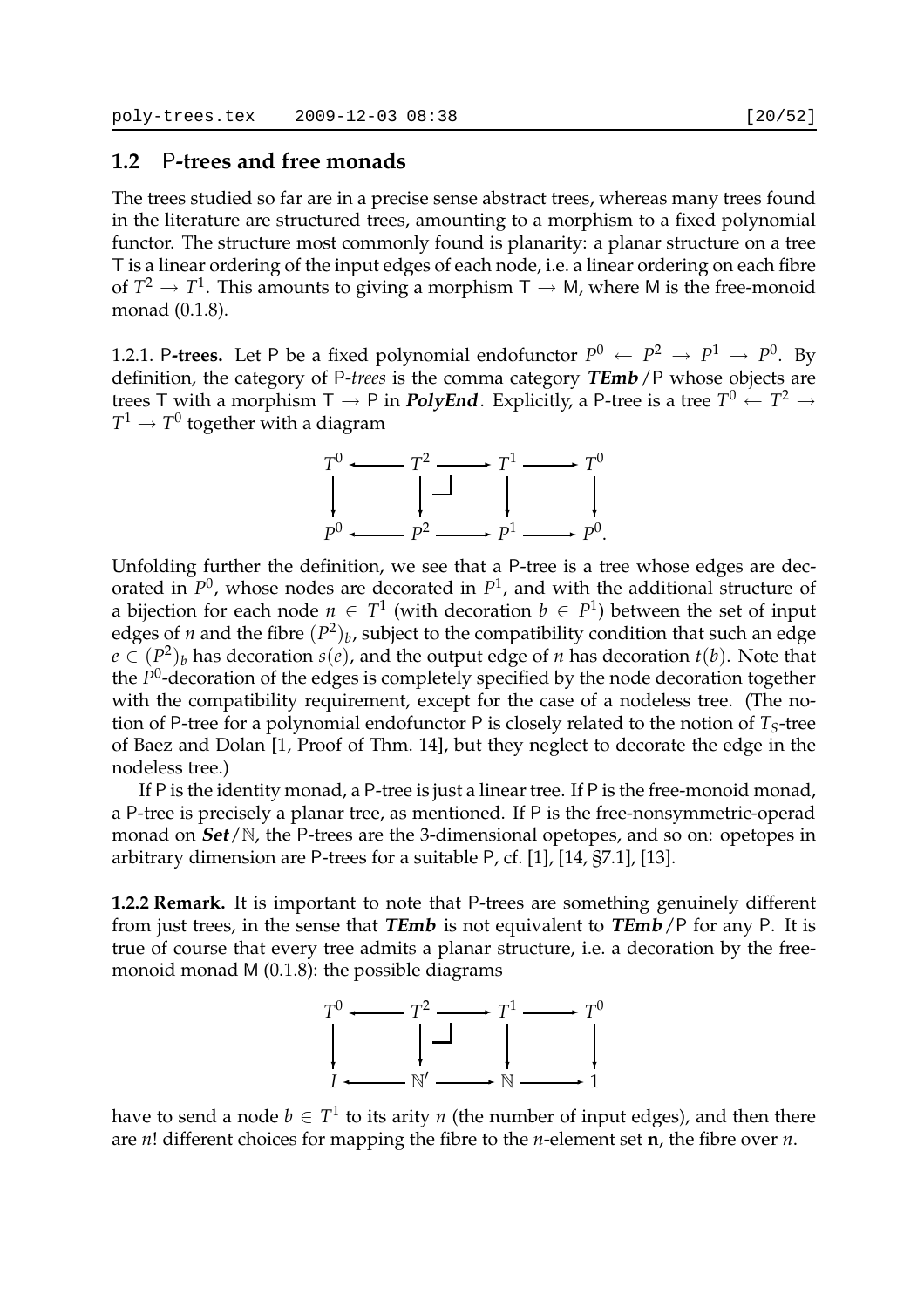The crucial property of P-trees is that they are rigid:

#### **1.2.3 Proposition.** P*-trees have no nontrivial automorphisms.*

*Proof.* Every automorphism of a tree consists in permuting siblings. Now in a P-tree, the set of siblings (some set  $(T^2)_b$ ) is in specified bijection with  $(P^{\tilde{2}})_{\phi^1(b)},$  so no permutations are possible.

 $\Box$ 

The basic results about trees, notably grafting (1.1.19) and the recursive characterisation (1.1.21), have obvious analogues for P-trees. We shall not repeat those results.

1.2.4. **The set of** P**-trees.** Let P be a polynomial endofunctor. Denote by tr(P) the set of isomorphism classes of P-trees, i.e. isomorphism classes of diagrams



where the first row is a tree. Note that  $tr(P)$  is naturally a set over  $P^0$  by returning the decoration of the root edge.

**1.2.5 Theorem.** *If* P *is a polynomial endofunctor then* tr(P) *is a least fixpoint (i.e. initial Lambek algebra) for the endofunctor*

$$
1+P: Set/P^0 \longrightarrow Set/P^0
$$
  

$$
X \longmapsto P^0 + P(X).
$$

*Proof.* The proof uses the recursive characterisation of P-trees analogous to 1.1.21. For short, put  $W = \text{tr}(P)$ . We have

$$
P(W) = \left\{ (b, f) \mid b \in P^1, \bigvee_{p^0}^{(P^2)_b} \bigvee_{p^0}^{f} W \right\}
$$

This set is in natural bijection with the set of P-trees with a root node decorated by *b* ∈  $P$ <sup>1</sup>. Indeed, given  $(b, f)$  ∈ P(*W*), we first consider the unique one-node P-tree whose node is decorated by *b*. (This is well-defined: since  $(P^2)_b$  is finite, the onenode tree is given as in 1.0.5, and the decorations are completely determined by the requirement that the node is decorated by *b*.) Now for each  $e \in (P^2)_b$  we can graft the P-tree *f*(*e*) onto the leaf *e* of that one-node P-tree as in 1.1.19. The result is a P-tree D with root node decorated by *b*. Conversely, given a P-tree D with root node decorated by *b*, define  $f : (P^2)_b \to W$  by sending *e* to the ideal sub-P-tree  $D_e$ .

Now, *W* is the sum of two sets: the nodeless P-trees (these are in bijection with *P* 0 ) and the P-trees with a root node. Hence we have  $(1 + P)(W) \cong W$ , saying that *W* is a fixpoint.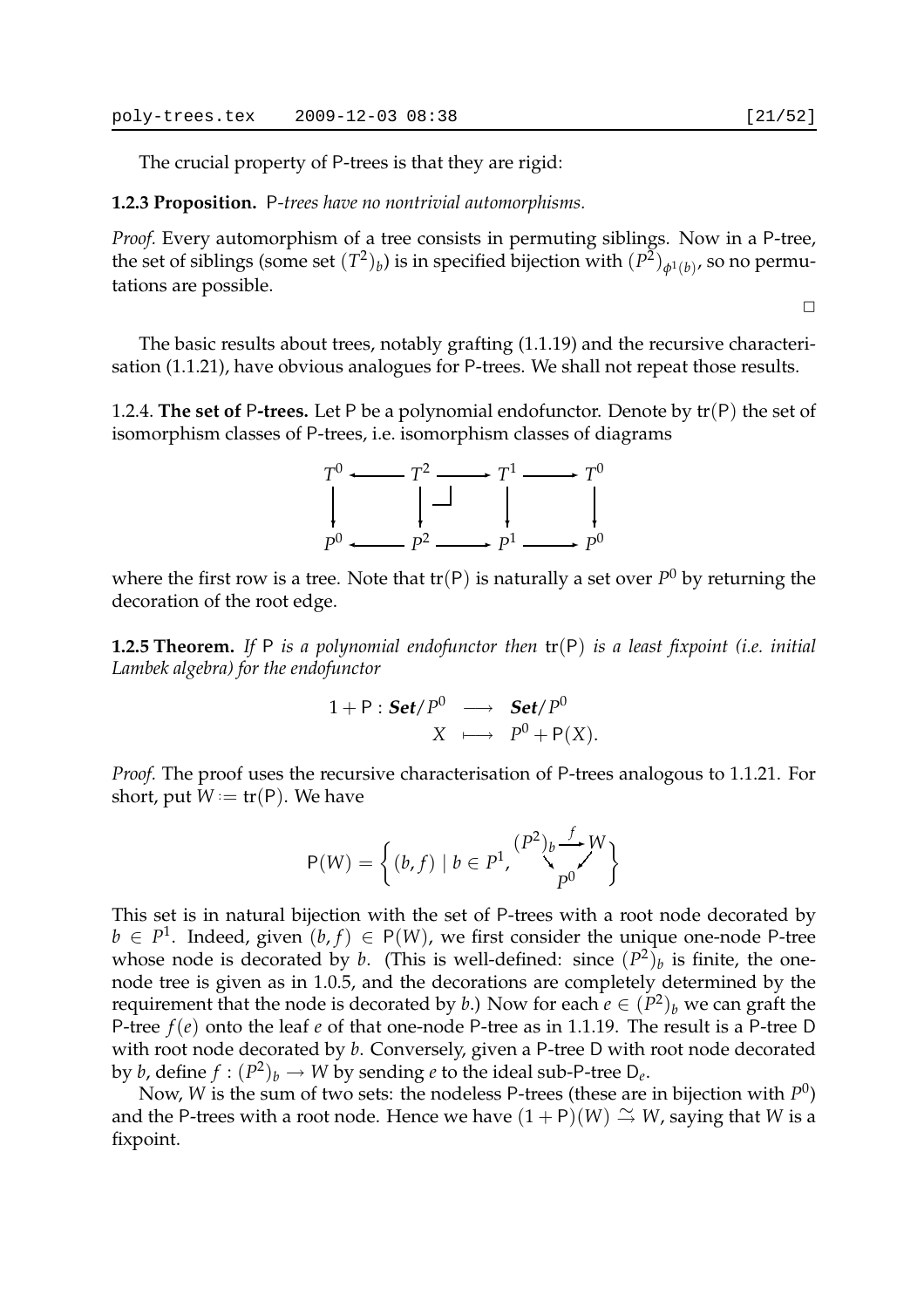Finally, we must show that *W* is a *least* fixpoint. Suppose  $V \subset W$  is also a fixpoint. Let *W<sub>n</sub>* ⊂ *W* denote the set of P-trees with at most *n* nodes. Clearly *W*<sub>0</sub> ⊂ *V*. But if *W*<sub>*n*</sub> ⊂ *V* then also  $W_{n+1}$  ⊂ *V* because each tree with *n* + 1 nodes arises from some (*b*, *f*) where *b* decorates the root node and  $f : (P^2)_b \to W_n$ .

1.2.6. **Historical remarks: wellfounded trees.** Theorem 1.2.5 has a long history: it is a classical observation (due to Lambek) that the elements of an initial algebra for an endofunctor P are tree-like structures, and that the branching profile of such trees depends on P. A very general version of the theorem is due to Moerdijk and Palmgren [16] providing categorical semantics for the notion of *W*-types (wellfounded trees) in Martin-Löf type theory. Briefly, under the Seely correspondence between (extensional) type theory and locally cartesian closed categories  $\mathscr{E}$ , the Sigma and Pi types correspond to dependent sums and products (as in (3)). The *W* type constructor associates to a given combination P of Sigma and Pi types a new inductive type *W*<sub>P</sub>. Under the correspondence, P is a polynomial endofunctor on  $\mathscr E$  (i.e. with  $P^0$  terminal), and *W*<sub>P</sub> is its initial algebra.

The new feature of Theorem 1.2.5 (and the treatment leading to it) is to have trees and endofunctors on a common footing. This makes everything more transparent. Such a common footing was not possible in [16] because they only considered polynomial endofunctors P with  $P^0$  terminal. Trees cannot be captured by such, since it is essential to be able to distinguish the edges in a tree. The case of arbitrary polynomial functors was considered by Gambino and Hyland [5], corresponding to dependent type theory.

1.2.7. **Construction of free monads.** Let tr′ (P) denote the set of (isomorphism classes of) P-trees with a marked input leaf, i.e. the set of diagrams



modulo isomorphism. (The cartesianness of the upper right-hand square says the edge is a leaf.) The set tr′(P) is naturally an object of  $\bm{Set}/P^0$ , the structure map tr′(P)  $\rightarrow P^0$ returning the decoration of the marked leaf. There is also the natural projection to  $tr(P)$ given by forgetting the mark. We get altogether a polynomial functor

$$
P^0 \leftarrow \text{tr}'(\mathsf{P}) \rightarrow \text{tr}(\mathsf{P}) \rightarrow P^0
$$

which we denote by  $\overline{\mathsf{P}}.$  Its value on a set  $X\,\rightarrow\,P^0$  is the set of P-trees with leaves decorated in *X*. More precisely, for a P-tree S, denote by  $L<sub>S</sub>$  the set of leaves of S, then

$$
\overline{\mathsf{P}}(X) = \left\{ (\mathsf{S}, f) \mid \mathsf{S} \in \mathsf{tr}(\mathsf{P}), \sum_{p_0}^{L_{\mathsf{S}}} \sum_{p_0}^{f} X \right\}.
$$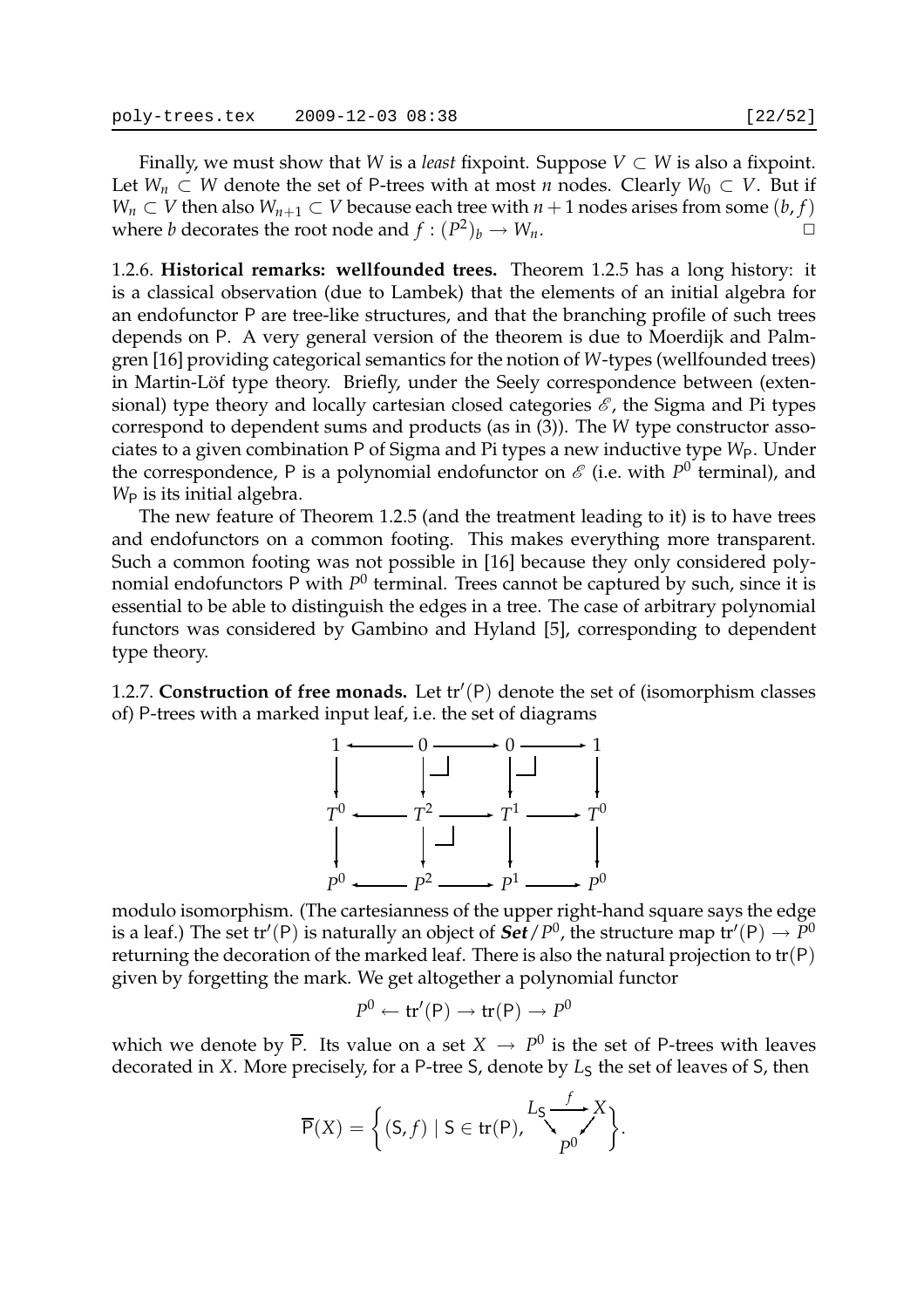The polynomial functor  $\overline{P}$  is naturally a monad: the multiplication map  $\overline{P} \overline{P}(X) \rightarrow$  $\overline{P}(X)$  sends a P-tree T with leaves decorated by other P-trees to the P-tree obtained by grafting the other P-trees onto the leaves of T. Note that the compatibility condition on the decorations states that the root edges of the decorating trees are precisely the leaves of the bottom tree, so the grafting makes sense. The unit for the multiplication is the map  $P^0 \to \overline{P}(P^0)$  sending an edge *x* to the trivial P-tree decorated by  $x \in P^0$ .

The construction  $P \mapsto \overline{P}$  is clearly functorial. If  $\alpha : Q \to P$  is a morphism of polynomial endofunctors, it is clear that  $\overline{\alpha}^1:\text{tr}(\mathsf{Q})\to \text{tr}(\mathsf{P})$  sends trivial trees to trivial trees, and it is also clear it is compatible with grafting. Hence  $\bar{x}$  is a monad map.

**1.2.8 Proposition.** Let P be a polynomial endofunctor. The monad  $\overline{P}$  given by

$$
P^0 \leftarrow \mathsf{tr}'(\mathsf{P}) \rightarrow \mathsf{tr}(\mathsf{P}) \rightarrow P^0
$$

*is the free monad on* P*.*

*Proof.* Given  $X \to P^0$ , put  $W_X := \overline{\mathsf{P}}(X)$ , the set of P-trees with leaves decorated in  $X$ . In other words,

$$
W_X = \overline{P}(X) = \left\{ (S, f) \mid S \in \text{tr}(P), \bigvee_{p^0}^{L_S} \bigvee_{p^0}^{f} X \right\},
$$

where  $L<sub>S</sub>$  denotes the set of leaves of a tree S. It follows from the argument of Lemma 1.2.5 that  $W_X$  is a least fixpoint for the endofunctor  $X + P$ , i.e. an initial object in  $(X + P)$ P)**-alg**  $\simeq$  *X*↓*P***-alg**. Via the inclusion P  $\subset$  *X* + P it also becomes a P-algebra. The construction  $X \mapsto W_X$  is clearly functorial and defines a functor

$$
F : \mathbf{Set}/P^0 \longrightarrow P\text{-alg}
$$

$$
X \longmapsto W_X.
$$

To say that *W*<sub>*X*</sub> is initial in  $(X+P)$ **-alg**  $\simeq X\downarrow P$ **-alg** is equivalent to saying that *F* is left adjoint to the forgetful functor  $U : P\text{-}alg \to \text{Set}/P^0$  , and therefore (e.g. by Barr-Wells [2, Theorem 4, p.311]), the generated monad  $X \mapsto W_X$  is the free monad on P.  $\Box$ 

1.2.9. **The free monad on a tree.** We are particularly interested in the case where the polynomial endofunctor is itself a tree T. In this case we write  $sub(T)$  instead of tr(T), as we know that all maps between trees are injective. We restate this special case for emphasis:

**1.2.10 Corollary.** Let  $\top$  be a tree. The monad  $\overline{\top}$  given by

$$
T^0 \leftarrow sub'(\mathsf{T}) \rightarrow sub(\mathsf{T}) \rightarrow T^0
$$

*is the free monad on* T*.*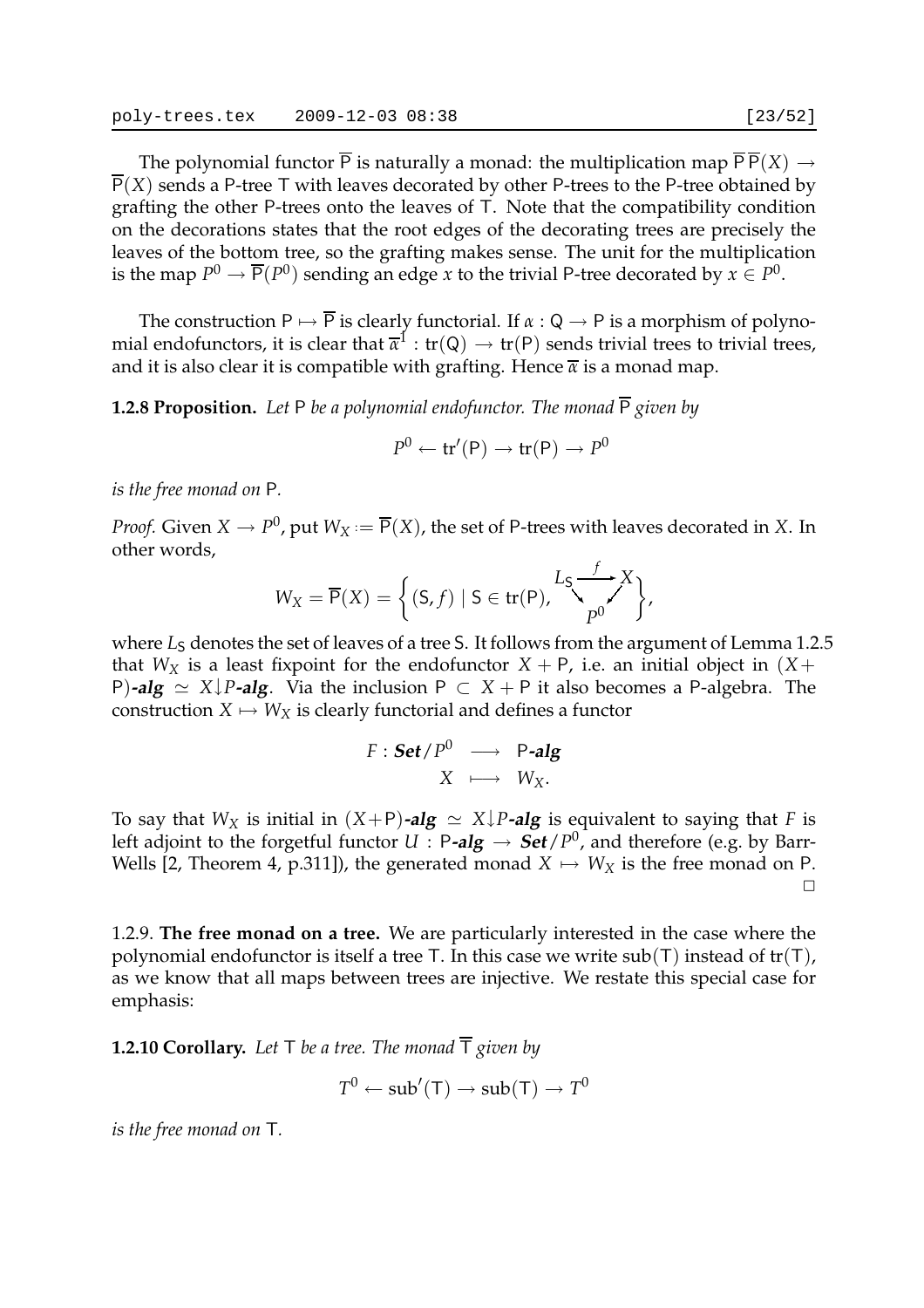## **1.3 The category Tree**

1.3.1. **The category Tree.** The category **Tree** is defined as the full subcategory of **PolyMnd** consisting of the free monads  $\overline{T}$ , where T is a tree. This means taking the objects from **TEmb** and the morphisms from **PolyMnd**. More precisely the category **Tree** is given by the Gabriel factorisation (identity-on-objects/fully-faithful) of **TEmb** → **PolyMnd**:



The category **Tree** is equivalent to the category  $\Omega$  introduced by Moerdijk and Weiss [17], whose presheaves are called dendroidal sets. The category **Tree** is also described as the Kleisli category of the free-forgetful adjunction restricted to **TEmb**. The arrows in the category **Tree** are by definition monad maps  $\overline{S} \rightarrow \overline{T}$ . By adjunction these correspond to maps of endofunctors  $S \to \overline{T}$ , and many properties of the category **Tree** can be extracted in this viewpoint, without ever giving an explicit description of the monad maps. However, remarkably, the following result holds:

**1.3.2 Proposition.** All maps of endofunctors  $\overline{S} \rightarrow \overline{T}$  are monad maps. In other words, the *forgetful functor* **Tree**  $\rightarrow$  **PolyEnd** *is full.* 

This means that the maps in **Tree** have this surprisingly easy description: they are just commutative diagrams

$$
S^{0} \longrightarrow sub'(S) \longrightarrow sub(S) \longrightarrow S^{0}
$$
  
\n
$$
\downarrow \qquad \qquad \downarrow \qquad \qquad \downarrow
$$
  
\n
$$
T^{0} \longrightarrow sub'(T) \longrightarrow sub(T) \longrightarrow T^{0}.
$$
  
\n(9)

*Proof of the Proposition.* Since the monad structure is defined in terms of unit trees and grafting, the assertion follows from the following two lemmas which are of independent interest.

 $\Box$ 

**1.3.3 Lemma.** *Any map of polynomial endofunctors*  $\overline{S} \rightarrow \overline{T}$  *maps trivial subtrees to trivial subtrees.*

*Proof.* If *z* is the root edge of a trivial subtree in *S*, then that trivial tree must map to a subtree of T with root  $\phi(z)$ , by commutativity of the right-hand square in (9). On the other hand, *z* is also the unique leaf of that trivial tree, and by commutativity of the left-hand square in (9), the unique leaf of the image tree must be  $\phi(z)$ . Hence the image tree has the property that its root is equal to its unique leaf, hence it is trivial.  $\Box$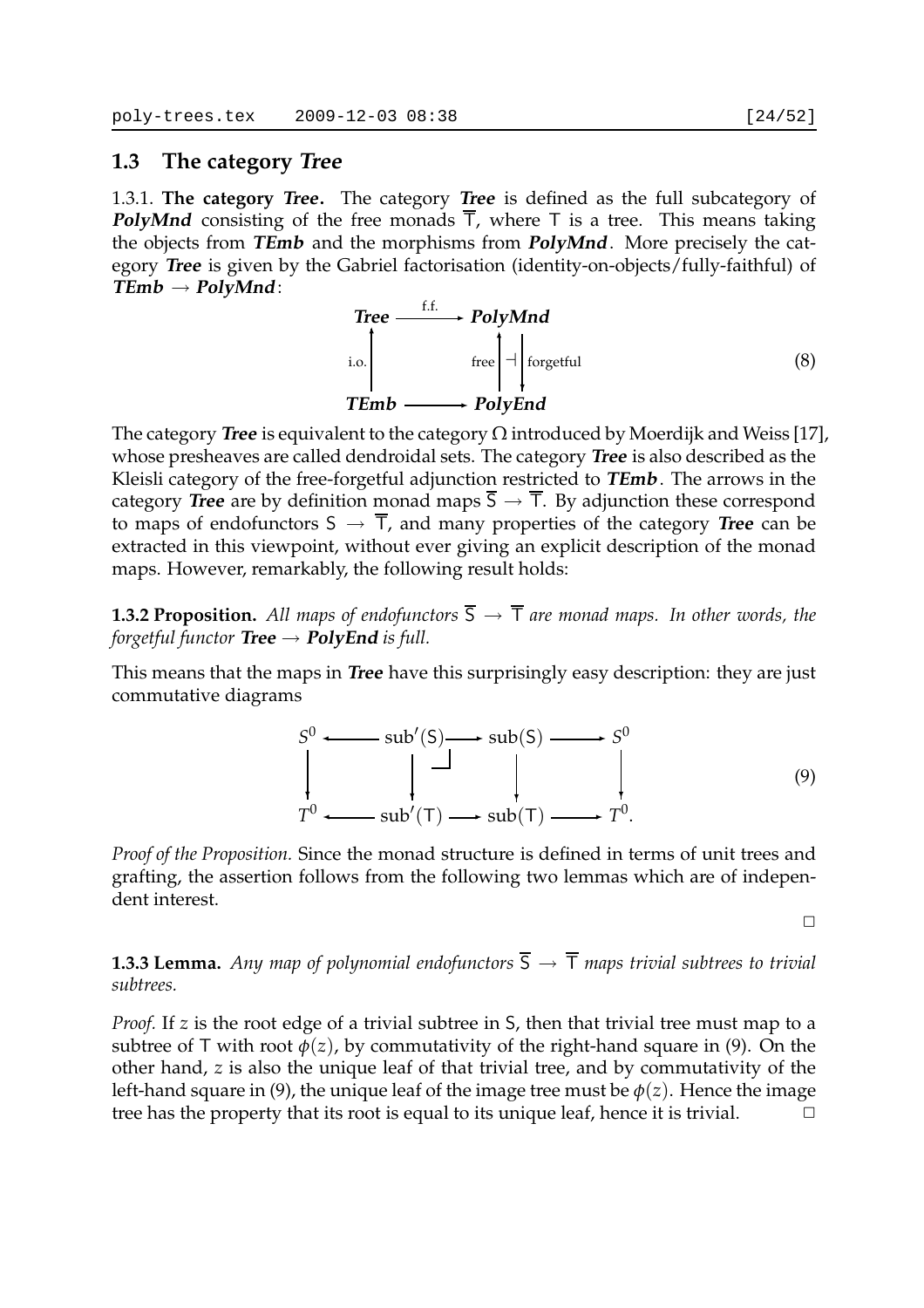**1.3.4 Proposition.** *Every morphism*  $\phi$ :  $\overline{S} \rightarrow \overline{T}$  *respects grafting. In other words, if a subtree*  $R \in sub(S)$  *is a grafting*  $R = A + B$  *then the image subtree*  $\phi^1(R) \in sub(T)$  *is given by*  $\phi^1(R) = \phi^1(A) + \phi^1_{(1)} \phi^1(B)$ .

*Proof.* The root of A is  $\mu$  which is also a certain leaf of B. Hence the root of the image tree  $\phi^1(A)$  is equal to  $\phi^1(\mathfrak{1})$  which is also a leaf of  $\phi^1(\mathsf{B})$ . Hence the grafting exists in  $\mathsf{T}$ . It has root  $\phi^0$ (root(B)) as required, and set of leaves  $\phi^0$ (leaves(A) + leaves(B) \{ 1}). So it has the same boundary as the image of R, so by Lemma 1.1.17 they agree.

**1.3.5 Lemma.** *A map of polynomial endofunctors*  $\overline{S} \rightarrow \overline{T}$  *is completely determined by its value on the edge set.*

*Proof.* Let  $R \subset S$  be an element of sub(S). The root of  $\phi^1(R)$  must be the image of the root of R, by commutativity of the right-hand square of the representing diagram. Similarly, the set  $L_R$  of leaves of R is in bijection with the set of leaves of the image tree  $\phi^1({\rm R})$ , by the cartesian condition on the middle square, but the latter set is also the image set  $\phi(L_R)$ , by commutativity of the left-hand square. Hence the set of leaves of  $\phi^1(\mathsf{R})$  are fixed, so altogether the boundary of  $\phi^1(\mathsf{R})$  is completely determined, and we conclude by Lemma 1.1.17.

**1.3.6 Corollary.** If S *is nontrivial, every map*  $\overline{S} \rightarrow \overline{T}$  *is determined by its value on one-node subtrees. More precisely, the map is the grafting of maps on those one-node trees, indexed by the inner edges of* S*.*

*Proof.* The first statement follows because the images of the nodes determine the images of their output and input edges, hence all edges have their image determined by the images of the nodes. For the more precise statement, note that the tree S is the grafting of its one-node trees indexed by its inner edges (cf. 1.1.24). The inner edges map to edges again, and since grafting is preserved, the whole map  $\phi : \overline{S} \to \overline{T}$  is the grafting of the restrictions of *φ* to the one-node subtrees (indexed by the inner edges of  $\check{\mathsf{S}}$ ).  $\check{\mathsf{S}}$ 

**1.3.7 Proposition.** *Let φ be an arrow in* **Tree***. Then φ* <sup>0</sup> *preserves the tree order:*

$$
x \le y \quad \Rightarrow \quad \phi^0(x) \le \phi^0(y).
$$

*Furthermore, if x and y are incomparable, then*  $\phi^0(x)$  *and*  $\phi^0(y)$  *are incomparable.* 

*Proof.* Suppose  $x \leq y$ . Let S denote the minimal subtree with *y* as root edge and *x* as a leaf. Having *x* as marked leaf makes S an element in sub′ (T). By construction,  $s(S) = x$  and  $t(p(S)) = y$ . Now apply  $\phi$  and use the fact that  $\phi$  commutes with each of the structure maps. Hence  $\phi^1(\mathsf{S})$  has  $\phi^0(y)$  as root and  $\phi^0(x)$  as marked leaf, and in particular  $\phi^0(x) \leq \phi^0(y)$ . For the second assertion, if *x* and *y* are incomparable, then by Lemma 1.1.12 there is a subtree in which *x* and *y* are leaves. Then  $\phi^0(x)$  and  $\phi^0(y)$ are leaves of the image subtree, and in particular incomparable.  $\Box$ 

Note that  $\phi^0$  is not distance preserving, though, and that it is not necessarily injective. When it is injective it also reflects the tree order.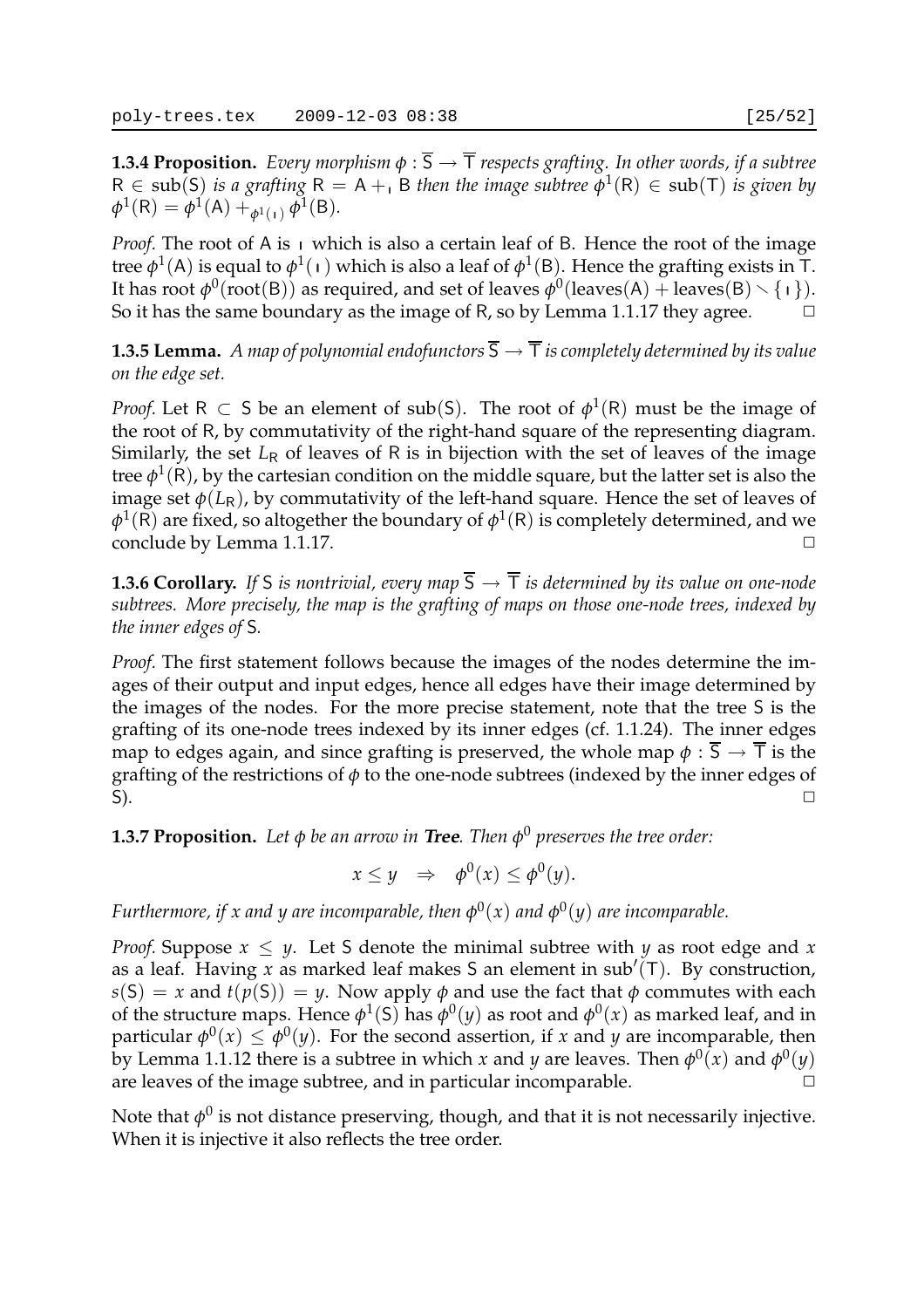**1.3.8 Lemma.** If  $\phi$  :  $\overline{S} \to \overline{T}$  *is a map of trees, then*  $\phi^1$  :  $\text{sub}(S) \to \text{sub}(T)$  *is inclusion preserving.*

*Proof.* The statement is that if Q  $\subset$  R are elements in sub(S) then we have  $\phi^1({\sf Q})\subset$  $\varphi^1(R)$  in sub(T). One way to see this is to observe that Q is determined by a subset of the nodes in R, cf. 1.1.8, and R is obtained from Q by grafting those complementary one-node trees onto Q. By preservation of grafting  $(1.3.4)$ ,  $\phi^1(\overline{R})$  is therefore obtained from  $\phi^1(Q)$  by grafting certain subtrees onto it, and in particular  $\phi^1(Q) \subset \phi^1(R)$ .  $\Box$ 

We have now gathered some basic knowledge of what general maps in **Tree** look like, and we already had a firm grip on the maps in **TEmb**. The following proposition summarises various characterisations of the maps in **TEmb** from the viewpoint of **Tree**, that is, it characterises the free maps:

**1.3.9 Proposition.** *The following are equivalent for a map*  $\phi : \overline{S} \to \overline{T}$ *.* 

- *1.*  $\phi$  *is free (i.e. of the form*  $\overline{\alpha}$  :  $\overline{S} \rightarrow \overline{T}$ ).
- *2. φ* 0 *is distance preserving.*
- *3. The image of a one-node subtree is a one-node subtree.*
- *4. For every subtree*  $R \subset S$ , the image subtree  $\phi^1(R) \subset T$  is isomorphic to R.
- *5.*  $\phi$  *is injective, and if*  $R \in sub(T)$  *is hit by*  $\phi^1$  *then all the subtrees of*  $R$  *are hit too.*
- *6.*  $ϕ$  *is injective, and if* R ∈ sub(⊤) *is hit by*  $ϕ$ <sup>1</sup> *then all edges of* R *are hit by*  $ϕ$ <sup>0</sup>.
- *7. φ is injective, and all edges in φ* 1 (S) *are hit by φ* 0 *.*

*Proof.* Straightforward verifications — omitted. □

**1.3.10 Corollary.** *In* **Tree***, every isomorphism is free.* ✷

Another way to formulate Lemma 1.3.8 is that a map  $\overline{S} \to \overline{T}$  restricts to any subtree  $R \subset S$  to give a map  $\overline{R} \to \overline{\phi(R)}$ . This is in fact a key observation, featured in the next proposition.

1.3.11. **Boundary preserving maps.** A map  $\phi$  :  $\overline{S} \rightarrow \overline{T}$  is called *boundary preserving* if it takes the maximal subtree to the maximal subtree. Equivalently, it takes leaves to leaves (bijectively) and root to root. It is clear that the composite of two boundarypreserving maps is boundary preserving, and that every isomorphism is boundary preserving.

#### **1.3.12 Lemma.** *Every surjection in* **Tree** *is boundary preserving.*

*Proof.* If  $\phi^1$  : sub(S)  $\rightarrow$  sub(T) is surjective, in particular the maximal subtree T  $\in$  $\mathsf{sub}(\mathsf{T})$  is hit, and since  $\phi^1$  is inclusion preserving by 1.3.8, T  $\in$   $\mathsf{sub}(\mathsf{T})$  must be hit by  $S \in sub(S)$ .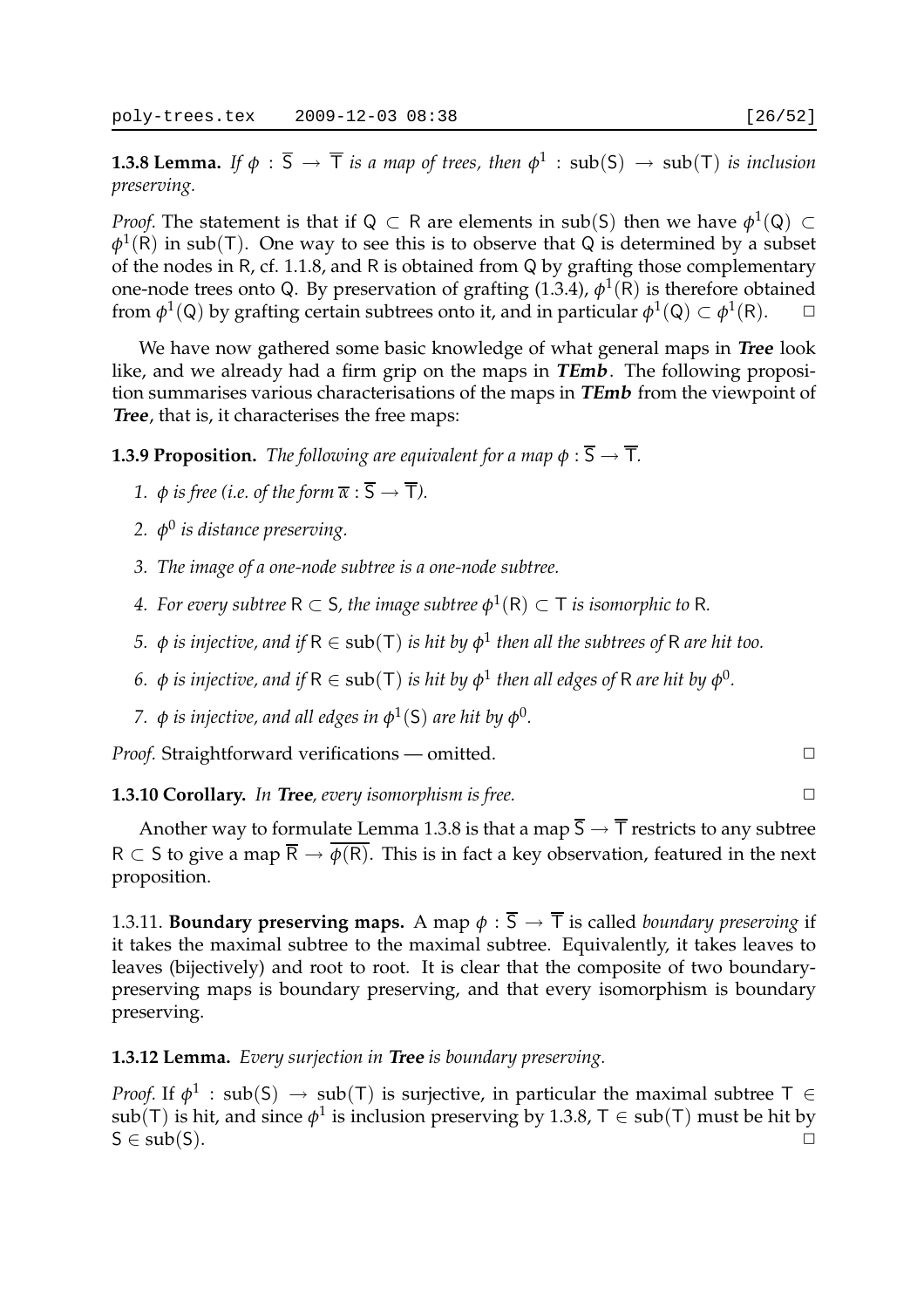**1.3.13 Proposition.** *Every map of trees*  $\phi$ :  $\overline{S} \rightarrow \overline{T}$  *factors essentially uniquely (i.e. uniquely up to unique isomorphism) as a boundary-preserving map followed by a free map. More precisely, the classes of boundary-preserving maps and free maps form an orthogonal factorisation system.*

We shall see in 2.2.9 that the boundary-preserving maps are precisely the *generic maps*in the sense of Weber [21] (defined in 2.2.1 below). Generic maps are characterised by a universal property. The proposition states that **Tree** has *generic factorisations*, an important property for a Kleisli category.

*Proof.* The first statement will be a special case of Proposition 2.2.7, but here is the main argument: let  $M := \phi^1(S) \in sub(T)$  denote the image of the maximal subtree in S, and let  $\alpha : M \to T$  be the inclusion — this is a map in **TEmb**. Now  $\overline{\alpha} : M \to T$  is the second factor in the wanted factorisation. Since  $\phi^1$  is inclusion preserving by Lemma 1.3.8, we get also a map  $\overline{S} \to \overline{M}$  which is boundary preserving by construction. It is easy to see that this factorisation is unique (up to a unique isomorphism). Finally, since both classes of maps contain the isomorphisms and are closed under composition, we have an orthogonal factorisation system.  $\Box$ 

**1.3.14 Remark.** There is a strong analogy between this boundary-preserving/free factorisation system in **Tree** and the root-preserving/ideal factorisation system in **TEmb**: in both cases the left-hand component is characterised in terms of a certain maxpreservation, while the right-hand component is characterised in terms of stability with respect to smaller elements, or equivalently in terms of preservation of certain minimal elements. Compare Lemma 1.1.10 with Proposition 1.3.9. We shall not pursue the analogy further.

We shall now describe the boundary-preserving maps in explicit terms. The main point of the analysis is Proposition 1.3.4 which says that any map out of a nontrivial tree is the grafting of its restriction to the one-node subtrees (also via Corollary 1.1.24). This is also just the content of the adjunction: to give a map  $\overline{S} \to \overline{T}$  is equivalent to giving  $S \rightarrow T$ , so we just have to say where each node goes.

1.3.15. **Boundary-preserving maps out of a one-node tree.** Let E denote a one-node tree with *n* leaves, and suppose  $\phi : \overline{E} \to \overline{R}$  is boundary preserving. By the cartesian condition, R necessarily has *n* leaves, and for any such R there are precisely *n*! boundary-preserving maps from  $\overline{E}$  to  $\overline{R}$ .

There are three cases to consider, depending on the number of nodes in R: If R has at least two nodes, then it has an inner edge, and since the map is boundary preserving this inner edge is not hit by  $\phi^0$ , so  $\phi$  is not surjective. Since in R the root is different from any leaf,  $\phi^0$  is injective, and therefore  $\phi$  is injective. Here is a picture of such a *node refinement*: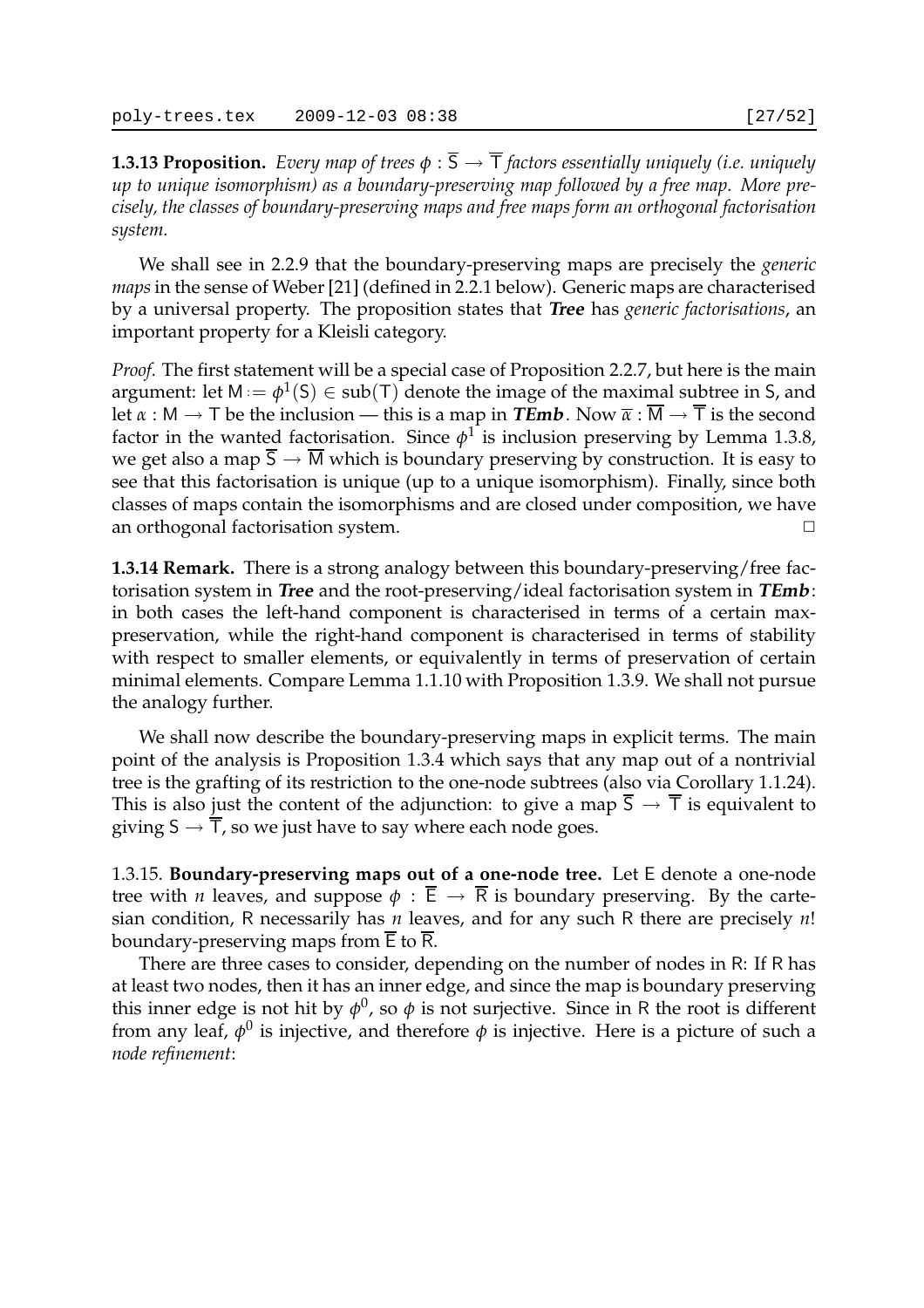

If R has precisely one node, clearly the map is an isomorphism. (This is not worth a picture.)

Finally there is a special case which occurs only for  $n = 1$ : then the tree R may be the trivial tree. In this case the two edges of E are both sent to the unique edge of R, and the node is sent to the maximal subtree (also trivial) by the boundary-preservation assumption. In this case,  $\phi$  is clearly surjective (and not injective). Here is a picture of such a *unary-node deletion*:



1.3.16. **Boundary-preserving maps, general case.** Consider now a general boundarypreserving map  $\overline{S} \to \overline{T}$ , and assume S is nontrivial. We know the map is the grafting of its restrictions to the one-node subtrees of S. Let E be a one-node subtree of S. We can factor the composite  $E \to \overline{S} \to \overline{T}$  into boundary-preserving followed by free:



The subtree R  $\in$  sub(T) is the image of the subtree E  $\in$  sub(S). The map  $\overline{E} \to \overline{R}$  is either a node refinement or a unary-node deletion or an isomorphism. The original map  $\overline{S} \to \overline{T}$  is the grafting of all the maps  $\overline{E} \to \overline{R}$  for E running over the set of nodes in S. Here is a picture:



In conclusion, every boundary-preserving map  $\overline{S} \to \overline{T}$  is the grafting of node refinements, unary-node deletions, and isomorphisms, indexed over the set of nodes in S. It is clear that we can realise the grafting by refining (or deleting) the nodes one by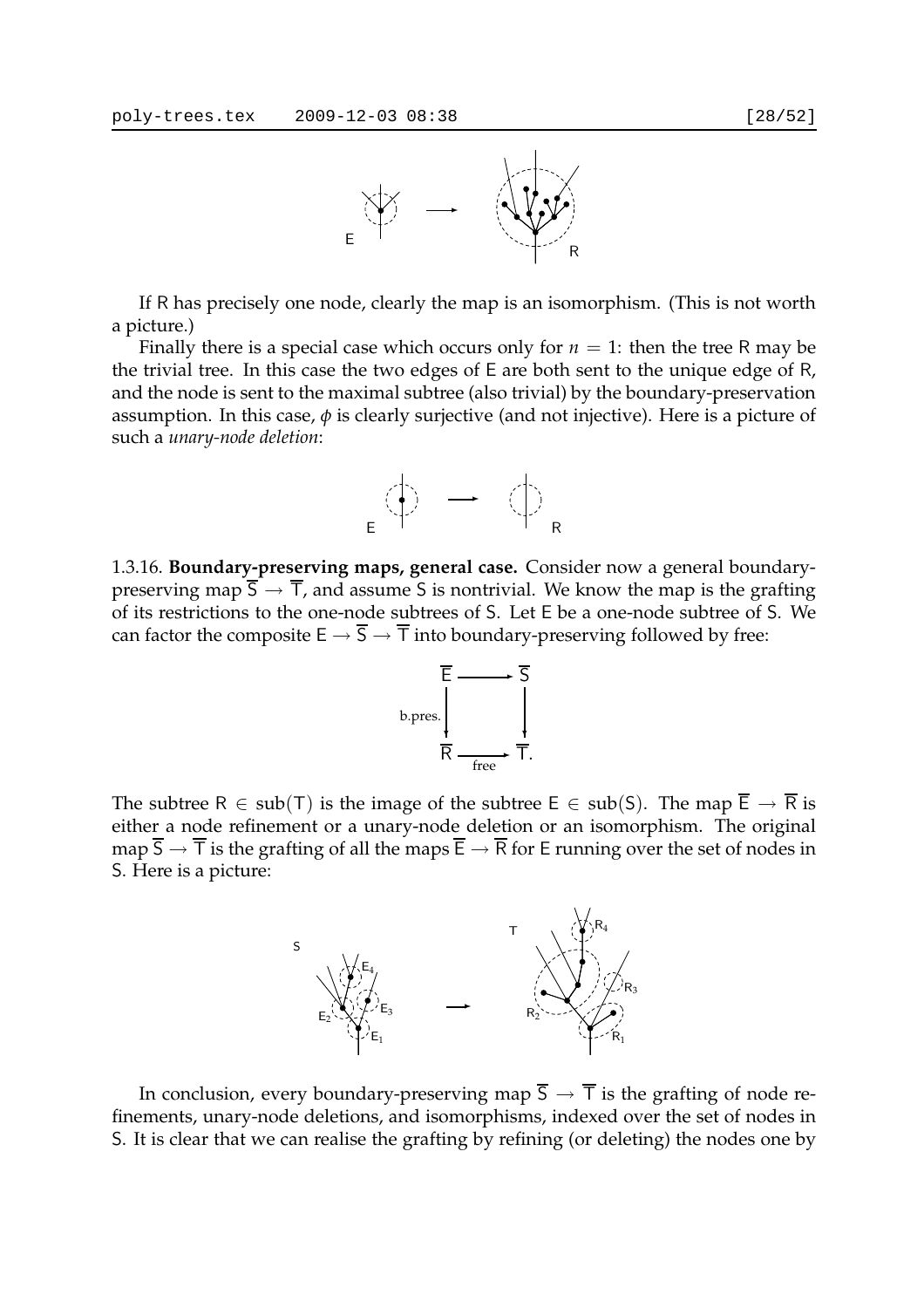one in any order, and in particular we can first do all the unary-node deletions (this amounts to a surjection), then all the node refinements (this amounts to an injection).

Since surjections are boundary-preserving (1.3.12), and since node refinements are not surjective we find:

**1.3.17 Lemma.** *Every map in* **Tree** *factors essentially uniquely as a surjection followed by an injection. The surjections are generated by the unary-node deletions.*  $\Box$ 

Combining the two factorisation systems we get a double factorisation system:

**1.3.18 Proposition.** *Every morphism in* **Tree** *factors essentially uniquely as a surjection (a sequence of node deletions), followed by a boundary-preserving injection (a sequence of node refinements), followed by a free map (essentially a subtree inclusion).* □

1.3.19. **Description of boundary-preserving injections into a given tree.** To finish this first part of the paper, we show how to break the boundary-preserving injections into primitive maps. We already observed that we can refine one node at a time, but these are not the primitive maps. In order to characterise the primitive boundary-preserving injections, we change the viewpoint, looking at maps into a given tree instead of out of it:

Fix a tree T, and suppose it has an inner edge  $x = t(b) = s(e)$ . We construct a new tree T/*x* by contracting the edge *x*, and exhibit a canonical boundary-preserving injection  $\phi_x : T/x \to \overline{T}$ :

$$
T^{0} \setminus \{x\} \longleftrightarrow T^{2} \setminus \{x\} \longrightarrow T^{1}/(b = p(e)) \longrightarrow T^{0} \setminus \{x\}
$$
  
\n
$$
\downarrow \qquad \qquad \downarrow \qquad \qquad \downarrow
$$
  
\n
$$
T^{0} \longleftrightarrow \text{sub}'(T) \longrightarrow \text{sub}(T) \longrightarrow T^{0}
$$
 (10)

The maps are all obvious, except possibly  $T^1/(b=p(e))\to\text{sub}(\mathsf{T})$ : this map sends the node  $b = p(e)$  to the two-node subtree containing *b* and  $p(e)$ , and sends all other nodes to their corresponding one-node subtree. It is clear that  $\phi_X$  is boundary preserving and injective. The tree  $T/x$  has one inner edge less than  $T$ . We can now repeat the process for any subset of the inner edges in T, and for each subset we get a different boundarypreserving injection into T.

Conversely, every boundary-preserving injection  $S \rightarrow T$  arises in this way. Indeed, we already know that these boundary-preserving injections are glued together from node refinements. The inner edges of the image trees form precisely the subset of edges we need to contract in order to recover the tree S.

In conclusion, we have derived explicit descriptions for each of the four classes of maps. The surjections can be described more explicitly as deletion of unary nodes, and each surjection can be broken into a composite of maps deleting just one node. The boundary-preserving injections are described as node refinements, and each boundarypreserving injection can be broken into a sequence of 'primitive' refinements adding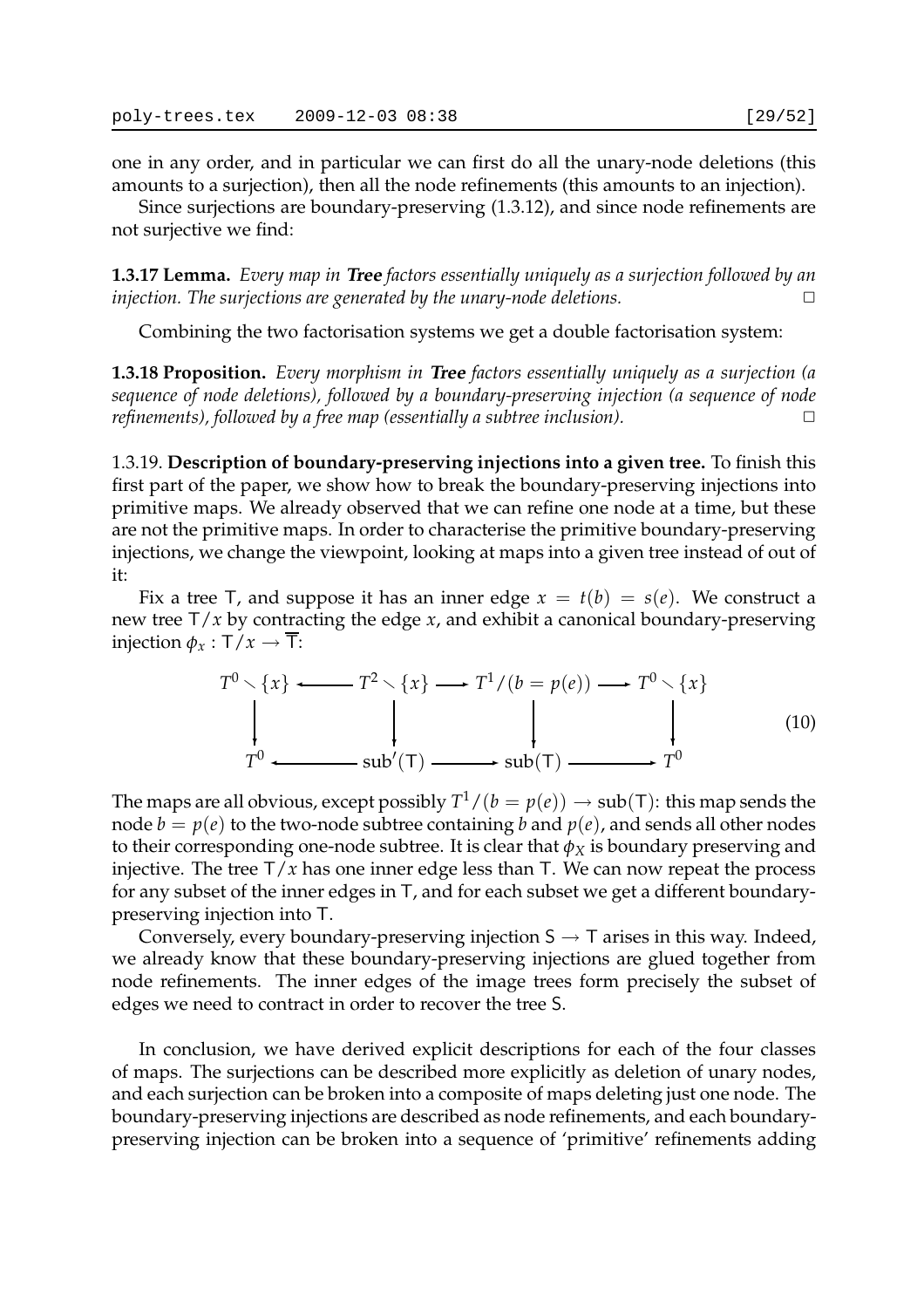just one new node. The free maps are the 'arity-preserving' tree embeddings, which also can be given add-one-node wise. The new node is added either at a leaf (in which case the map is root preserving), or at the root (in which case the map is an ideal embedding).

1.3.20. **Linear trees.** A *linear tree* is one in which every node has precisely one input edge. The full subcategory of **Tree** consisting of the linear trees is equivalent to the simplex category ∆. The factorisation systems restrict to ∆, recovering the well-known fact that every map in ∆ factors uniquely as a surjection followed by a top-and-bottompreserving injection, followed by distance-preserving injection. The primitive maps correspond to degeneracy and face maps in ∆, which motivates the terminology employed by Moerdijk and Weiss [17]. They call the unary-node deletions *degeneracy maps*. The primitive node refinements they call *inner face maps*, and the primitive tree embeddings *outer face maps*. The inner face maps play a crucial role in their theory, to express horn-filling conditions for dendroidal sets [18].

## **2 Polynomial endofunctors in terms of trees**

Since we are now going to consider presheaves, for size reasons we choose a skeleton for each of the categories **TEmb**  $\subset$  **Tree**, and denote them with a lowercase initial:

### **tEmb** ⊂ **tree**.

Clearly these are small categories.

The embedding  $i_0$ : *tEmb*  $\rightarrow$  *PolyEnd* induces a nerve functor

 $N_0$  : **PolyEnd**  $\longrightarrow$  **PrSh**(**tEmb**) P  $\longmapsto$  Hom<sub>*PolvEnd*</sub>( $i_0(-)$ , P).

Similarly, *i* : *tree*  $\rightarrow$  *PolyMnd* induces a nerve functor

*N* : **PolyMnd** −→ **PrSh**(**tree**) P  $\longmapsto$  Hom<sub>PolyMnd</sub>( $i(-)$ , P)

The goal of this second part is to characterise the image of these nerve functors.

## **2.0 Background on nerve theorems**

We shall first recall the classical nerve theorem for categories, then review Weber's general framework for nerve theorems.

2.0.1. **The nerve theorem for categories, after Berger [3].** It is classical that a simplicial set *X* :  $\Delta^{op}$  → **Set** is (isomorphic to) the nerve of a small category if and only if the 'Segal condition' holds: for each  $n \geq 1$ , the natural map  $X_n \to X_1 \times_{X_0} \cdots \times_{X_0} X_1$  is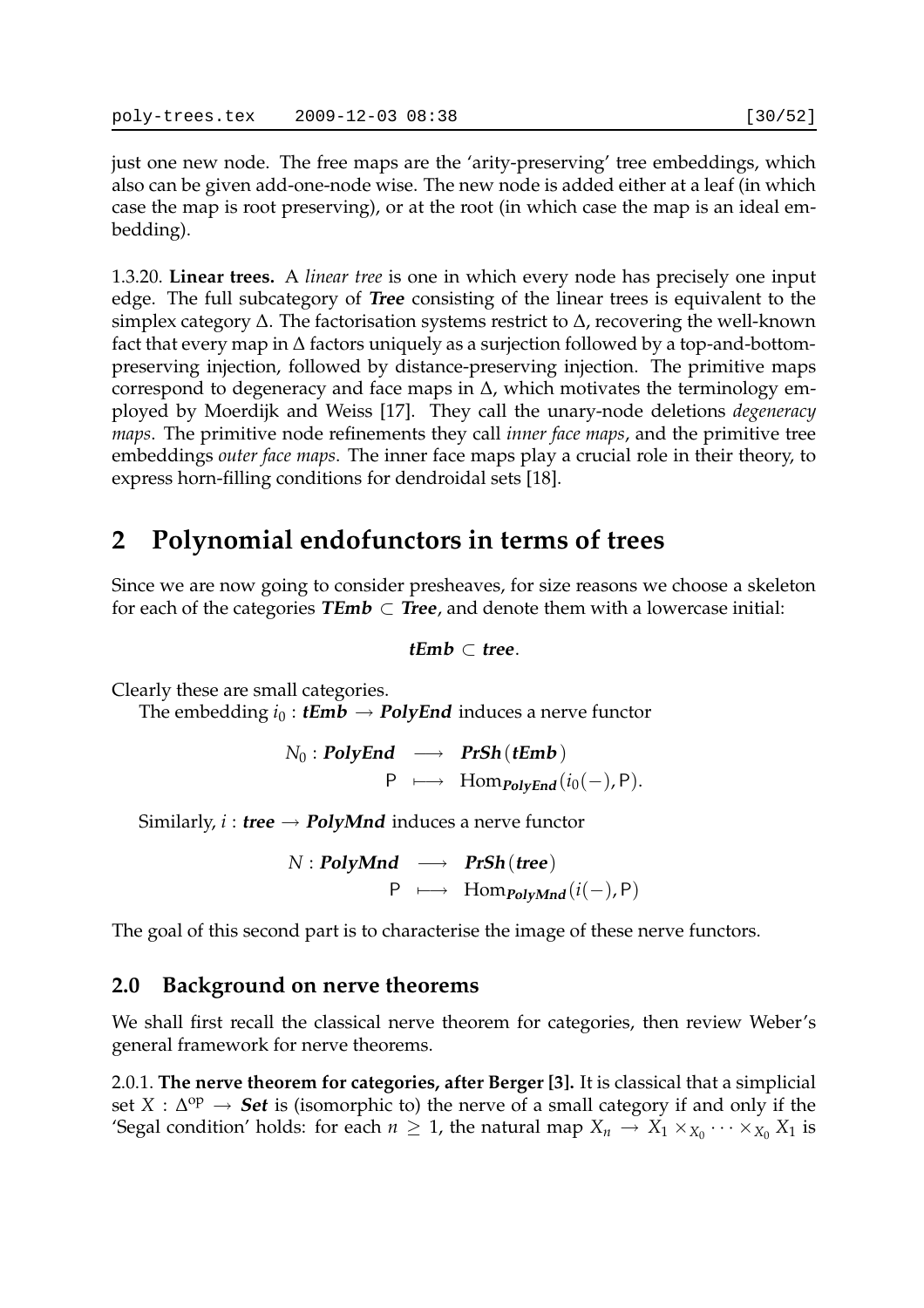an isomorphism. In the viewpoint of Berger and Weber, the starting point is the freecategory monad on  $\mathbf{Grph} = \mathbf{PrSh}(0 \Rightarrow 1)$ , the category of directed (non-reflexive) graphs. The free category on a graph *A* has as objects the vertices of *A* and as arrows the finite paths in *A*, i.e. graph maps from the finite, nonempty, linear graphs  $[n]$  =  $\{0 \to 1 \to \cdots \to n\}$  into A. Let  $\Delta_0 \subset \mathbf{Grph}$  denote the full subcategory consisting of those linear graphs; note that all maps in  $\Delta_0$  are injective. Equipped with the jointlysurjective topology, there is an equivalence of categories

$$
\mathbf{Sh}(\Delta_0) \simeq \mathbf{Grph} \tag{11}
$$

(the topology is in fact determined by this equivalence).

Now  $\Delta$  appears as the Kleisli category over  $\Delta_0$  with respect to the free-category monad, and we have the diagram



as in (8). The category ∆ has generic-free factorisation; the generic maps are the endpointpreserving maps. (The free maps can be characterised as distance preserving.) The embeddings *i*<sup>0</sup> and *i* are dense, hence induce fully faithful nerve functors

$$
\begin{array}{ccc}\n\textbf{Cat} & \xrightarrow{N} & \textbf{PrSh}(\Delta) \\
\downarrow & & \downarrow^{*} \\
\textbf{Grph} & \xrightarrow{N_0} & \textbf{PrSh}(\Delta_0).\n\end{array}
$$

The classical nerve theorem can now be broken into two steps. The first says that *X* : ∆ op → **Set** is in the essential image of *N* if and only if *j*∗*X* is in the essential image of  $N_0$ . The second step concerns presheaves on  $\Delta_0$ , and can be phrased in several equivalent ways:  $X : \Delta_0^{\text{dp}} \to \text{Set}$  is a graph if and only if it is a sheaf (this is essentially a reformulation of the equivalence (11)). The sheaf condition amounts to the condition that certain cocones are sent to limit cones: each  $[n] \in \Delta_0$  has a canonical expression as a colimit of copies of the two representables [0] and [1], and the condition amounts to saying that these cocones are sent to limit cones. This is just the usual Segal condition.

Berger [3] explained the nerve theorem for categories along these lines as a baby case of a similar theorem characterising strict *ω*-categories as presheaves-with-Segalcondition on the cell category Θ of Joyal [9]. Leinster [15] proved a more general nerve theorem (cf. 2.0.3), and Weber [21] fitted everything into a natural (and more general) framework whose main notions we now recall.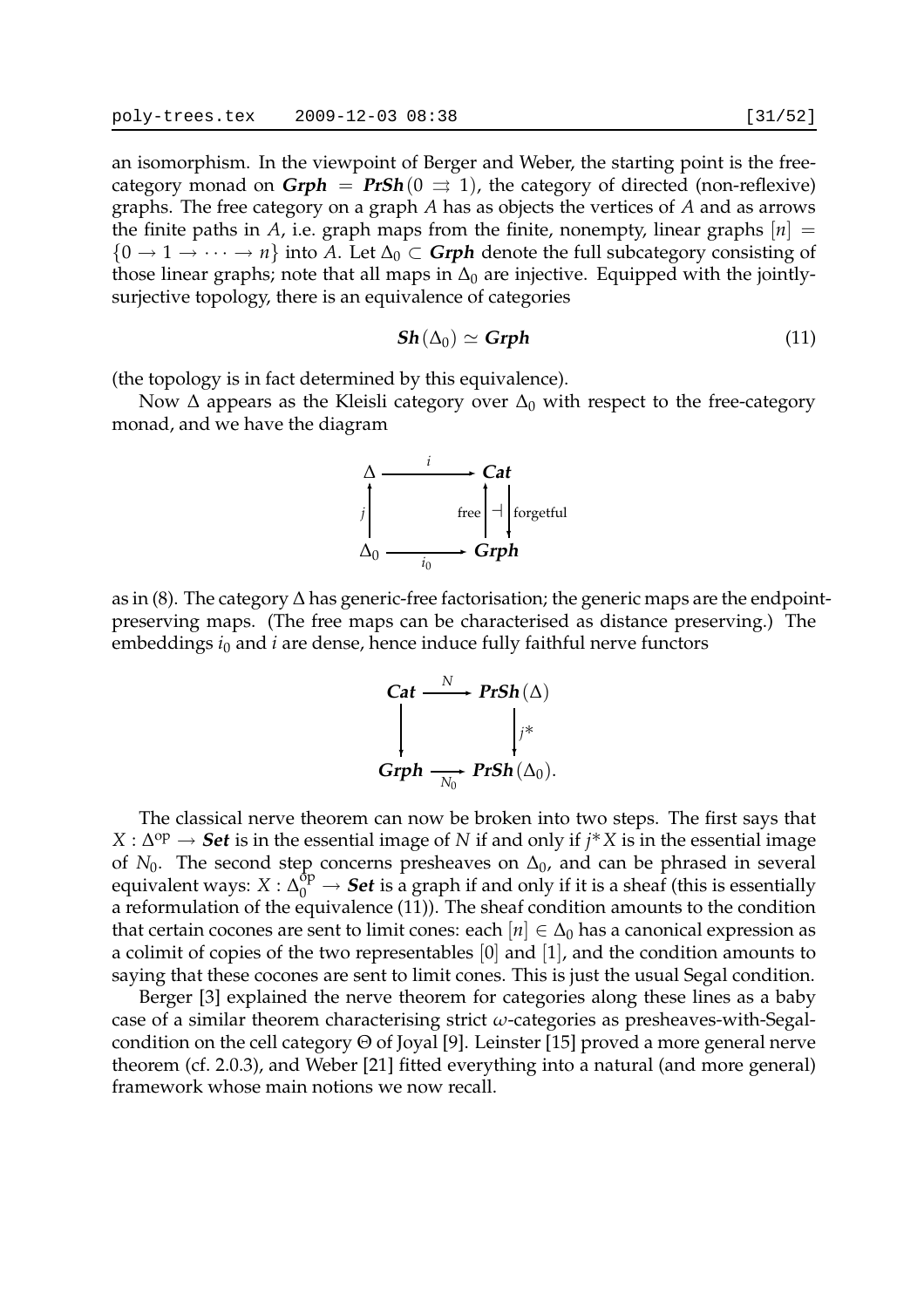2.0.2. **Local right adjoints and generic factorisation.** (Cf. Weber [20].) A functor *F* :  $\mathscr{D} \to \mathscr{C}$  is called a *local right adjoint* if every slice

$$
\mathcal{D}/X \longrightarrow \mathcal{C}/FX
$$

$$
[Y \to X] \longmapsto [FY \to FX]
$$

is a right adjoint. (If  $\mathscr D$  has a terminal object, the notion of local right adjoint coincides with Street's notion of parametric right adjoint [19].) This condition is equivalent to the following: every map in  $\mathscr C$  of the form  $a: A \to FX$  factors essentially uniquely as



where  $g : A \rightarrow FM$  is generic. We shall define generic in a moment (2.2.1).

Suppose now that  $\mathscr{C} = \text{PrSh}(\mathbb{C})$  and that *F* is a local right adjoint cartesian monad on  $\mathscr C$ . In this case the local adjointness condition is equivalent to having generic factorisations just for maps of the form  $C \to F1$ , where  $C \in \mathbb{C}$  is a representable object in  $\mathscr C$ . Choose one such factorisation for each representable. Let  $\Theta_0$  denote the full subcategory of C consisting of the objects *M* appearing in these factorisations. Let Θ denote the Kleisli category of *F* restricted to  $\Theta_0$ , i.e. the full subcategory of *F***-Alg** given by the *FM* for  $M \in \Theta_0$ . We have a diagram

$$
\Theta \longrightarrow F\text{-}Alg
$$
\n
$$
j \qquad \text{free} \qquad \Bigg| \text{+} \Bigg| \text{for} \text{getful}
$$
\n
$$
\Theta_0 \longrightarrow G
$$
\n
$$
i_0 \qquad \bullet \qquad G.
$$
\n(12)

2.0.3. **Special nerve theorem.** (Cf. Leinster [15] and Weber [21].) *The nerve functor N* : *F***-Alg** → **PrSh**(Θ) *induced by i is fully faithful, and its essential image consists of those presheaves on* Θ *satisfying the* Segal condition*, namely that the canonical cocones are sent to limit cones in* **Set***.*

2.0.4. **Monads with arities.** The conditions needed in order to get a nerve theorem have been further abstracted by Weber [21]. A *monad with arities* on a category  $\mathscr C$  (not required to be a presheaf category or even to have a terminal object) consists of a monad *F* (not required to be cartesian) and a full subcategory  $i_0$  :  $\Theta_0 \subset \mathscr{C}$  required to be dense and small, such that the following condition is satisfied: the left Kan extension

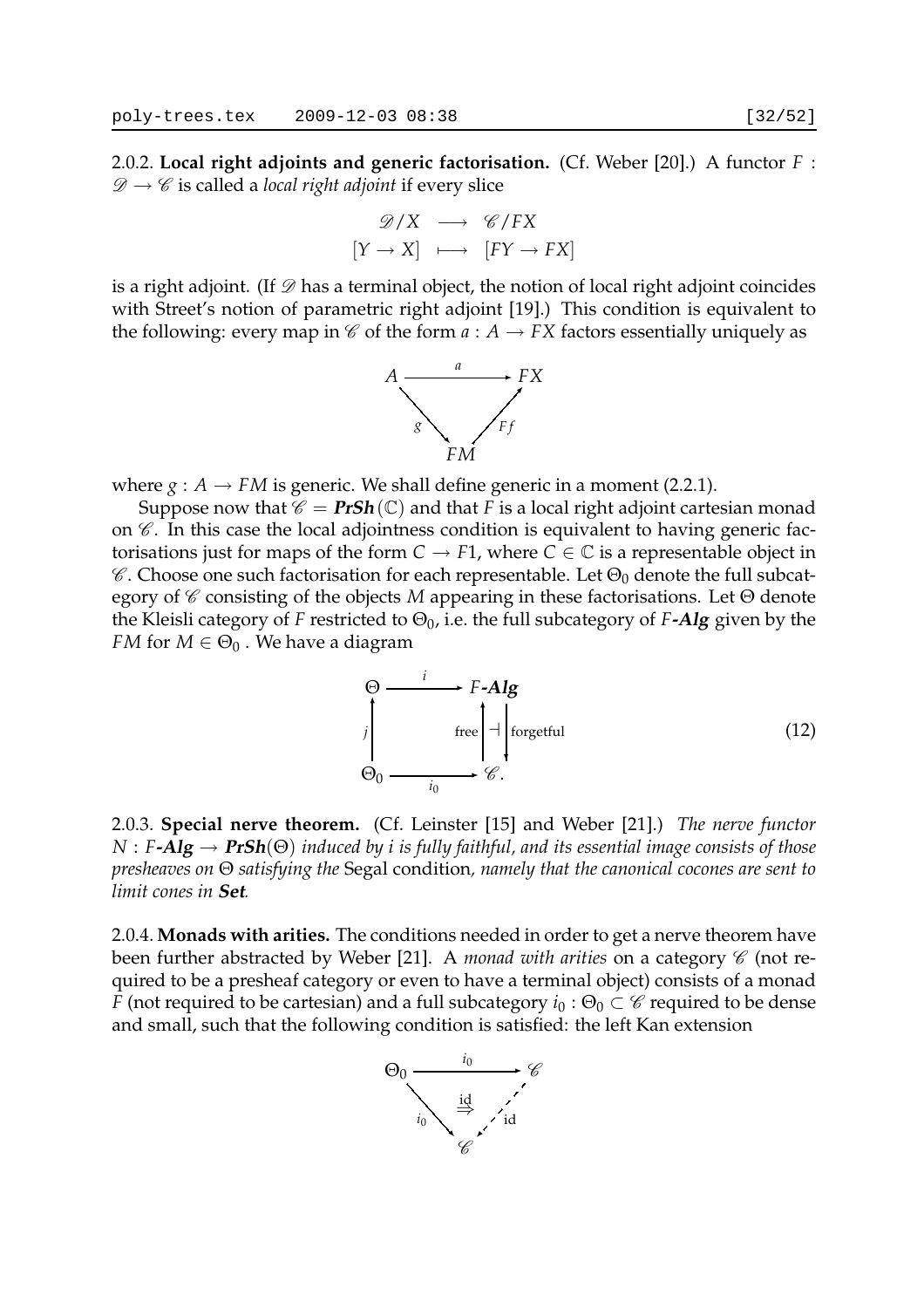is preserved by the composite

$$
\mathscr{C} \stackrel{T}{\longrightarrow} \mathscr{C} \stackrel{N_0}{\longrightarrow} \mathbf{PrSh}(\Theta_0)
$$

(cf. the proof of Proposition 2.2.10 below). As above, denote by  $\Theta$  the Kleisli category of *F* restricted to  $\Theta_0$ , refer to Diagram (12), and let  $N : F\text{-}Alg \to PrSh(\Theta)$  and  $N_0 :$  $\mathscr{C} \to \text{PrSh}(\Theta_0)$  be the nerve functors induced by *i* and *i*<sub>0</sub> respectively.

2.0.5. **General nerve theorem.** (Cf. Weber [21, Thm. 4.10].) *If*  $(F, \Theta_0)$  *is a monad with arities, then N is fully faithful, and X* :  $\Theta^{op} \to$  **Set** *is in the essential image of N if and only if its restriction to*  $\Theta_0$  *is in the essential image of*  $N_0$ *.* 

The remainder of this article is concerned with establishing a nerve theorem for polynomial endofunctors and polynomial monads. In this case, the Segal condition is not enough to characterise the nerves, the reason being that **PolyEnd** is not a presheaf category: specifically it lacks a terminal object.

## **2.1 Elements of a polynomial endofunctor**

Although **PolyEnd** is not a presheaf category, we shall see in a moment that all its slices are presheaf categories. The crucial construction is that of a category of elements of a polynomial endofunctor.

Recall that for an object *F* of a presheaf category **PrSh**(C), the category of elements is the comma category C/*F*, via the Yoneda embedding. Among the important properties of this construction is the fact that the composite functor

$$
\mathbb{C}/F \longrightarrow \mathbb{C} \stackrel{y}{\longrightarrow} \mathbf{PrSh}(\mathbb{C})
$$

has colimit *F*; it is called the *canonical diagram* for *F*. Second, there is a canonical equivalence of categories

$$
\mathbf{PrSh}(\mathbb{C})/F \simeq \mathbf{PrSh}(\mathbb{C}/F).
$$

We shall introduce the category of elements of a polynomial endofunctor P, and establish the analogues of these two properties.

2.1.1. **The category of elements of a polynomial endofunctor.** To a given polynomial endofunctor P, represented by  $I \leftarrow E \rightarrow B \rightarrow I$ , we associate a small category el(P), the *category of elements* of P. Since **Poly** is not a presheaf category, this notion is not the standard notion of category of elements. However, the terminology will be justified by Proposition 2.1.4 below. We first associate a bipartite graph to P: its vertex set is  $I + B$  and every edge will go from an element in *I* to an element in *B*. The set of edges is *B* + *E*. An edge *b* ∈ *B* has source *t*(*b*) and target *b*. An edge *e* ∈ *E* has source  $s(e)$  and target  $p(e)$ . Now define el(P) to be the category generated by that bipartite graph; since the graph is bipartite, there are no composable arrows, so this step just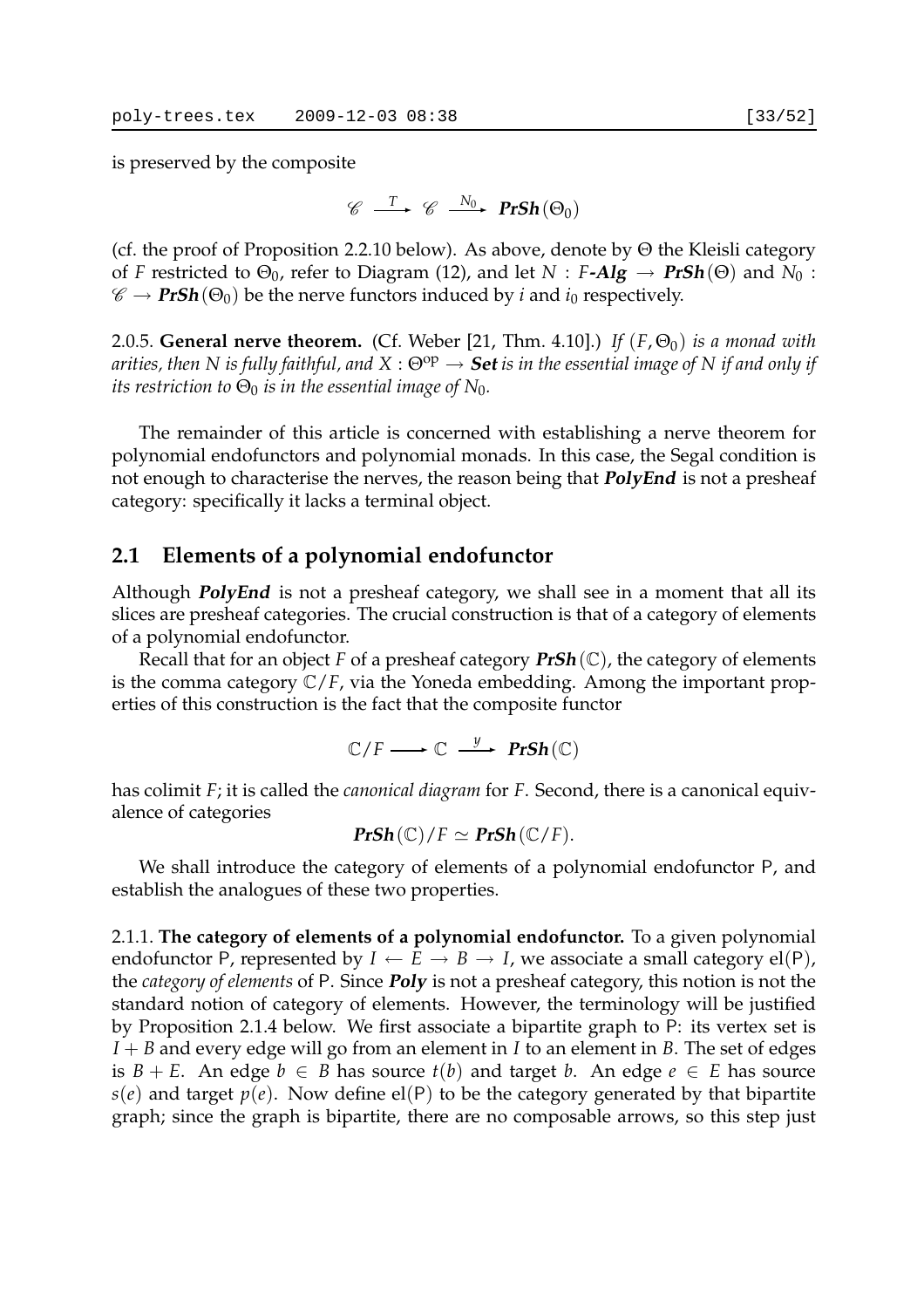amounts to adding an identity arrow for each object. It is clear that this construction is functorial, so we have defined a functor

$$
el: PolyEnd \to Cat,
$$

easily seen to be faithful.

2.1.2. **Examples.** Let P be the identity functor (represented by  $1 \leftarrow 1 \rightarrow 1 \rightarrow 1$ ). Then el(P) is a category with two objects and two parallel arrows (in addition to the identity arrows):  $0 \implies$  1. That is, the category whose presheaves are the graphs.

Let P be the free-monoid endofunctor M (represented by  $1 \leftarrow \mathbb{N}' \rightarrow \mathbb{N} \rightarrow 1$ , cf. 0.1.8). Then el(M) has object set  $1 + \mathbb{N} = \{1, 0, 1, 2, ...\}$ , and its arrows all go from  $\top$  to somewhere else. The set of arrows is  $N + N'$  (plus the identity arrows): for each  $n \in \mathbb{N}$  there is an arrow  $\mapsto$  n, and for each  $\{i < n\} \in \mathbb{N}'$  there is another arrow  $\mapsto$  n. This is the category whose presheaves are the *nonsymmetric coloured collections* (2.4.4) (called multigraphs in [21], Example 2.14).

**2.1.3 Proposition.** *There is an equivalence of categories*

 $PolyEnd/P \simeq PrSh(\mathrm{el}(P)).$ 

*Proof.* To a given polynomial endofunctor Q over P:



assign the presheaf  $\widetilde{Q}$  : el(P)<sup>op</sup>  $\rightarrow$  **Set** whose value on the object *i* is  $A_i$ , whose value on the object  $b$  is  $N_b$ , whose value on the arrow  $t(b)\to b$  is the restriction  $N_b\to A_{t(b)}$ , and whose value on the arrow  $e$  :  $s(e) \rightarrow p(e)$  is the composite  $N_{p(e)} \simeq M_e \rightarrow A_{s(e)}.$ 

Conversely, given a presheaf  $X : \text{el}(P)^{op} \to \text{Set}$ , we have in particular sets  $X(i)$  or *X*(*b*) for each of the objects *i* or *b* of  $I + B$ . Define a polynomial functor over P by



For each  $b \in B$  there is an arrow  $b : t(b) \to b$  in el(P) and hence a map  $X(b) \to X(t(b))$ , the sum of these maps constitute the endpoint component of the map. For each  $e \in E$ there is an arrow  $e : s(e) \to p(e)$  in el(P) and hence a map  $X(p(e)) \to X(s(e))$ ; the sum of these maps constitute the left-hand map of the polynomial functor. The map in the middle is obvious.

It is easy to see that these assignments are functorial, and that the two constructions are inverse to each other.  $\Box$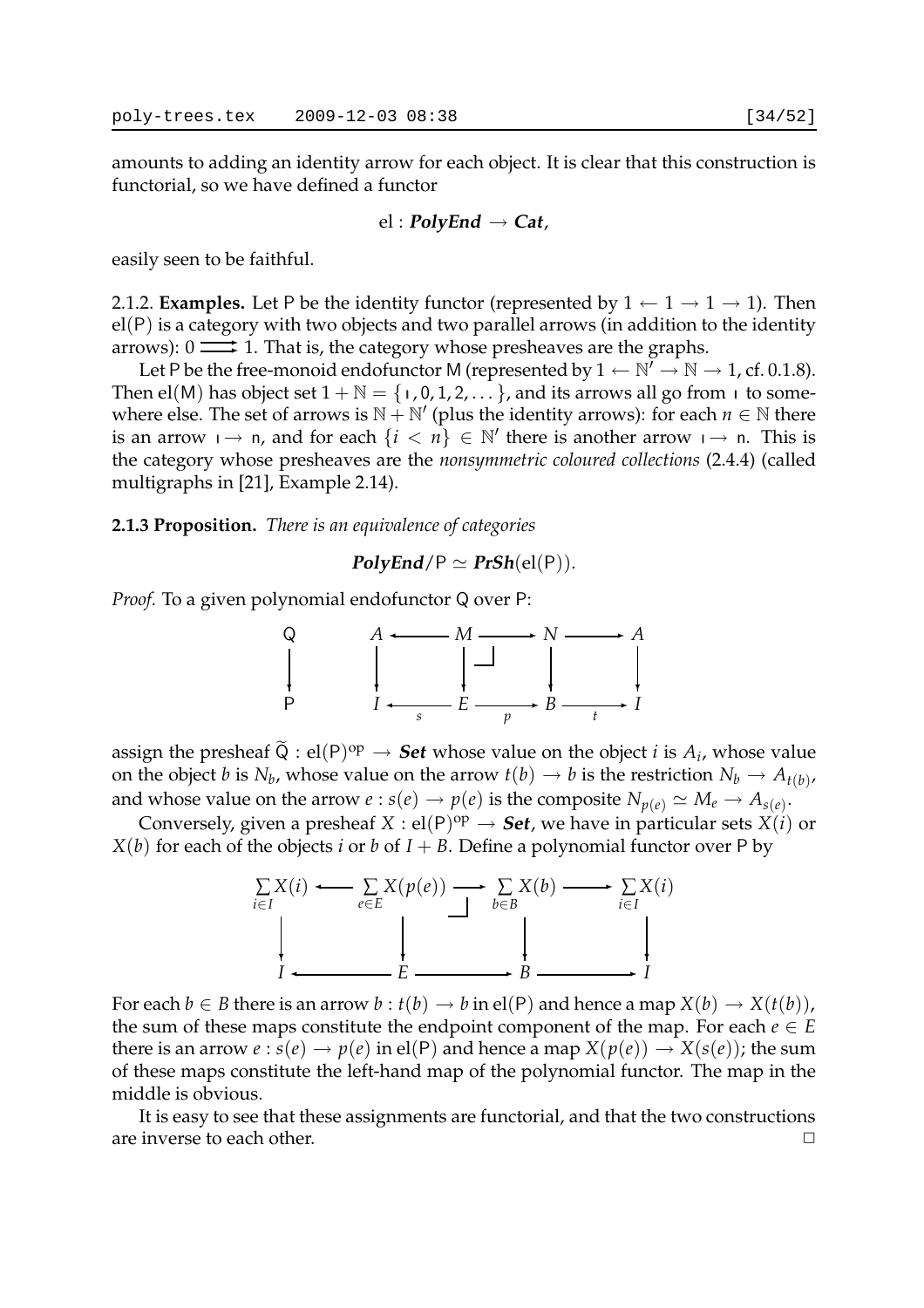**2.1.4 Proposition.** Let Q be a polynomial endofunctor over P, and let  $\widetilde{Q}$  :  $el(P)^{op} \rightarrow$  Set *denote the corresponding presheaf via Proposition 2.1.3. Then there is a natural isomorphism between*  $el(Q)$  *and the category of elements of*  $Q$ *.* 

*Proof.* (We work just with the graphs, omitting the verification needed for identity arrows.) Let  $Q \rightarrow P$  be given by



The elements of the presheaf  $\widetilde{Q}$  :  $el(P)^{op} \to$  **Set** are pairs  $(u, x)$  where  $u \in obj(el(P)) =$ *I* + *B* and  $x \in \tilde{Q}(u)$ . In other words, an element of  $\tilde{Q}$  is either a pair  $(i, a)$ , with  $i \in I$ and  $a \in \mathsf{Q}(i) = A_i$ , or a pair  $(b, n)$ , with  $b \in B$  and  $n \in \mathsf{Q}(b) = N_b$ . In conclusion the object set is  $A + N$ , as desired.

An arrow from element  $(u, x)$  to element  $(v, y)$  is a pair  $(f, y)$  where  $f : u \to v$ belongs to  $arr(el(P)) = B + E$ , and  $y \in \tilde{Q}(v)$ . In other words, an arrow is either a pair  $(b, n)$  where  $b : t(b) \to b$  in el $(\bigcup_{n=1}^{\infty} a_n)$  and  $n \in \mathsf{Q}(b) = N_b$ , or it is a pair  $(e, m)$  where *e* : *s*(*e*) → *p*(*e*) in el(P) and *m* ∈  $Q(p(e)) = N_{p(e)} \simeq M_e$ . In conclusion, the set of arrows of the category of elements of  $\tilde{Q}$  is  $N + M$ , and it is clear from the construction that their sources and targets are as required that their sources and targets are as required.

2.1.5. **Elementary trees.** Let **ElTr** denote the full subcategory of **TEmb** consisting of the elementary trees, i.e. trees with at most one node. Let **elTr** denote a fixed skeleton of **EIT***r*: we fix one trivial tree  $\theta$  and one one-node tree n for each  $n \in \mathbb{N}$ . There are  $n + 1$  arrows from  $\mu$  to n, one for each leaf and one for the root edge, and in addition to these arrows, each object n has *n*! endomorphisms, all invertible. Henceforth we use the symbol n to denote an arbitrary object of **elTr**, possibly the trivial tree.

For each polynomial endofunctor P, there is a canonical equivalence of categories

$$
el(P) \simeq \mathbf{EITr}/P: \tag{13}
$$

to each element  $i \in I$  corresponds the trivial P-tree



and to each element  $b \in B$  corresponds the one-node P-tree

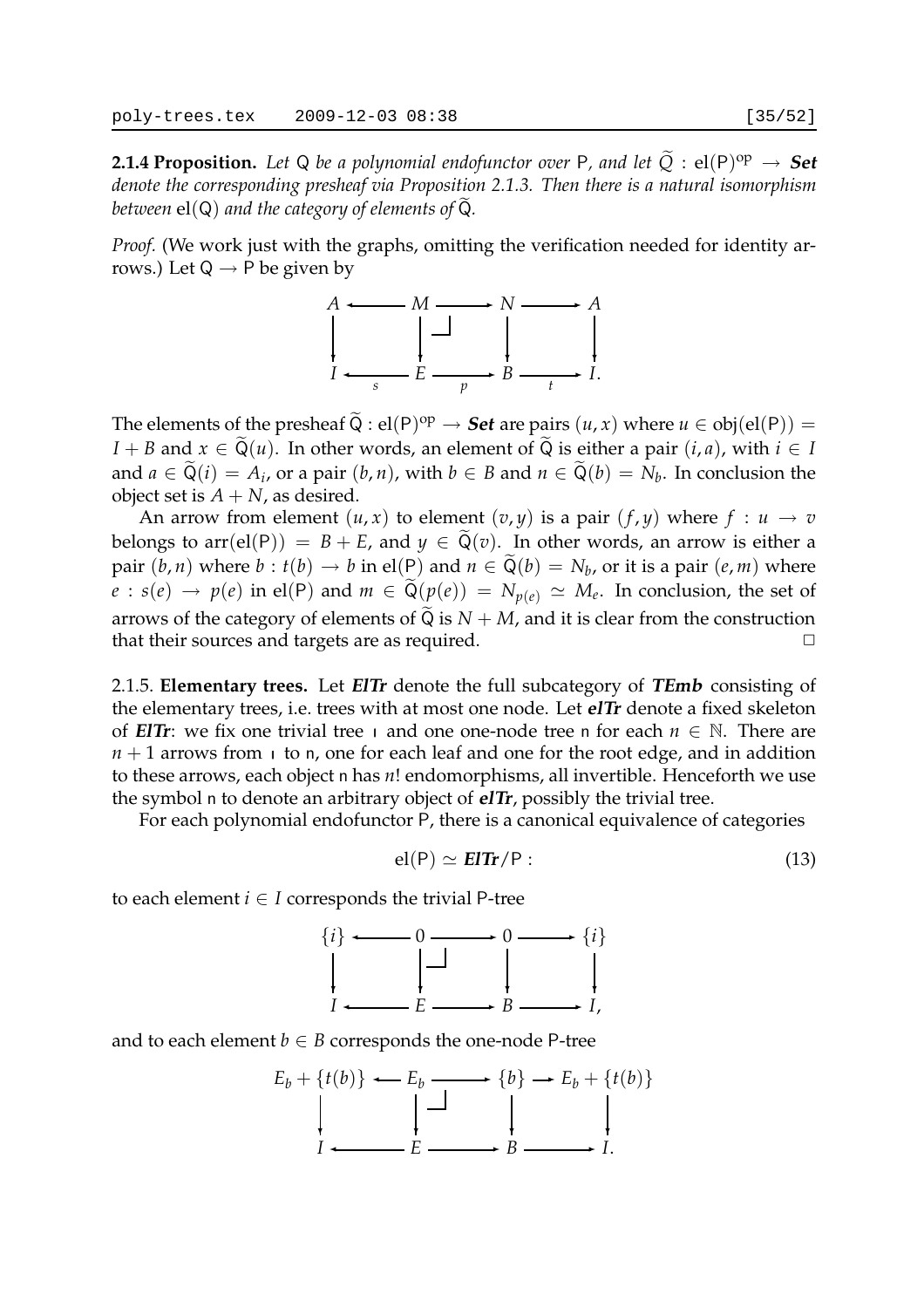category **PrSh**(**elTr**) in Section 2.4.) The equivalences we have established fit into this diagram (commutative up to isomorphism):



so locally  $e^T T r \rightarrow PolyEnd$  *is* the Yoneda embedding of the representables.

2.1.6. **The canonical diagram for** P**.** The composite functor

 $D_P$  : el(P)  $\longrightarrow$  **PolyEnd** /P  $\longrightarrow$  **PolyEnd** 

is called the *canonical diagram* for P, in view of the following result:

**2.1.7 Proposition.** *The colimit of D<sub>P</sub> is P.* 

*Proof.* For Q over P we have

$$
colim (el(Q) \rightarrow \text{PolyEnd}/P) = Q
$$

since **PolyEnd**/P is a presheaf category by 2.1.3, and since the notion of elements is the usual one in this case by 2.1.4. The result now follows since the forgetful functor **PolyEnd**/P  $\rightarrow$  **PolyEnd** preserves colimits. (It is a basic fact that **PolyEnd** has binary products, cf. [12], so P  $\times$  – is right adjoint to the forgetful functor in question.)  $\Box$ 

## **2.2 Generic factorisation, and trees as arities**

The main results of this section are that the free-monad monad on **PolyEnd** is a local right adjoint, or equivalently that it has generic factorisations, and that trees are arities for the free-monad monad. We first show that elements of free monads have generic factorisation and that the resulting middle objects are precisely the trees. This is an explicit verification relying on our good handle on trees and free monads. The second step is to establish local right adjointness from the first result using the density of elementary trees. Finally we find that for trees the notions of generic and boundarypreserving coincide, as claimed in Section 1.3. From this it follows readily that trees satisfy Weber's axioms for arities.

2.2.1. **Generic maps.** The notion of generic map was introduced by Weber [20] generalising the notion of generic element of [8]. The following special case of the notion is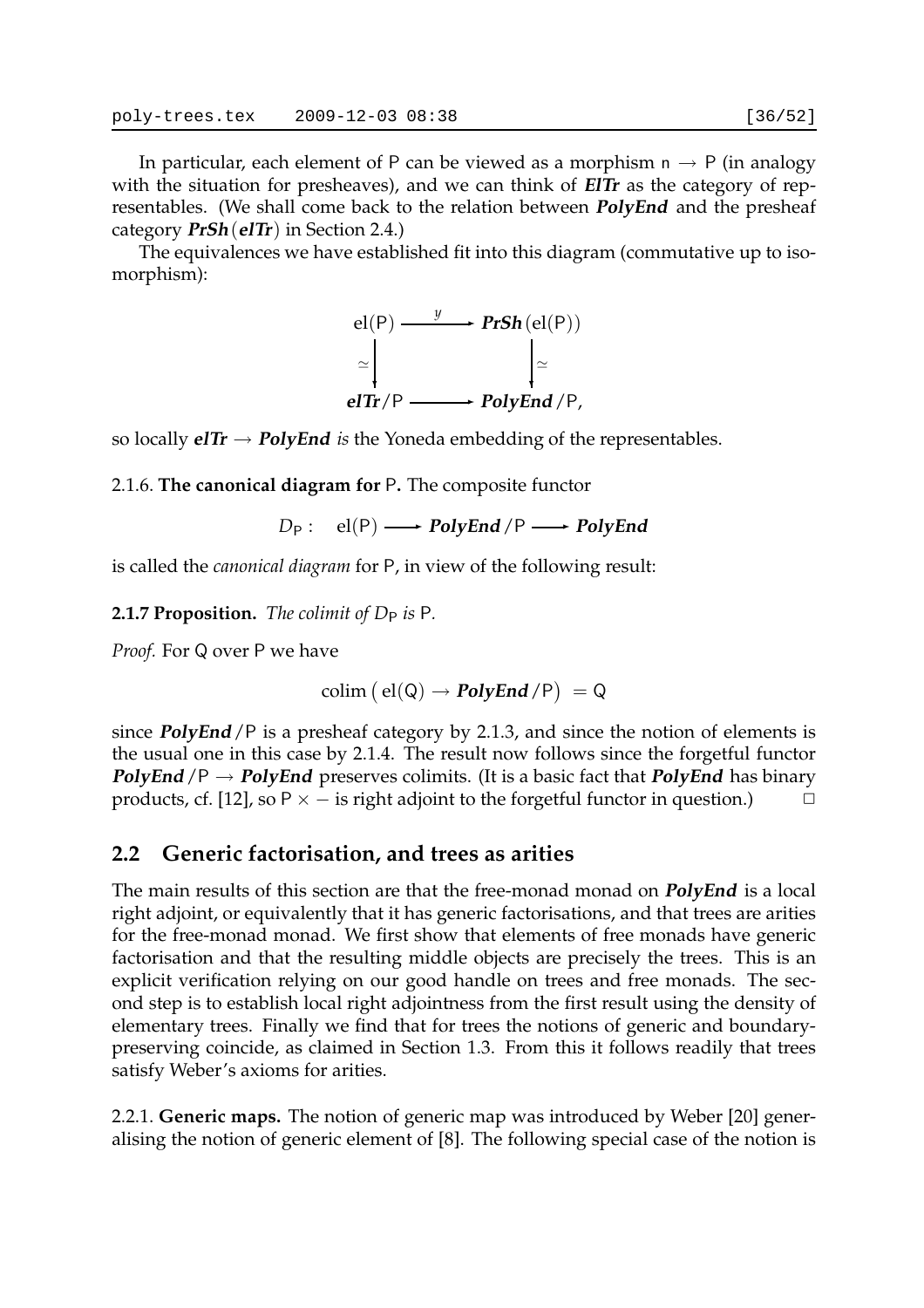the most useful. Let *F* be a monad on a category  $\mathscr C$ . An arrow  $g : A \to FB$  in  $\mathscr C$  is called *generic* (with respect to *F*) if for every diagram



there is a unique arrow  $u : B \to C$  such that



The endofunctor *F* is said to *admit generic factorisations* if every  $A \rightarrow FD$  admits a factorisation into a generic map followed by one in the image of *F*. (This condition is equivalent to being a local right adjoint.) Such a factorisation is then necessarily unique up to unique isomorphism. The maps of the form  $A \rightarrow FD$  correspond by adjunction to *F*-algebra maps  $FA \rightarrow FD$ , which we shall also call generic. All the involved maps can then be seen as living in the Kleisli category of *F*. From this perspective, generic factorisations amount to having an orthogonal factorisation system generic/free in the Kleisli category. (To be correct, the right hand class of the factorisation system should be saturated with the isomorphisms. In our case all isomorphisms will already be free.)

**2.2.2 Lemma.** If  $g : \overline{S} \to \overline{T}$  *is a boundary-preserving map between trees, then g is generic in* **PolyEnd** (with respect to the free-monad monad  $P \mapsto \overline{P}$ ).

*Proof.* Given a square



let R  $\to$  Q denote the Q-tree  $\sigma^1(S)$ . It image under  $\overline{q}^1$  is just R  $\to$  Q  $\to$  P. Going the other way around the square, the maximal subtree S is first mapped to  $T \in sub(T)$ (by boundary preservation), and then to the P-tree  $\tau : T \rightarrow P$ . Since the diagram commutes, R and T represent the same P-tree, and since P-trees have no nontrivial automorphisms, there is a unique isomorphism  $\top \cong \mathsf{R}$ , and hence a unique diagonal filler  $d : \mathsf{T} \to \mathsf{Q}$  for the square.  $\Box$ 

We shall see in a moment that the converse of the lemma is true as well.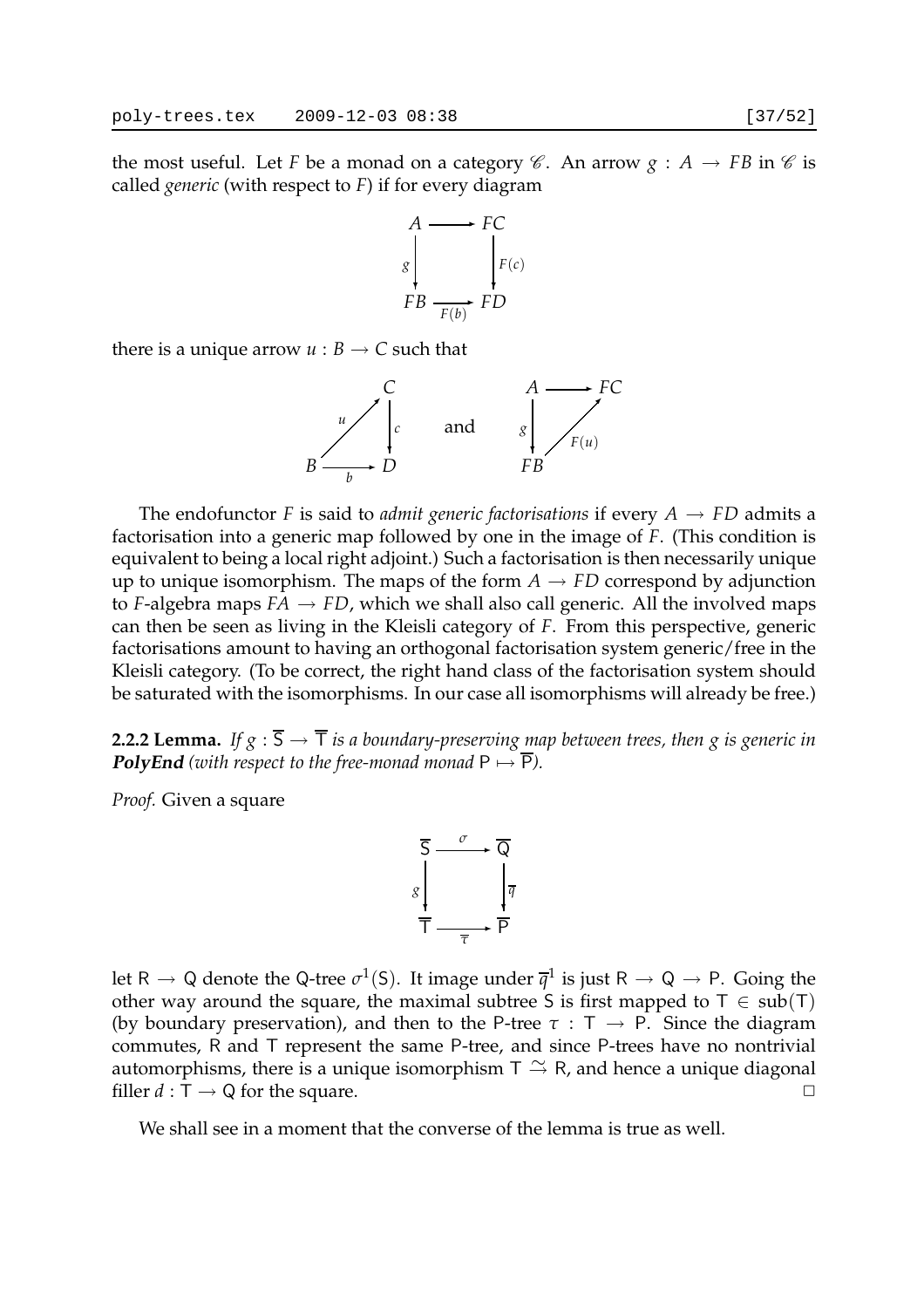2.2.3. **Generic factorisation of elements of free monads.** The key point towards getting all generic factorisations is the following easy result:

**2.2.4 Lemma.** *Every element*  $s : n \to \overline{P}$  *of a free monad*  $\overline{P}$  *factors essentially uniquely as* 

$$
\overline{n} \stackrel{g}{\longrightarrow} \overline{T} \stackrel{\overline{f}}{\longrightarrow} \overline{P},
$$

*where the middle object* T *is a tree, g is boundary preserving (hence generic), and f is free.*

*Proof.* If n is the trivial tree, the map  $s : n \to \overline{P}$  singles out a single element  $x \in P^0$ , and *s* is the free map



Hence we can take  $T = n$ , and *g* is just the identity.

If n is a one-node tree, the unique element in  $n^1$  maps to some element in  $(\overline{P})^1 =$  $tr(P)$ , i.e. a P-tree  $f : T \rightarrow P$ . The cartesian condition on maps ensures there is a bijection between the input edges of the unique node in n and the leaves of T, hence a unique map  $\overline{n} \to \overline{T}$  making the triangle commute — clearly this map is boundary  $preserving.$ 

2.2.5. **The spine.** Fix a polynomial endofunctor P, and assume a choice of a generic factorisation for every element of  $\overline{P}$ , as in Lemma 2.2.4. These factorisations fit together to define a functor

 $E_P$  : el( $\overline{P}$ )  $\rightarrow$  **PolyEnd** /P

(sometimes called the *spine* relative to P) sending an element of  $\overline{P}$  to the tree appearing in the factorisation. Up to isomorphism, every P-tree  $T \rightarrow P$  arises like this: just precompose  $T \rightarrow P$  with a boundary-preserving map from the one-node tree with the same number of leaves as T. (Note that if n is unary, its node may be mapped to a trivial P-tree. Hence the functor  $E_P$  is not injective on objects, not even on isomorphism classes of objects.)

**2.2.6 Proposition.** *The monad*  $P \mapsto \overline{P}$  *is a local right adjoint. That is, for each* P*, the natural functor*

$$
\begin{array}{rcl}\n\text{PolyEnd}/\mathsf{P} & \longrightarrow & \text{PolyEnd}/\overline{\mathsf{P}} \\
\left[\mathsf{Q} \to \mathsf{P}\right] & \longmapsto & \left[\overline{\mathsf{Q}} \to \overline{\mathsf{P}}\right]\n\end{array}\n\tag{14}
$$

*has a left adjoint.*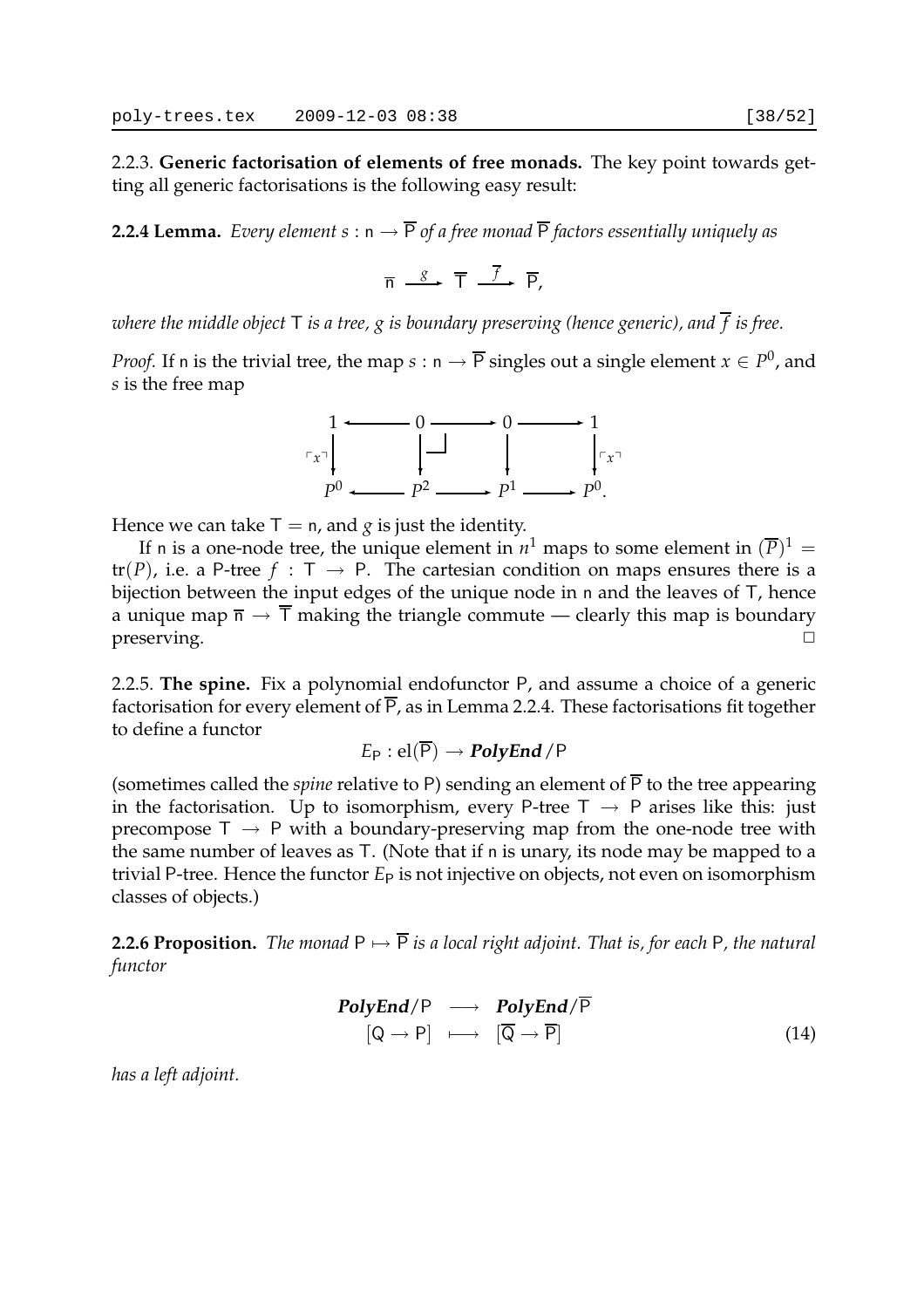*Proof.* The asserted left adjoint will be the left Kan extension of  $E_P$  along the Yoneda  $embedding y : el(\overline{P}) \rightarrow PrSh(el(\overline{P})) \simeq PolyEnd/\overline{P}$ :



The functor lan<sub>y</sub>  $E_P$  sends a polynomial endofunctor  $\mathsf{F} \to \overline{\mathsf{P}}$  to the colimit of the functor

$$
el(F) \longrightarrow el(\overline{P}) \stackrel{E_P}{\longrightarrow} PolyEnd/P.
$$

Using the identification **PolyEnd**/ $\overline{P} \simeq PrSh(\text{el}(\overline{P}))$ , it is a general fact that  $\text{lan}_{\gamma}(E_{P})$ has a right adjoint

res : ***PolyEnd*** / P 
$$
\longrightarrow
$$
 ***PrSh***(el( $\overline{P}$ ))  
[ $q : Q \rightarrow P$ ]  $\longmapsto$  [[ $s : n \rightarrow \overline{P}$ ]  $\mapsto$  Hom<sub>*PolyEnd*</sub> / P( $E_P(s)$ ,  $q$ )].

So to establish the claim we must show that res is isomorphic to (14). Fix  $q : Q \to P$ . The monad  $\overline{q}$  :  $\overline{Q}$   $\rightarrow$   $\overline{P}$  corresponds (under the equivalence of 2.1.3) to the presheaf

$$
\begin{array}{ccc}\n\text{el}(\overline{P})^{\text{op}} & \longrightarrow & \textbf{Set} \\
[s:n \to \overline{P}] & \longmapsto & \text{Hom}_{\textbf{PolyEnd}/\overline{P}}(s,\overline{q}).\n\end{array}
$$

But the required bijection,

$$
\text{Hom}_{\text{PolyEnd}/\text{P}}(E_{\text{P}}(s), q) \simeq \text{Hom}_{\text{PolyEnd}/\text{P}}(s, \overline{q})
$$

is precisely the factorisation property established in Lemma 2.2.4: in a diagram



giving the top arrow  $s \to \overline{q}$  (i.e. a map  $n \to \overline{Q}$  over  $\overline{P}$ ) is equivalent to giving the diagonal filler  $E_P(s) \to q$  (i.e. a map  $T \to Q$  over P).

**2.2.7 Proposition.** *Let* T *be a tree and* P *an arbitrary polynomial endofunctor. Every monad map*  $h : \overline{T} \rightarrow \overline{P}$  *factors essentially uniquely as* 



*where* M *is a tree,*  $g : \overline{T} \to \overline{M}$  *is boundary preserving (hence generic), and*  $\overline{f} : \overline{M} \to \overline{P}$  *is free.*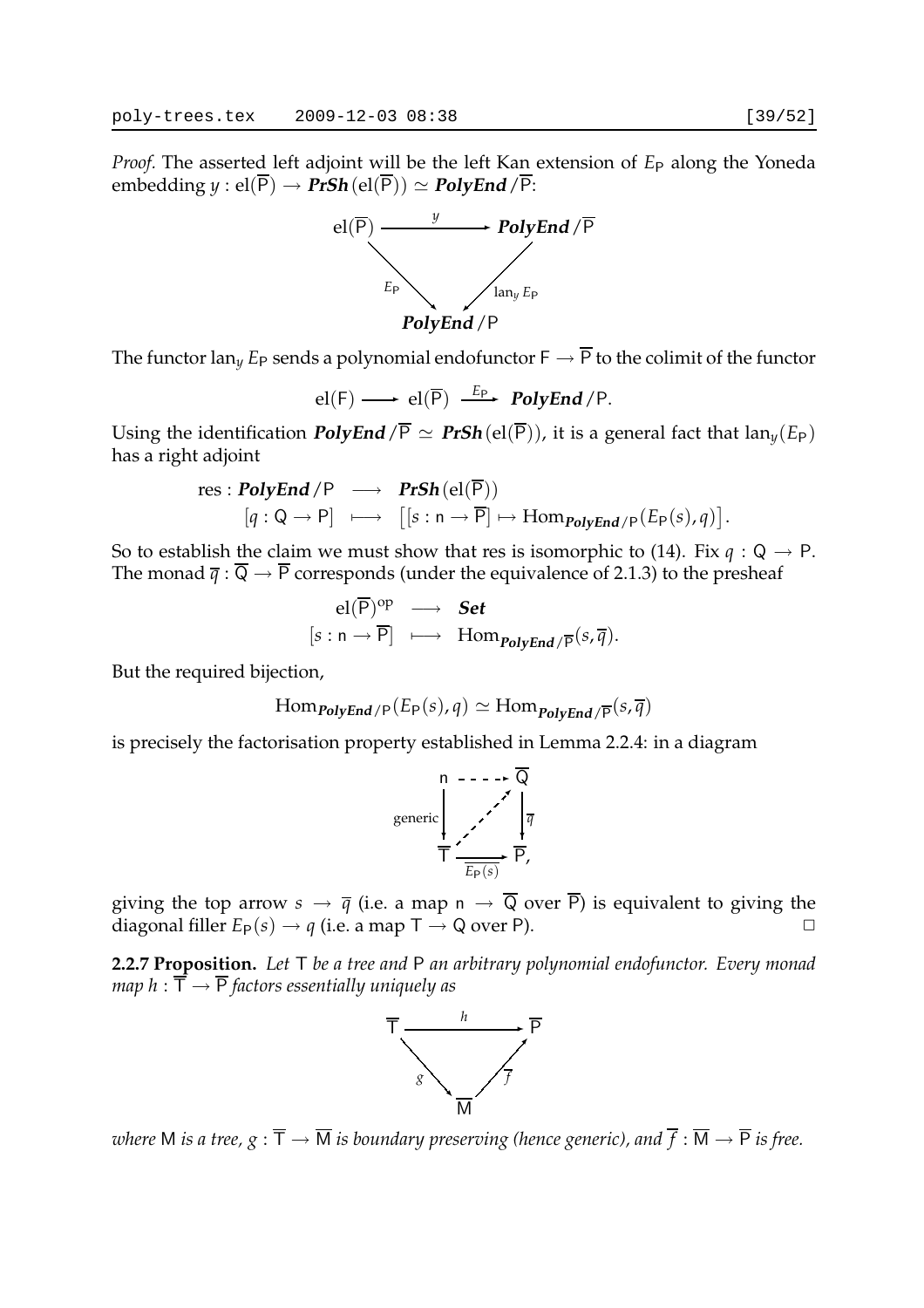*Proof.* Consider the map  $h^1$  :  $sub(T) \rightarrow tr(P)$  and let  $f : M \rightarrow P$  be the image of T ∈ sub(T). If T is the trivial tree, *h* is already free, and M = T. Otherwise we construct  $g: \overline{\mathsf{T}} \to \overline{\mathsf{M}}$  by grafting: each one-node subtree  $\mathsf{S} \in \mathsf{sub}(\mathsf{T})$  is mapped by  $h^1$  to some P-tree  $R := h^1(S)$ , and there is a unique boundary-preserving tree map  $\overline{S} \to \overline{R}$ . The map *g* is the grafting of all these maps (indexed by the inner edges of T): since *h* as a monad map preserves grafting, the grafting of the P-trees R is precisely M. Uniqueness of the factorisation follows from Lemma 2.2.2.

**2.2.8 Corollary.** If  $\top$  *is a tree and*  $g : \overline{\top} \rightarrow \overline{R}$  *is generic in PolyEnd (with respect to the free-monad monad*  $P \mapsto \overline{P}$ *), then* R *is a tree and g is boundary preserving.* 

*Proof.* Factor *g* as boundary preserving followed by free:  $\overline{T} \to \overline{M} \to \overline{R}$ , where T is a tree. Since boundary-preserving maps between trees are generic, and by uniqueness of generic factorisations, we have  $M \simeq R$ , hence *g* is boundary preserving.

**2.2.9 Corollary.** *In the category* **Tree***, the generic maps are precisely the boundary-preserving*  $maps.$ 

**2.2.10 Proposition.** *The subcategory* **tEmb** ⊂ **PolyEnd** *provides arities for the free-monad monad*  $F : \text{PolyEnd} \rightarrow \text{PolyEnd}$ *.* 

*Proof.* We have already shown that the free-monad monad is a local right adjoint, and that the subcategory **tEmb**  $\subset$  **PolyEnd** is (small and dense and) closed under generic factorisation. It remains to establish that the left Kan extension



is preserved by the composite

PolyEnd 
$$
\xrightarrow{F}
$$
 PolyEnd  $\xrightarrow{N_0}$  PrSh(tEmb).

We will show it is a pointwise extension, i.e. that for each  $P \in PolyEnd$ , the left Kan extension



is preserved by  $N_0 \circ F$ .

The claim is that (for fixed  $X \in \text{PrSh}(\text{tEmb})$ ) each natural transformation

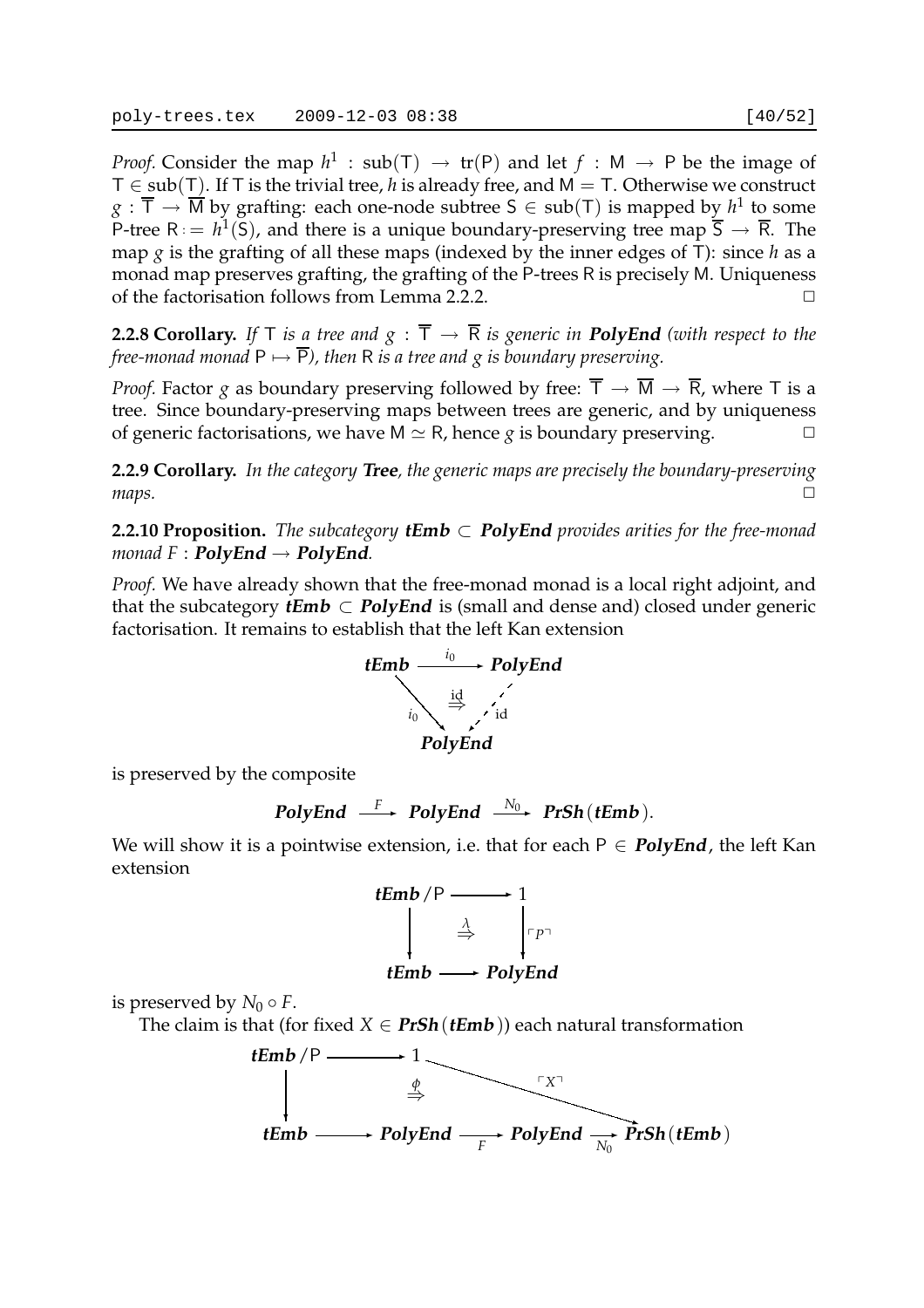factors uniquely as



The component of  $\phi$  at a P-tree  $a : A \rightarrow P$  is a map of presheaves  $\phi_a : \overline{A} \rightarrow X$ , i.e. for each (abstract) tree T a natural map

 $\phi_{a,\mathsf{T}} : \mathbf{PolyEnd}(\mathsf{T}, \overline{\mathsf{A}}) \to X(\mathsf{T}).$ 

To specify *ψ* we need for each tree T a natural map

$$
\psi_{\mathsf{T}}: \mathbf{PolyEnd}(\mathsf{T},\overline{\mathsf{P}}) \to X(\mathsf{T}).
$$

Finally, the component of  $N_0 \circ F \circ \lambda$  at a P-tree  $a : A \to P$  and an abstract tree T is

**PolyEnd** 
$$
(T, \overline{A}) \longrightarrow
$$
 **PolyEnd**  $(T, \overline{P})$   
 $z \longmapsto \overline{a} \circ z$ .

Now the key point is that every  $f \in \mathbf{PolyEnd}(T,\overline{P})$  is in the image of this map for a suitable *a*: factor *f* into generic followed by free:



then

$$
f = (N_0 \circ F \circ \lambda)_{m,\mathsf{T}}(g).
$$

So if *ψ* is going to give *φ* after pasting with *λ* we are forced to define

$$
\psi_{\mathsf{T}}(f) := \phi_{m,\mathsf{T}}(g) \in X(\mathsf{T}).
$$

It is a routine calculation to verify that this assignment is natural in T. It relies on two facts: first, that generic-free factorisation is functorial: given  $T' \to T$  over  $\overline{P}$  there is induced a unique  $M' \rightarrow M$  between the factorisations, and second, that  $\phi$  is natural in  $M.$ 

**2.2.11 Remark.** The above arguments are analogous to those of Weber [21], Prop.4.22, and they serve in fact to prove the following general result: *let F be a monad on an arbitrary category*  $\mathscr C$ , and let  $i_0 : \Theta_0 \to \mathscr C$  be fully faithful and dense (with  $\Theta_0$  small). If the *morphism*  $i_0 \downarrow F i_0 \downarrow F \longrightarrow i_0 \downarrow F$  of categories fibred over  $\Theta_0$  has connected fibres and admits a *section (over*  $\Theta_0$ *) then*  $\Theta_0$  *provides F with arities.*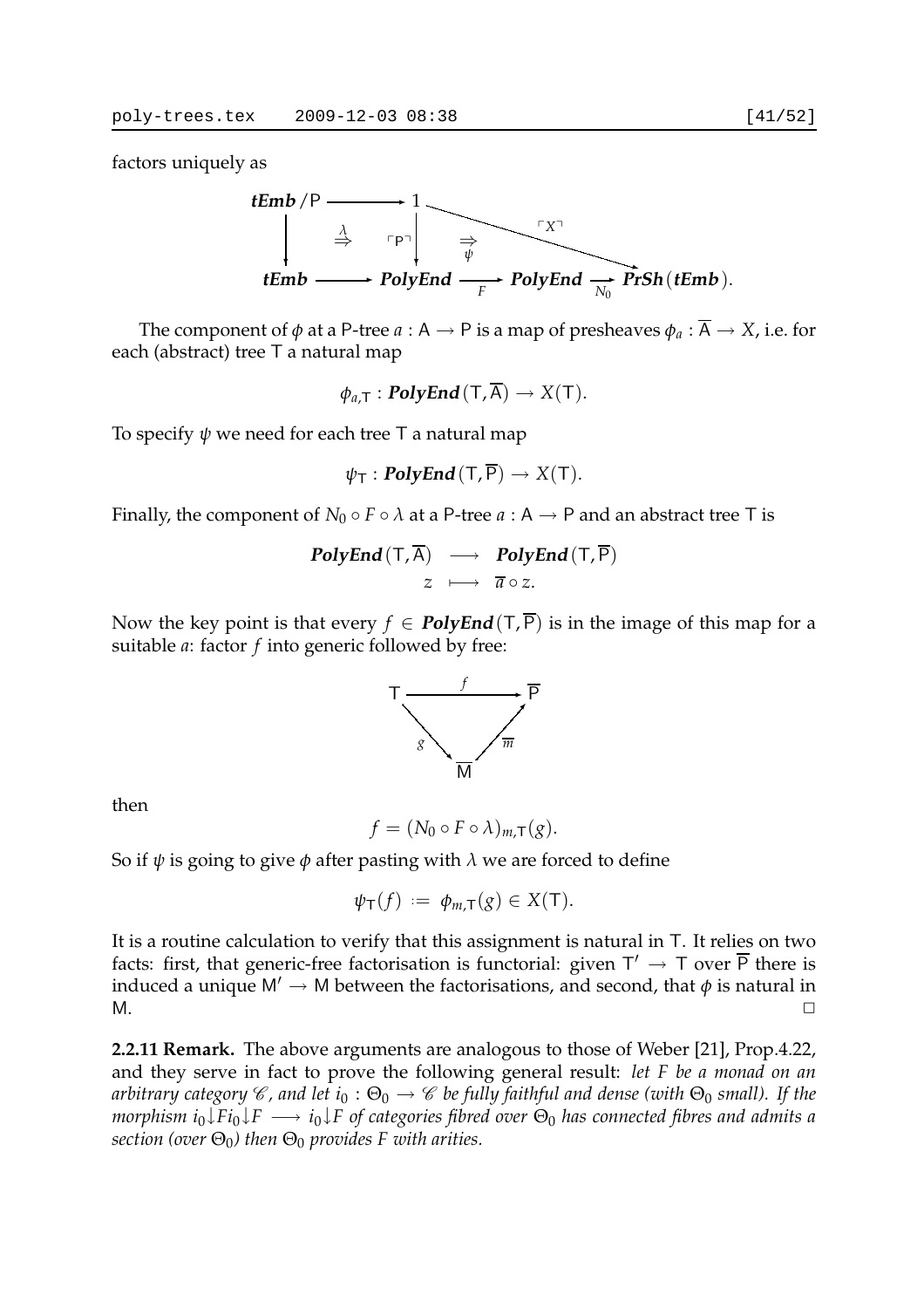With Proposition 2.2.10 we are in position to apply Weber's general nerve theorem (2.0.5) directly, establishing this:

**2.2.12 Theorem.** The nerve functor  $N$  : **PolyMnd**  $\rightarrow$  **PrSh(tree)** is fully faithful. A  $p$ resheaf  $X$  :  $\bf{tree}^{op}$   $\rightarrow$   $\bf{Set}$  is isomorphic to the nerve of a polynomial monad if and only if *its restriction j*∗*X* : **tEmb** op → **Set** *is isomorphic to the nerve of a polynomial endofunctor.* ✷

## **2.3 Sheaf conditions and nerve theorem for slices**

Since we have now characterised polynomial monads in terms of their underlying endofunctors, we should now proceed to characterise polynomial endofunctors among all presheaves on **tEmb**.

Since every object in **PolyEnd** is a colimit of elementary trees (in a canonical way), the embedding  $e^{\int T}$   $\rightarrow$  **PolyEnd** is dense, and therefore also  $tEmb \rightarrow PolyEnd$  is dense. This means that the nerve functor

> $N_0$  : **PolyEnd**  $\longrightarrow$  **PrSh**(**tEmb**)  $P \longmapsto$  Hom<sub>*PolyEnd*</sub>(−, P)

is fully faithful.

2.3.1. **Grothendieck topology on TEmb.** There is a Grothendieck topology on **TEmb** (and on **tEmb**): a family of tree embeddings  $\{S_\lambda \to T\}_{\lambda \in \Lambda}$  is declared covering if it is jointly surjective on nodes, and also on edges. This topology has a more conceptual characterisation: the inclusion functor  $eITr \rightarrow tEmb$  induces a geometric morphism

 $PrSh$ (**elTr**)  $\rightarrow PrSh$ (**tEmb**)

which turns out to be a left exact localisation, hence defines a Grothendieck topology on **tEmb** — which is the one just described — inducing an equivalence

 $PrSh$ (**elTr**)  $\cong$  **Sh**(**tEmb**).

2.3.2. **Reduced covers and generic injections.** A covering family on a tree T is called *reduced* if each node of T is only in one member of the family and if no member can be removed without spoiling the covering property. Another characterisation of reduced covers is: each outer edge of T is hit exactly once, and each inner edge is hit either once or twice. The reduced covers of T form a poset  $(\text{RedCov}(T), \leq)$  with  $F \leq G$  if the cover *F* is a refinement of *G*. If T is a nontrivial tree, there are isomorphisms of posets

$$
\text{RedCov}(\mathsf{T})^{\mathrm{op}} \simeq \mathscr{P}(T^1 \times_{T^0} T^2) \simeq \text{GenInj}(\mathsf{T}).
$$

Here the middle poset is the powerset of the set of inner edges in  $T$ , and  $GenInj(T)$ denotes the poset of isomorphism classes of generic injections into T. The left-hand correspondence is: for a subset *J* of inner edges, the reduced cover is given by cutting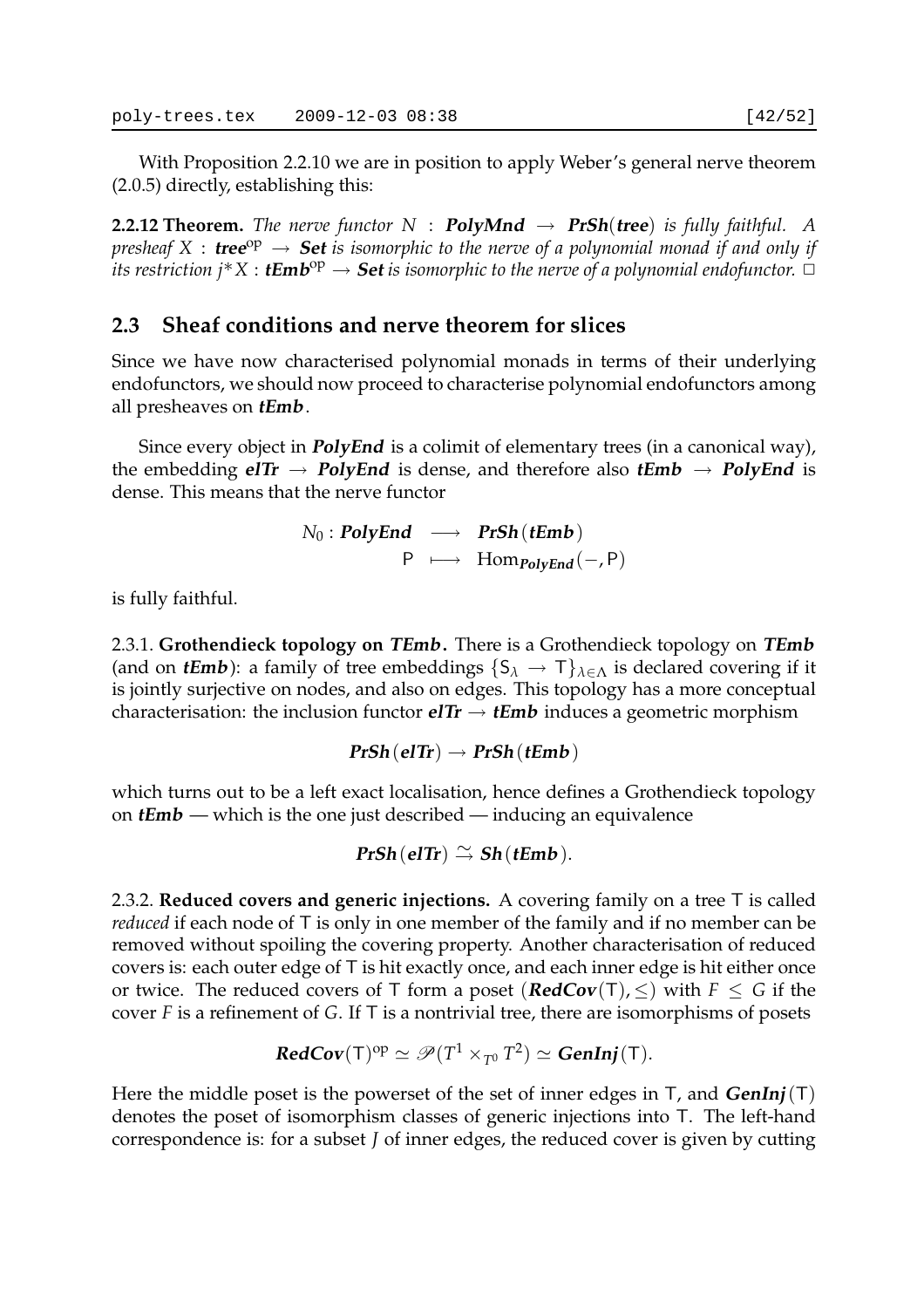the tree at the inner edges in *J*. In other words, the inner edges in *J* are those inner edges hit twice by the cover. For the right-hand correspondence, the inner edges in *J* correspond to the inner edges that are hit by a generic injection. In the correspondence between reduced covers and generic injections, the covering condition corresponds to the generic condition (boundary preservation), while the reducedness of the cover corresponds to injectivity of the generic map.

2.3.3. **The Segal condition.** Each tree is canonically the colimit of its elements, i.e. the colimiting cone of its canonical diagram, cf. 2.1.7. A presheaf  $X : \textbf{tree}^{\text{op}} \to \textbf{Set}$  is said to satisfy the *Segal condition* if *X* sends these cocones in **tree** to limit cones in **Set**. The cocones in turn are just iterated pushouts of grafting type, so we can also state the Segal condition as the requirement of sending those pushouts to pullbacks. Finally, the canonical diagrams correspond to the minimal covering families (those for which all members are elementary trees), and since these form a basis for the topology, we can also say that *X* satisfies the Segal condition if and only if it its restriction to **tEmb** is a sheaf.

### **2.3.4 Proposition.** If P is a polynomial endofunctor, then  $N_0P$  is a sheaf.

*Proof.* This follows directly from the fact that the pushouts of 1.1.19 are also pushouts in the category **PolyEnd**. (Given  $T = S + R$ , then

$$
\textit{PolyEnd}(\mathsf{T},\mathsf{P}) \longrightarrow \textit{PolyEnd}(\mathsf{S},\mathsf{P}) \times_{\textit{PolyEnd}(\mathsf{T},\mathsf{P})} \textit{PolyEnd}(\mathsf{R},\mathsf{P})
$$

is an isomorphism by the pushout property.)  $\Box$ 

With this result, we have factored the nerve functor  $N_0$  as



and reduced the question to that of characterising polynomial endofunctors among presheaves on **elTr**. Before dealing with this (in the next section), a remark is due on the sliced case.

2.3.5. **Nerve theorem for slices.** There is a pushout theorem for **TEmb**/P and **PolyEnd** /P in analogy with 1.1.19, and there is induced a Grothendieck topology on **TEmb** / P giving an equivalence of categories

$$
PrSh(elTr/P) \simeq Sh(tlEmb/P).
$$

Let now P be a polynomial monad. Composition of functors makes **PolyEnd**/P a 2 category; its monads are naturally identified with monads over P. In fact, **PolyEnd**/P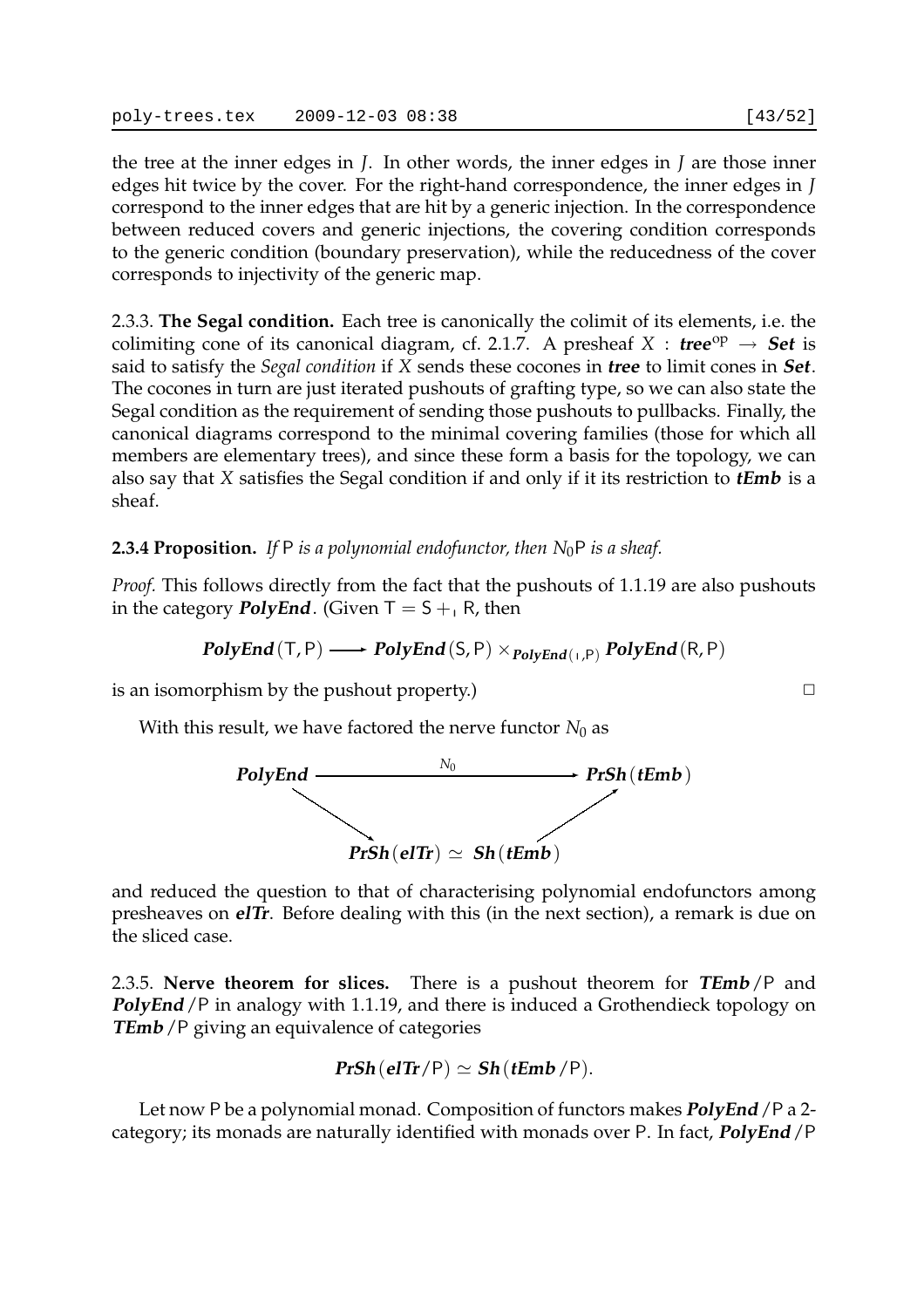is the category of P-collections, and its monads are the P-operads, in the sense of Leinster [14, §4.2]. Again, the forgetful functor **PolyMnd**  $/P \rightarrow$  **PolyEnd**  $/P$  has a left adjoint which can be described in terms of maps from P-trees in analogy with 1.2.8. This yields the *free* P*-monad monad* which is in fact cartesian. (For fixed set of objects, this is proved in Leinster's book [14, §C.1].) Furthermore, this monad is a local right adjoint, as it follows from the arguments in 2.2.6. (Since **PolyEnd**/P is a presheaf category the

notion of local right adjoint is equivalent to the notion of familially representable, and the result can also be extracted from [14, §C.3].) We have seen that every element  $n \rightarrow P$  factors through a tree, and that all P-trees arise like this. The following result is now a direct application of the special nerve

**2.3.6 Theorem.** For a presheaf  $X : (tree/P)^{op} \rightarrow Set$ , the following are equivalent:

- *1. X is in the essential image of N (i.e. X is isomorphic to the nerve of a polynomial monad over* P*).*
- *2. j*∗*X is in the essential image of N*<sup>0</sup> *(i.e. j*∗*X is isomorphic to the nerve of a polynomial endofunctor over* P*).*
- *3.*  $j^*X$  *is a sheaf on tEmb*/ $P \simeq$  **tr** $(P)$ *.*

theorem (2.0.3).

*4. X satisfies the Segal condition, i.e. takes the canonical cocones to limit cones.*

The key point to note is that we have an equivalence of categories

$$
PolyEnd / P \simeq Sh(tr(P)).
$$

2.3.7. **Examples.** If P is the identity monad, we recover the classical nerve theorem for categories. For  $P = M$  (the free-monoid monad), **tree**/M is the category of planar trees, polynomial monads over M are nonsymmetric operads, and the theorem says that such are characterised among presheaves on **tree**/M by the Segal condition.

### **2.4 Polynomial endofunctors and collections**

2.4.1. **Collections.** The category **PrSh**(**elTr**) is the category of (coloured, symmetric) collections, which we denote by **Coll**. To be explicit, a collection *C* consists of a set *C*( $\iota$ ) of *colours* and for each  $n \in \mathbb{N}$  a set *C*(*n*) of *n-ary operations*. The structure maps are first of all  $n + 1$  projections  $C(n) \to C(1)$ , and for each  $n \in \mathbb{N}$  the symmetric group  $\mathfrak{S}_n$  acts on  $C(n)$  by permuting the first *n* projections. The inverse image in  $C(n)$  of the elements  $(i_1, \ldots, i_n; i) \in C(\bot)^{n+1}$  is denoted  $C(i_1, \ldots, i_n; i)$  and is interpreted as the set of *n*-ary operations with input colours  $i_1, \ldots, i_n$  and output colour *i*.

Since **elTr** is dense in **PolyEnd**, the nerve functor

$$
R_0: \text{PolyEnd} \longrightarrow \text{PrSh}(\text{elTr}) = \text{Coll}
$$
  

$$
P \longmapsto \text{Hom}(-, P)
$$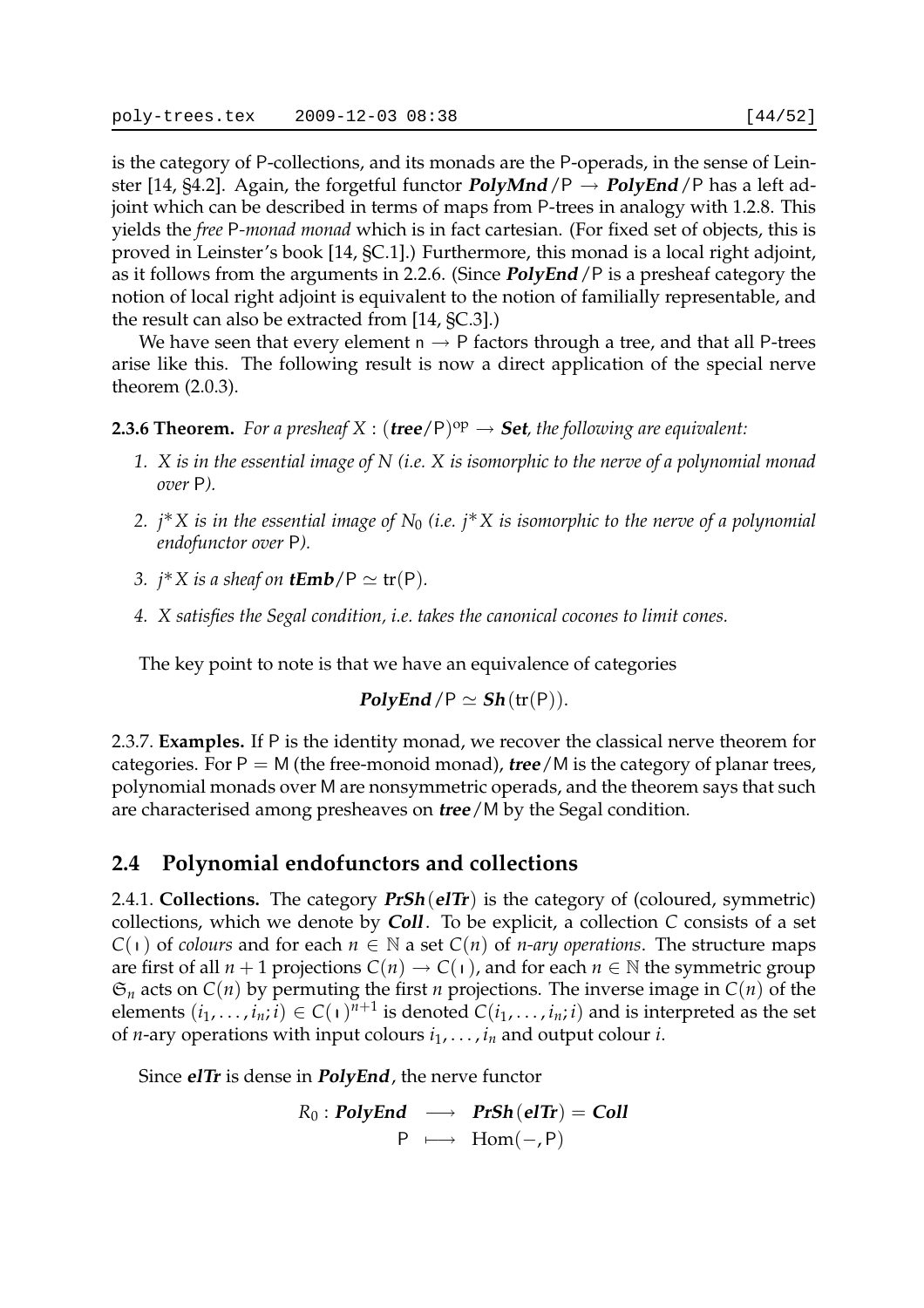is fully faithful. We proceed to characterise its image, and start by looking at the slices:

**2.4.2 Proposition.** *The nerve functor*  $R_0$  : **PolyEnd**  $\rightarrow$  **PrSh(eITr)** *is a local equivalence. That is, for every polynomial endofunctor* P*, the sliced functor*

$$
\begin{array}{ccc}\n\text{PolyEnd}/\mathsf{P} & \longrightarrow & \text{PrSh}(\text{elTr})/R_0\mathsf{P} \\
\left[\mathsf{Q} \rightarrow \mathsf{P}\right] & \longmapsto & \left[R_0\mathsf{Q} \rightarrow R_0\mathsf{P}\right]\n\end{array}
$$

*is an equivalence.*

*Proof.* We use the equivalence *PolyEnd*/P  $\simeq$  *PrSh*(el(P))  $\simeq$  *PrSh***(elTr**/P) of Proposition 2.1.3 (with equation (13)). Under this equivalence the sliced nerve functor has the following description: it sends a presheaf  $\widetilde{Q}$  :  $(\textbf{elTr}/P)^{\text{op}} \to \textbf{Set}$  to

$$
X: \mathbf{elTr}^{\mathrm{op}} \longrightarrow \mathbf{Set} \\ n \longmapsto \sum_{s: n \to P} \widetilde{Q}(s)
$$

(This presheaf has a natural map to  $R_0P = [n \mapsto Hom(n, P)]$  by returning the running index of the sum.)

In the other direction, given a presheaf  $X : \mathbf{elTr}^{\mathrm{op}} \to \mathbf{Set}$  with a map  $\alpha : X \Rightarrow R_0 \mathsf{P}$ , define

$$
\widetilde{Q}: (\mathbf{elTr}/P)^{op} \longrightarrow \mathbf{Set} \n[s:n \rightarrow P] \longmapsto X(n)_s
$$

where  $X(n)_s$  denotes the fibre of  $\alpha_n : X(n) \to \text{Hom}(n, P)$  over *s*.

It is easy to see that these two functors are inverse to each other, establishing the asserted equivalence.

2.4.3. **The nerve and its slices.** For each polynomial endofunctor P we have a diagram



The left adjoints are just forgetting the structure map to P and  $R_0P$ , respectively, and clearly the square with the left adjoints commutes. The right adjoints are multiplication with P and multiplication with  $R_0P$ , respectively. The square with the right adjoints commutes because  $R_0$ , as every nerve functor, commutes with limits, and in particular with products.

The right adjoint on presheaves has another conceptual description, via the equivalence  $PrSh$ ( $eITr$ )/ $R_0P \simeq PrSh$ ( $eITr/P$ ): in terms of the latter it is just precomposition with the forgetful functor  $elTr/P \rightarrow elTr$ .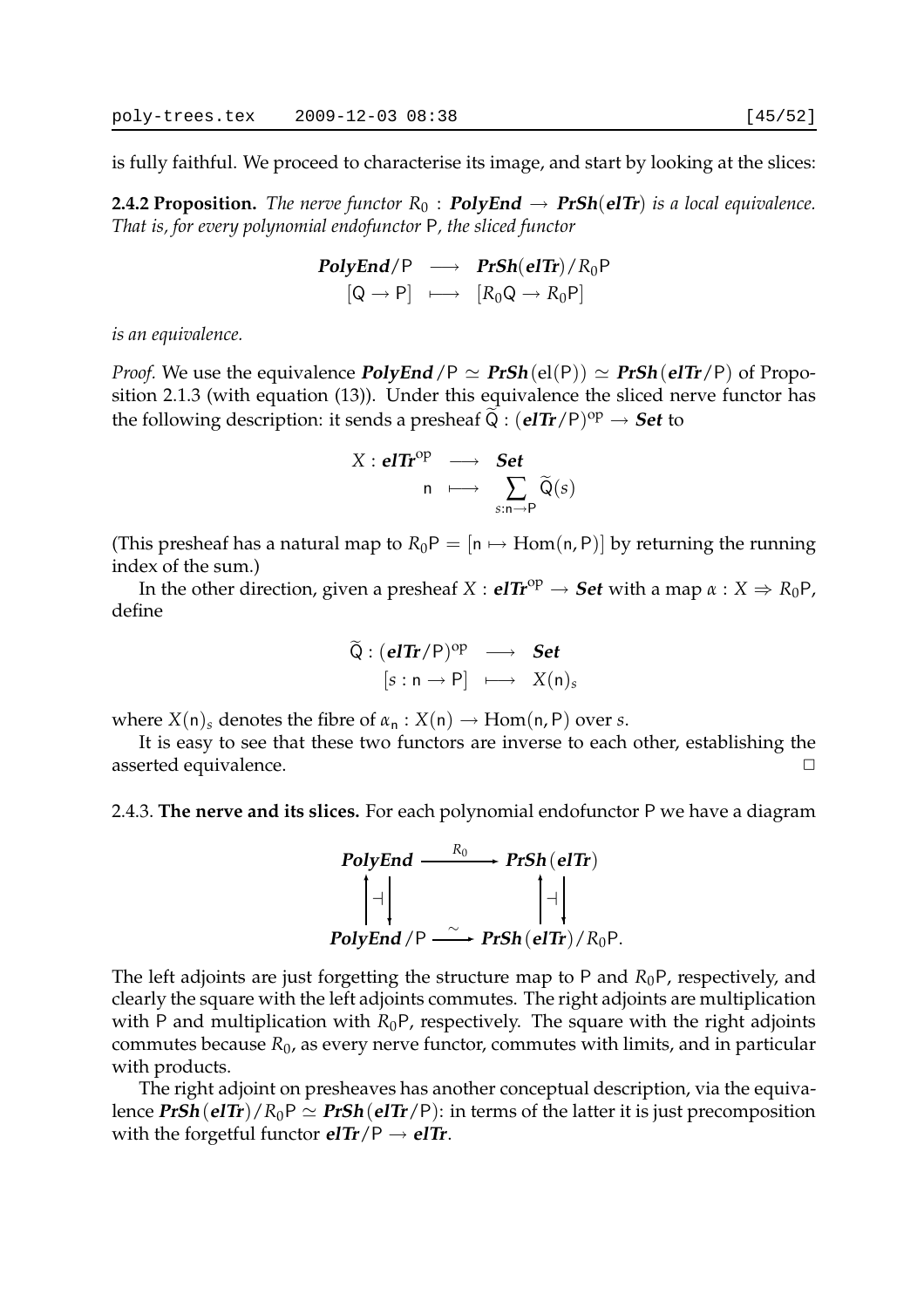2.4.4. **Nonsymmetric collections.** The above diagram is most interesting when P is the free-monoid monad M: in this case we have

$$
\text{PrSh}(\text{elTr})/R_0M \simeq \text{PrSh}(\text{el}(M)),
$$

and the latter is the category of *nonsymmetric collections*, denoted **NonSymColl**, and the left adjoint is then the symmetrisation functor, denoted *S*. The category el(M) is equivalent to the category of planar elementary trees. Nonsymmetric collections are described just as collections, except that there are no symmetries.

The diagram now reads:



Note that *L* is surjective on objects. Indeed, every polynomial endofunctor admits a map to M. It follows that  $R_0$  and *S* have the same essential image. Since  $R_0$  is fully faithful we get:

**2.4.5 Theorem.** *The category* **PolyEnd***, as a subcategory of* **Coll***, is naturally identified with the Kleisli category for the symmetrisation monad S on* **NonSymColl***.* 

**2.4.6 Remark.** The symmetrisation monad *S* on **PrSh**(**elTr**/M) is a local right adjoint, since it is the composite of a forgetful functor from a slice category and a true right adjoint. It is endowed with arities by the representables themselves, and **elTr** appears as the Kleisli category of **elTr**/M with respect to *S*. The generic/free factorisation on **elTr** is quite degenerate: every arrow in **elTr** already *is* either a generic map (an automorphism of some n) or it is free (an inclusion  $p \rightarrow n$ ).

Slightly more interesting is the corresponding generic/free factorisation system on **Tree**, the Kleisli category on the category **Tree**/M, still with respect to *S*. To see it most clearly, let **ptree** denote a skeleton of **Tree**/M, the category of planar trees. Let **tree** ′ denote the full subcategory of **Tree** with one object for each object in **ptree** (i.e. the category of planar trees and not-necessarily planar maps). This is just the Kleisli category of *S* restricted to **ptree**. Now in **tree** ′ , the generics are the isomorphisms and the free maps are the planar maps, and every arrow factors as an isomorphism followed by a planar map (in analogy with the skeleton of the category of finite sets consisting of the sets  $\{0, \ldots, n-1\}$  which happen to have a natural order: every arrow in this category factors as an isomorphism followed by an order-preserving map).

2.4.7. **Polynomial endofunctors as flat collections.** There is another characterisation of **PolyEnd** as a subcategory of **Coll**, suggested by André Joyal: it is the subcategory of 'projective' objects with respect to a certain class of surjections. Call a collection *P flat* if every colour-preserving surjection  $Z \rightarrow P$  admits a section.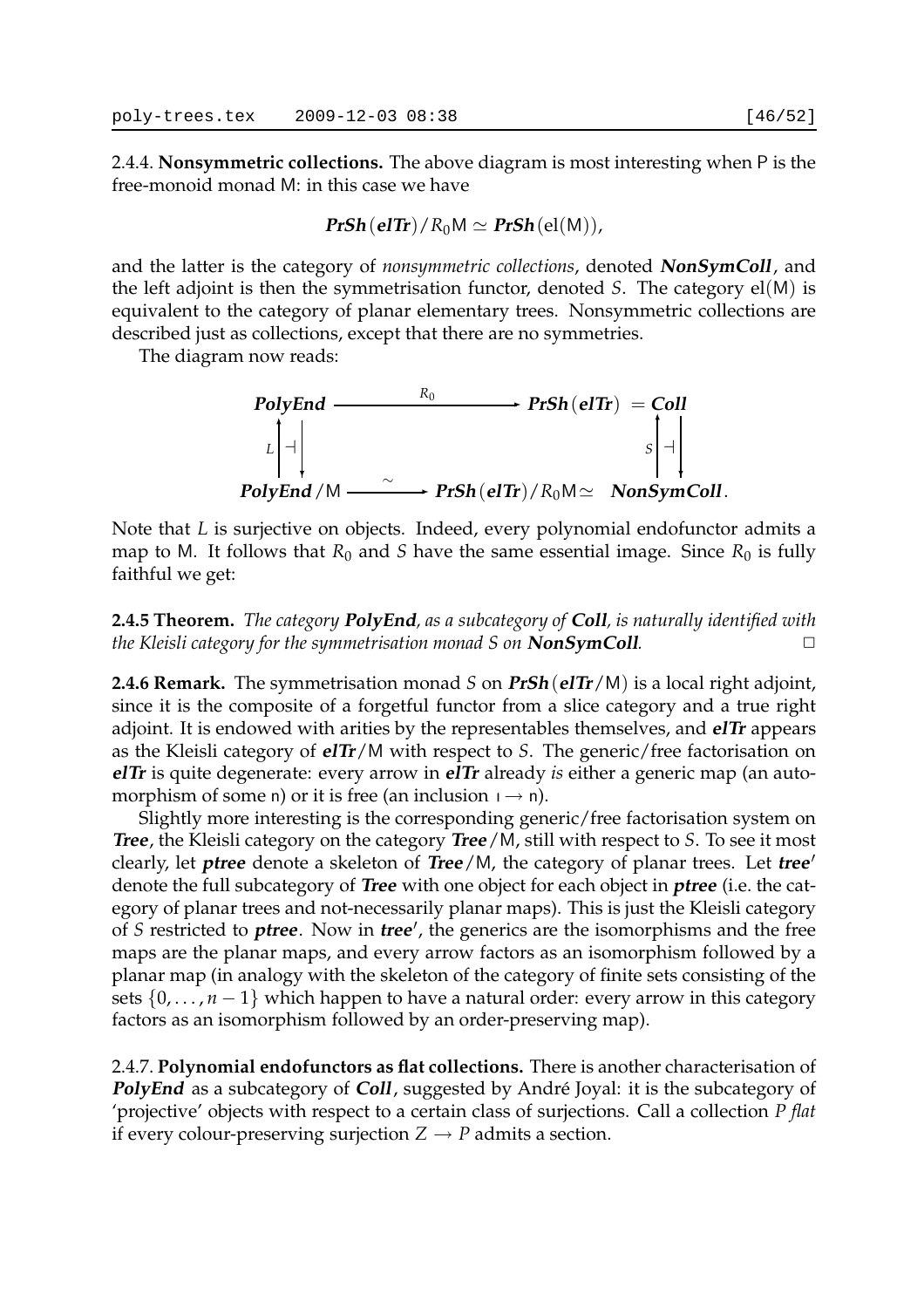**2.4.8 Theorem.** *A collection P is isomorphic to the nerve of a polynomial endofunctor if and only if it is flat.*

Theorem 2.4.8 will be broken into a chain of biimplications (Theorem 2.4.10) each of which is rather easy to establish, once the correct viewpoint has been set up.

2.4.9. **Collections with a fixed set of colours.** We denote by **Coll**(*I*) the category of collections with colour set *I* and colour preserving morphisms. This category is again (equivalent to) a presheaf category. Namely, let **MonEnd**(*I*) be the full subcategory of **PolyEnd**(*I*) consisting of the *monomial* endofunctors (with endpoints *I*), i.e. those *I* ←  $E \rightarrow B \rightarrow I$  for which *B* is singleton. Clearly **MonEnd**(*I*) is a groupoid. Write *n* for a fixed *n*-element set, and denote by **monEnd**(*I*)  $\subset$  **MonEnd**(*I*) the small subgroupoid consisting of the objects

 $I \leftarrow n \rightarrow 1 \rightarrow I$ 

 $(n \in \mathbb{N})$ . It is a disjoint union:

$$
monEnd(I)=\sum_{n\in\mathbb{N}} monEnd(I)_n
$$

where **monEnd** $(I)_n$  is the subgroupoid of monomials of degree *n*. Now we have

$$
Coll(I) \simeq PrSh(monEnd(I)).
$$

(This viewpoint on **Coll**(*I*) was also used in the appendix of Berger-Moerdijk [4], except that they did not formulate it in terms of monomial functors.) An object  $I \leftarrow n \rightarrow$  $1 \rightarrow I$  amounts to an  $(n + 1)$ -tuple  $(i_1, \ldots, i_n; i)$  of elements in *I*, and the value on it of a presheaf *C* is the set  $C(i_1, \ldots, i_n; i)$ ; the arrows in **monEnd**(*I*) provide the colourpreserving symmetries. More formally, given a presheaf  $F : monEnd(I)^{op} \rightarrow Set$ , define a presheaf with colour set *I* by

$$
\begin{array}{cccc}\n\mathbf{elTr}^{\mathrm{op}} & \longrightarrow & \mathbf{Set} \\
n & \longmapsto & \sum_{\mathbf{Q} \in \mathbf{monEnd}(I)_n} F(\mathbf{Q}),\n\end{array}
$$

and conversely, given a presheaf  $C : \mathbf{e} \mathbf{I} \mathbf{I} \mathbf{r}^{\mathrm{op}} \to \mathbf{Set}$  with  $C(1) = I$ , define a presheaf on **monEnd**(*I*) by sending an object  $(i_1, \ldots, i_n; i)$  to the inverse image of this  $(n + 1)$ -tuple under the structure map  $C(n) \rightarrow I$ .

Since **monEnd**(*I*) is a full subcategory of **PolyEnd**(*I*) we have a nerve functor

$$
R_{0(I)}: \text{PolyEnd}(I) \longrightarrow \text{PrSh}(\text{monEnd}(I))
$$
  
 
$$
P \longmapsto \text{Hom}_{\text{PolyEnd}(I)}(-, P),
$$

and this nerve functor is compatible with the global nerve  $R_0$  : **PolyEnd**  $\rightarrow$  **Coll**. Precisely, the diagram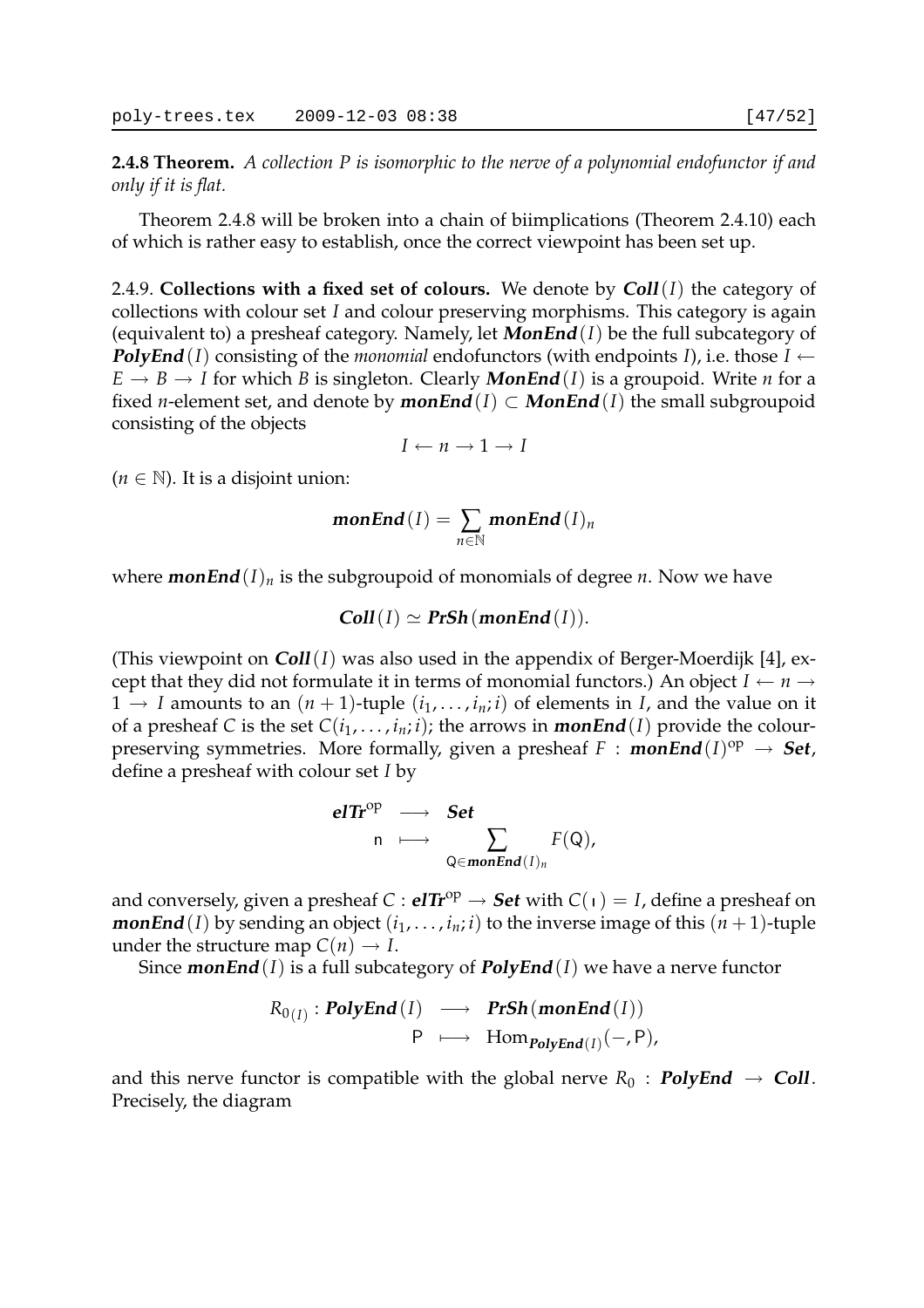

commutes up to a natural isomorphism, as is easy to check.

**2.4.10 Theorem.** *For any collection P with set of colours I, the following are equivalent.*

- *1. P is flat (i.e. every colour-preserving surjection onto P in* **Coll** *admits a section).*
- *2. P is projective in* **Coll**(*I*) *(i.e. every surjection onto P in* **Coll**(*I*) *admits a section).*
- *3. P is a sum of representables in*  $\text{Coll}(I) \simeq \text{PrSh}(\text{monEnd}(I)).$
- 4. P is in the essential image of the nerve functor  $R_{0(I)}: \mathbf{PolyEnd}(I) \to \mathbf{Coll}(I).$
- *5. P* is in the essential image of the nerve functor  $R_0$  : **PolyEnd**  $\rightarrow$  **Coll***.*

*Proof.* (1)  $\Leftrightarrow$  (2): obvious.

 $(2) \Leftrightarrow (3)$ : It is true in any category of presheaves on a groupoid that an object is projective (with respect to termwise surjections) if and only if it is a sum of representables.

(3)  $\Leftrightarrow$  (4): The  $R_{0(I)}$ -nerve of a polynomial functor *I* ← *E* → *B* → *I* is the sum of the representables  $I \leftarrow E_b \rightarrow \{b\} \rightarrow I$  (indexed by  $b \in B$ ). Conversely any sum of representables defines a polynomial endofunctor (with endpoints *I*). Phrased more elegantly: polynomial endofunctors are precisely the sums of monomial endofunctors.

(4)  $\Leftrightarrow$  (5): This follows from the fact that the nerve functors are compatible.  $\Box$ 

## **2.5 Polynomial monads and operads**

In this final section we characterise the image of the nerve functor for polynomial monads, explain the relation with operads, and sum up the relation between the various nerve functors.

Combining Proposition 2.2.12 and Proposition 2.4.8, we already have:

**2.5.1 Proposition.** A presheaf  $X$  : **tree**<sup>op</sup>  $\rightarrow$  **Set** is isomorphic to the nerve of a polynomial *monad if and only if j\**  $X : \mathbf{tEmb}^\mathrm{op} \to \mathbf{Set}$  *is a flat collection.*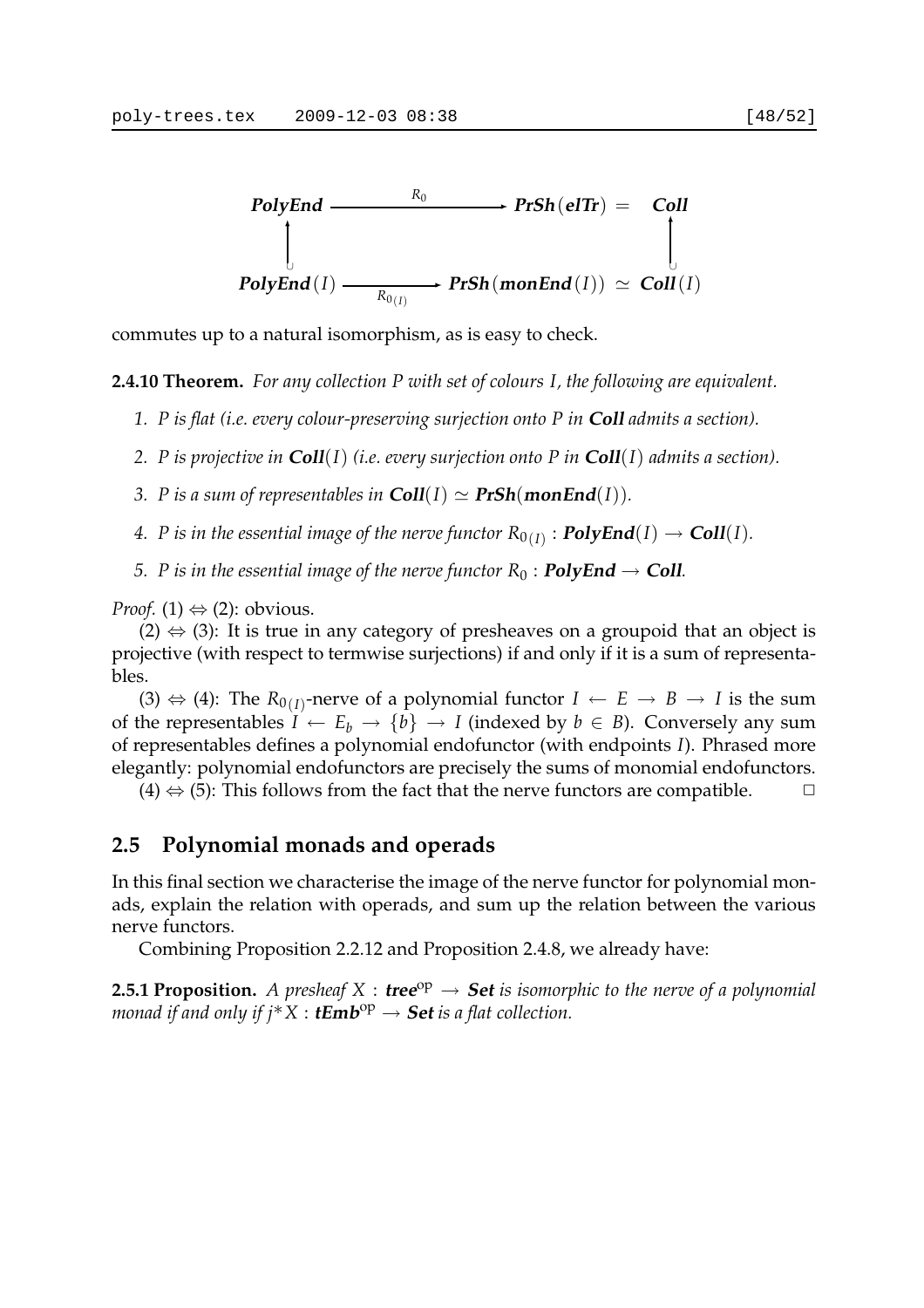We now finally come to operads, and aim to fit everything into this diagram:



The middle row and the bottom row were explained in the previous section.

2.5.2. **Operads.** For fixed set of colours *I*, the category **Coll**(*I*) has a monoidal structure given by the substitutional tensor product (cf. [11], see also the Appendix of [4]). The monoids in **Coll**(*I*) are the *I-coloured operads*, forming a category **Opd**(*I*) and fitting into a free-forgetful adjunction  $Opd(I) \rightleftarrows Coll(I)$ . Morphisms between operads of different colours can be defined in terms of base-change (just as for collections): if  $\alpha : I \rightarrow J$  is a map of sets there is an obvious change-of-colours functor *α*∗ : **Opd**(*J*) → **Opd**(*I*), and a morphism from an *I*-coloured operad *X* to a *J*-coloured operad *Y* is defined to be a pair (*α*, *φ*) where *α* : *I* → *J* is a map of sets and *φ* : *X* → *α*∗*Y* is a morphism of *I*-coloured operads. With this extra structure the free-forgetful adjunctions assemble into a single adjunction

$$
Opd \rightleftarrows Coll.
$$

The functor  $R_0$ : **PolyEnd**  $\rightarrow$  **Coll** is monoidal (for each *I*) and commutes with base-change, hence induces the functor

#### $R$  : **PolyMnd**  $\rightarrow$  **Opd**.

2.5.3. **The nerve functor for operads.** The nerve functor  $W : \textbf{Opd} \rightarrow \textbf{PrSh}(\textbf{tree})$  is now defined in the obvious way from the embedding **tree**  $\subset$  **PolyMnd**  $\subset$  **Opd**. It is the nerve functor for operads introduced by Moerdijk and Weiss. The image of *W* is characterised in the following theorem, due to Moerdijk-Weiss and Weber:

**2.5.4 Theorem.** For a presheaf  $X$  : **tree**<sup>op</sup>  $\rightarrow$  **Set**, the following are equivalent.

- *1. X is isomorphic to the nerve of an operad (i.e. X is in the essential image of W).*
- *2. Every inner horn of X has a unique filler.*
- *3. j*∗*X is isomorphic to the nerve of a collection (i.e. j*∗*X is in the essential image of W*0*).*
- *4. k*∗*j*∗*X is isomorphic to the nerve of a nonsymmetric collection (i.e. k*∗*j*∗*X is in the essential image of Wpl* 0 *).*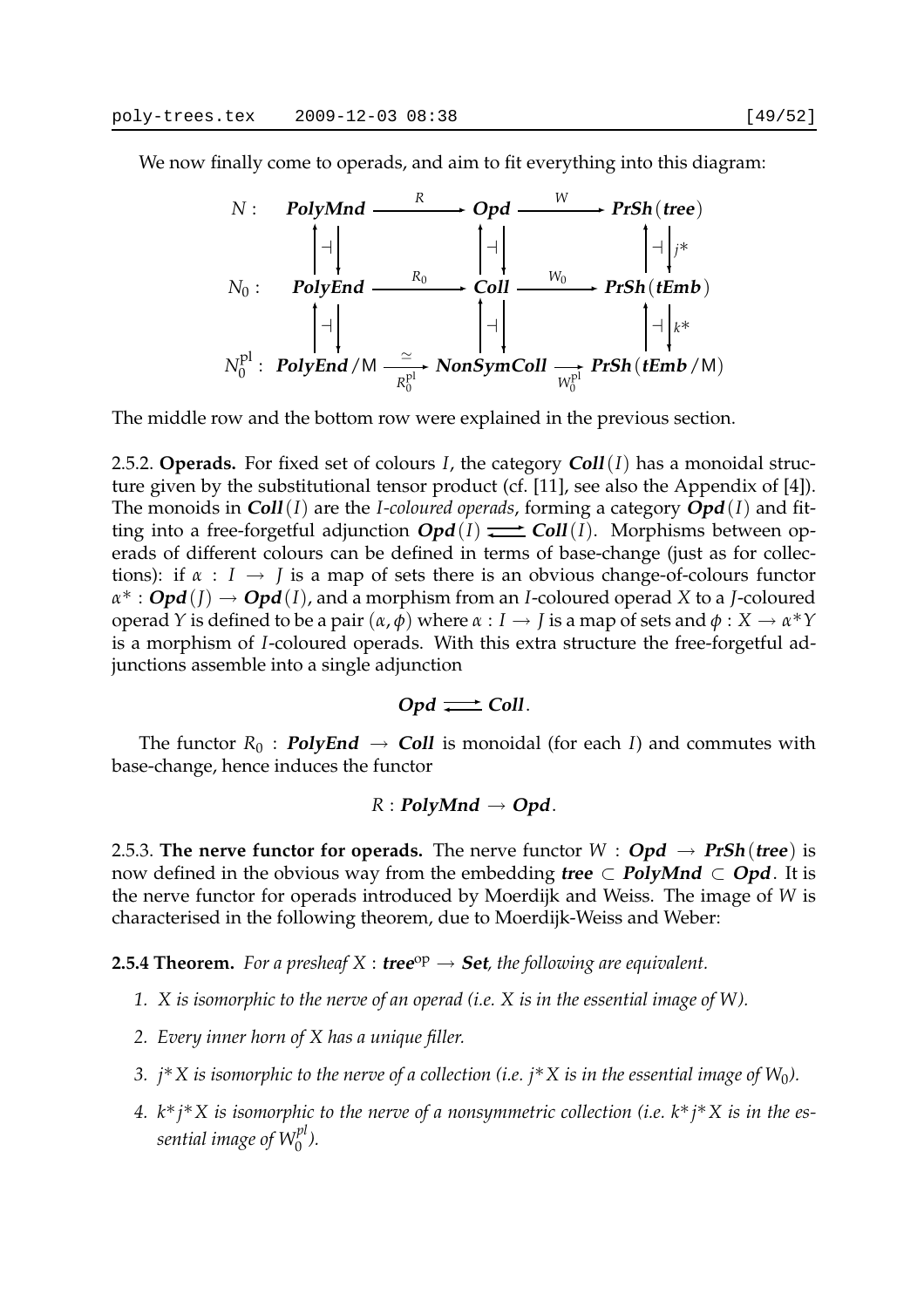#### *5. X satisfies the Segal condition (i.e. takes canonical cocones to limit cones.)*

*Proof.* The equivalence of (1) and (2) is due to Moerdijk and Weiss [18] (their Proposition 5.3 together with Theorem 6.1). We shall not need the horn-filling condition here, and mention the result only because it was the first nerve theorem for operads. The equivalence of (1), (4) and (5) are due to Weber [21] (combining his Examples 2.14, 4.19, and 4.27). Condition (3) and the category **tEmb**, central to the present paper, are not considered by Moerdijk and Weiss, nor by Weber. The equivalence between (4) and (3) follows from the fact that the symmetrisation functor is a local right adjoint on a presheaf category (cf. 2.4.6).  $\Box$ 

For emphasis, we restate Proposition 2.2.12 as a characterisation of polynomial monads among operads:

**2.5.5 Proposition.** *An operad is isomorphic to a polynomial monad if and only if its underlying collection is flat.*

 $\Box$ 

**Acknowledgments.** I am especially indebted to André Joyal for his contributions to my mathematical apprenticeship, and specifically for introducing me to polynomial functors. Countless discussions with him on the subject over the past years have been crucial for this work. This work was prompted by Ieke Moerdijk's talk on dendroidal sets at the Mac Lane Memorial Conference in April 2006 — I am grateful for the input. The first part of the paper was in place in March 2007 when I presented it at the 85th Peripatetic Seminar on Sheaves and Logic in Nice. At that occasion Clemens Berger pointed out the similarities with his theory [3] of Joyal's Theta [9] and pointed me to Weber's work [20], [21]; many conceptual improvements resulted from these links, and the second part of the paper found its natural setting — I thank him for those pointers. More recently I have profited from conversations with Anders Kock, David Gepner, Denis-Charles Cisinski, Ieke Moerdijk, Mark Weber, Michael Batanin, Nicola Gambino, and Tom Fiore, all of whom have been visiting Barcelona to participate in the special programme on Homotopy Theory and Higher Categories at the CRM, where this work was finished. I am grateful to Panagis Karazeris for organising the Patras conference (March 2008) in honour of my father, the perfect opportunity for me to present this work. Finally I acknowledge benefit from research grants MTM2006-11391 and MTM2007-63277 of the Spanish Ministry of Education and Science.

## **References**

[1] JOHN C. BAEZ and JAMES DOLAN. *Higher-dimensional algebra. III. n-categories and the algebra of opetopes*. Adv. Math. **135** (1998), 145–206. ArXiv:q-alg/9702014.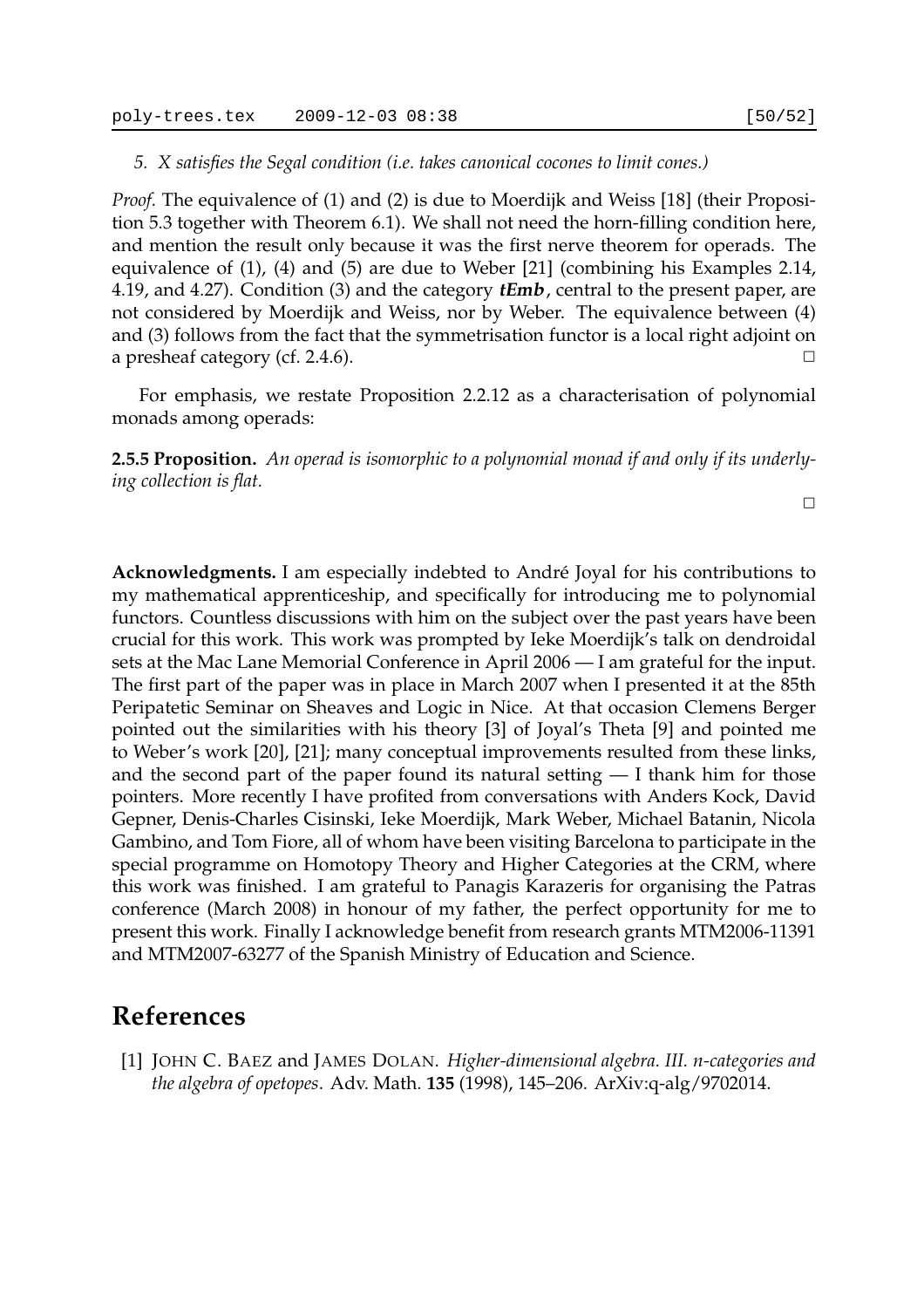- [2] MICHAEL BARR and CHARLES WELLS. *Toposes, triples and theories*. No. 278 in Grundlehren der Mathematischen Wissenschaften. Springer-Verlag, 1985. Corrected reprint in Reprints in Theory and Applications of Categories, 12 (2005) (electronic).
- [3] CLEMENS BERGER. *A cellular nerve for higher categories*. Adv. Math. **169** (2002), 118–175.
- [4] CLEMENS BERGER and IEKE MOERDIJK. *Resolution of coloured operads and rectification of homotopy algebras*. In *Categories in algebra, geometry and mathematical physics*, vol. 431 of Contemp. Math., pp. 31–58. Amer. Math. Soc., Providence, RI, 2007. ArXiv:math/0512576.
- [5] NICOLA GAMBINO and MARTIN HYLAND. *Wellfounded Trees and Dependent Polynomial Functors*. In S. Berardi, M. Coppo, and F. Damiani, editors, *TYPES 2003*, vol. 3085 of Lecture Notes in Computer Science, pp. 210–225. Springer Verlag, Heidelberg, 2004.
- [6] NICOLA GAMBINO and JOACHIM KOCK. Polynomial functors and polynomial monads. Preprint, arXiv:0906.4931.
- [7] VICTOR GINZBURG and MIKHAIL KAPRANOV. *Koszul duality for operads*. Duke Math. J. **76** (1994), 203–272. ArXiv:0709.1228.
- [8] ANDRÉ JOYAL. *Foncteurs analytiques et espèces de structures*. In *Combinatoire énumérative (Montréal/Québec, 1985)*, vol. 1234 of Lecture Notes in Math., pp. 126– 159. Springer, Berlin, 1986.
- [9] ANDRÉ JOYAL. *Disks, duality and* Θ*-categories*. Preprint, September 1997.
- [10] ANDRÉ JOYAL and JOACHIM KOCK. *Feynman graphs, and nerve theorem for compact symmetric multicategories (extended abstract)*. To appear in the proceedings of "Quantum Physics and Logic VI", Oxford, 2009. Electronic Notes in Theoretical Computer Science. ArXiv:0908.2675.
- [11] G. MAX KELLY. *On the operads of J. P. May*. Repr. Theory Appl. Categ. (2005), 1–13 (electronic). Written 1972.
- [12] JOACHIM KOCK. Notes on polynomial functors. Rough draft, 420pp. Available from http://mat.uab.cat/~kock/cats/polynomial.html.
- [13] JOACHIM KOCK, ANDRÉ JOYAL, MICHAEL BATANIN, and JEAN-FRANÇOIS MAS-CARI. *Polynomial functors and opetopes*. Preprint, arXiv:0706.1033.
- [14] TOM LEINSTER. *Higher Operads, Higher Categories*. London Math. Soc. Lecture Note Series. Cambridge University Press, Cambridge, 2004. ArXiv:math.CT/0305049.